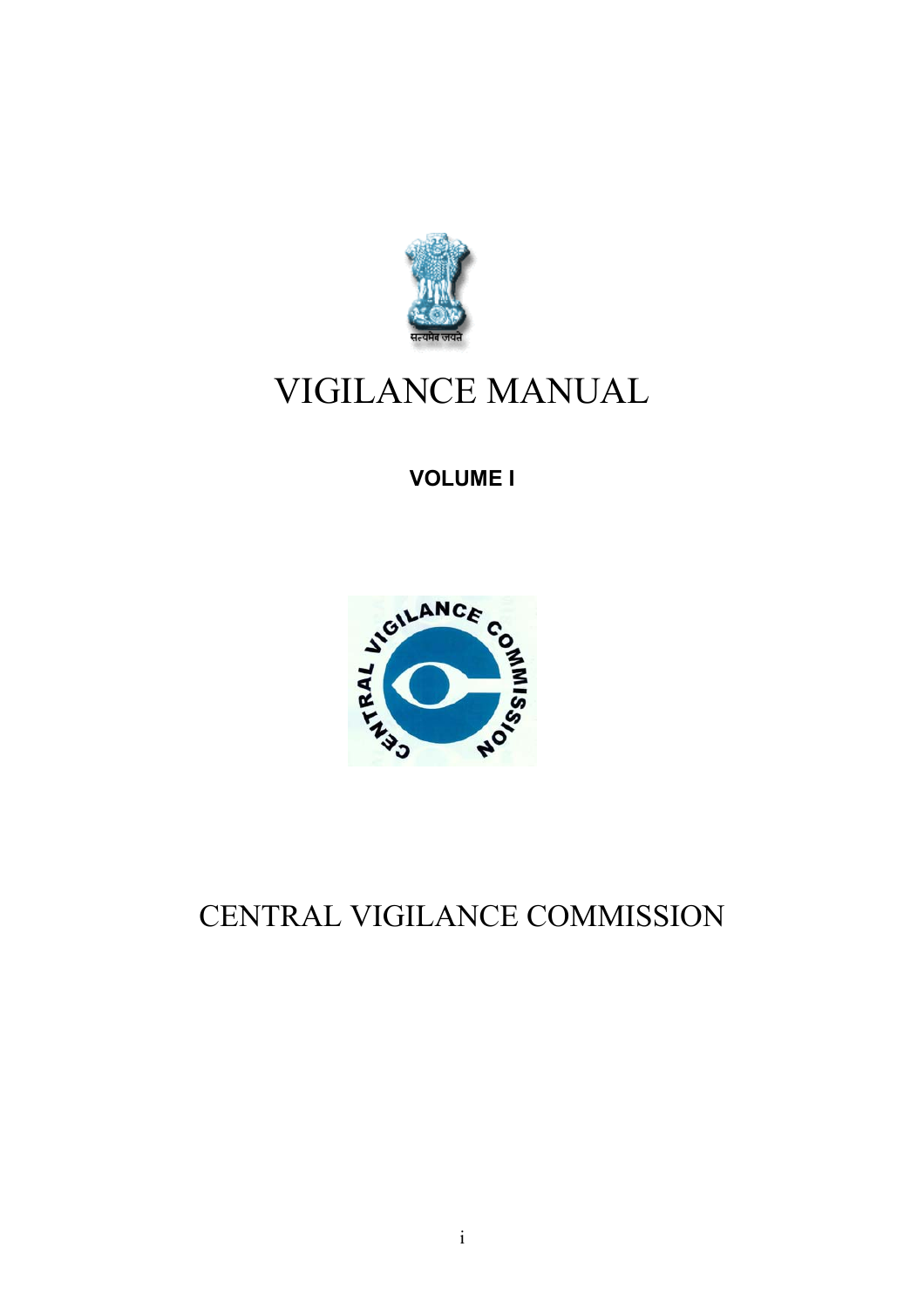| First Edition - 1968  |  |
|-----------------------|--|
| Second Edition - 1971 |  |
| Third Edition - 1974  |  |
| Fourth Edition - 1982 |  |
| Fifth Edition - 1991  |  |
| Sixth Edition - 2005  |  |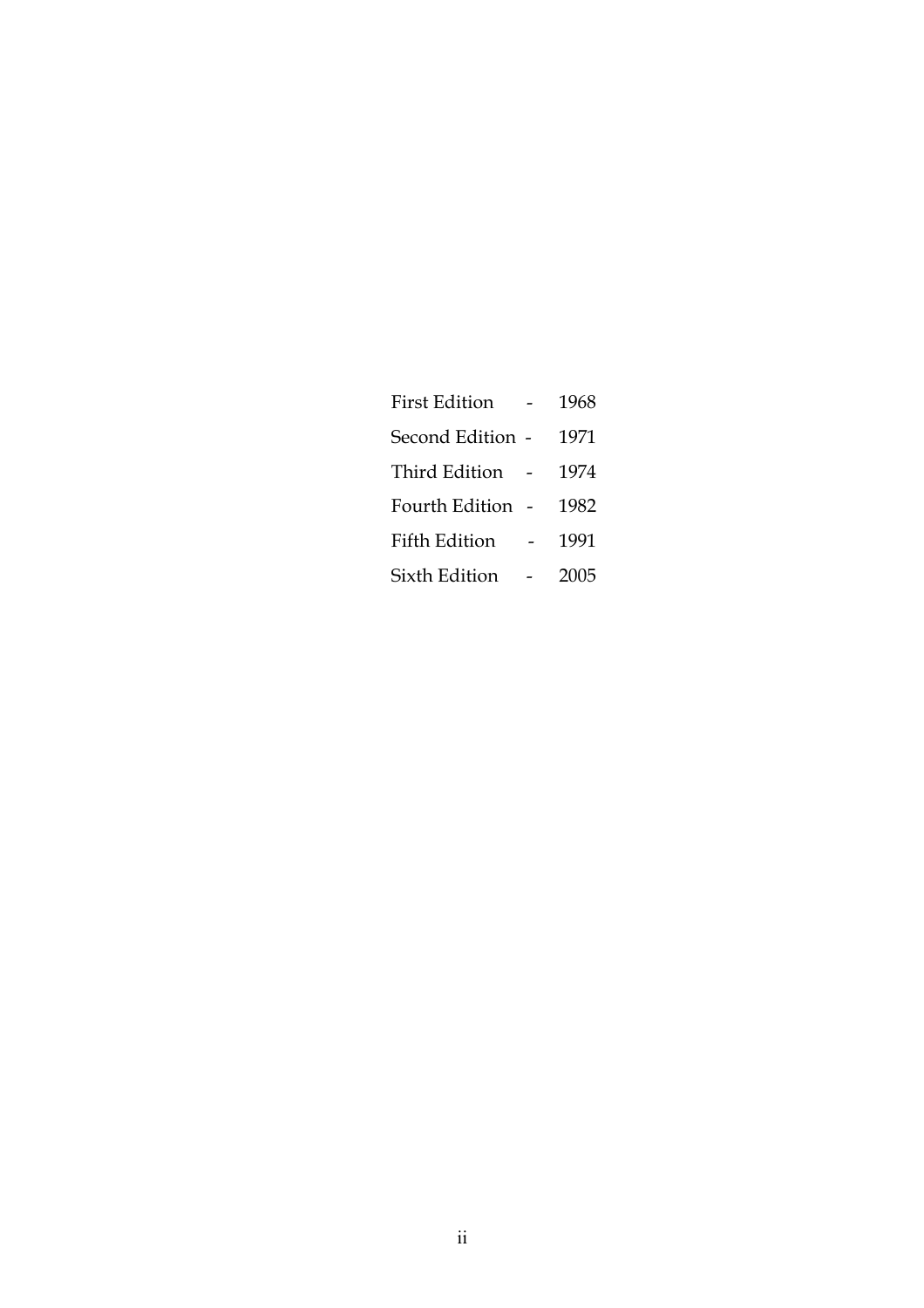#### **F O R E W O R D**

The Vigilance Manual brought out by the Central Vigilance Commission has been found to be extremely useful by all who are involved in various areas of vigilance administration. The Manual is updated by the Commission from time to time to take on board revisions and modifications to the rules effected from time to time.

The current revised edition has been meticulously compiled by Shri K.L. Ahuja who has been associated with the preparation of the Manual in the earlier editions also. The Commission places on record its gratitude for the excellent work done by Shri Ahuja.

As has always been underlined by the Commission, the Manual is only a ready reference book for use by all the officers involved in vigilance administration. It cannot and should not be a substitute for reference to the concerned rules and orders issued by the government. The Commission welcomes any suggestion to make the volume better from the point of view of users and will be grateful if any error or omission which might have inadvertently crept in is brought to the Commission's notice.

Thru ung.

 **(P. Shankar) Central Vigilance Commissioner**

New Delhi  $12<sup>th</sup>$  January 2005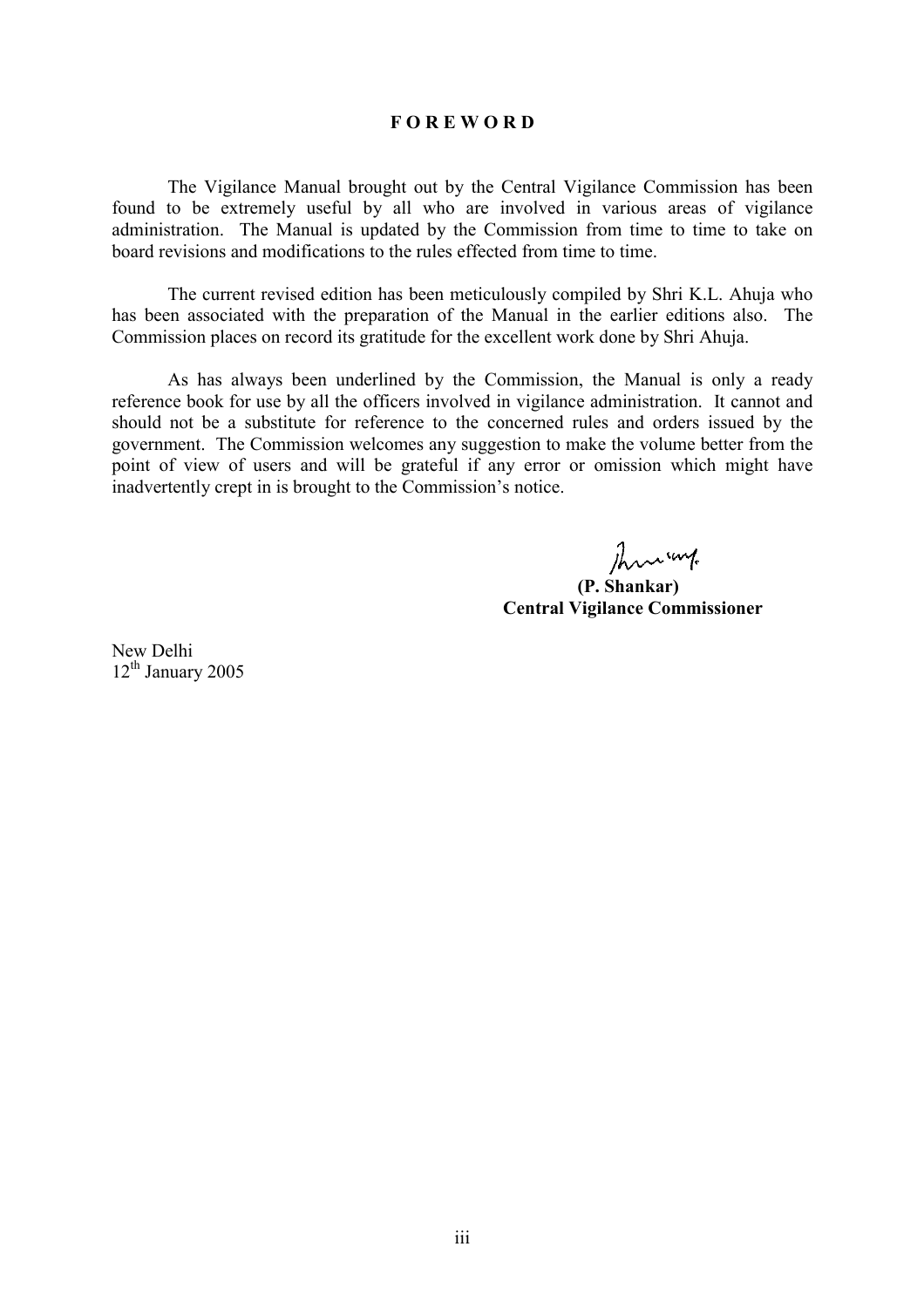# ABBREVIATION

| <b>ACR</b>  | <b>Annual Confidential Report</b>              |
|-------------|------------------------------------------------|
| AG (AFHQ)   | <b>Adjudicent General</b>                      |
| <b>CBI</b>  | Central Bureau of Investigation                |
| <b>CDI</b>  | <b>Commissioner for Departmental Inquiries</b> |
| <b>CVC</b>  | Central Vigilance Commission                   |
| <b>CVO</b>  | Chief Vigilance Officer                        |
| <b>DOPT</b> | Department of Personnel and Training           |
| <b>DSPE</b> | Delhi Special Police Establishment             |
| <b>GEQD</b> | Government Examiners of Questioned Documents   |
| <b>JPC</b>  | Joint Parliamentary Committee                  |
| <b>PSB</b>  | <b>Public Sector Bank</b>                      |
| <b>PSE</b>  | <b>Public Sector Enterprise</b>                |
| <b>PSU</b>  | <b>Public Sector Undertaking</b>               |
| <b>QPR</b>  | <b>Quarterly Progress Report</b>               |
| <b>VC</b>   | Vigilance Commissioner                         |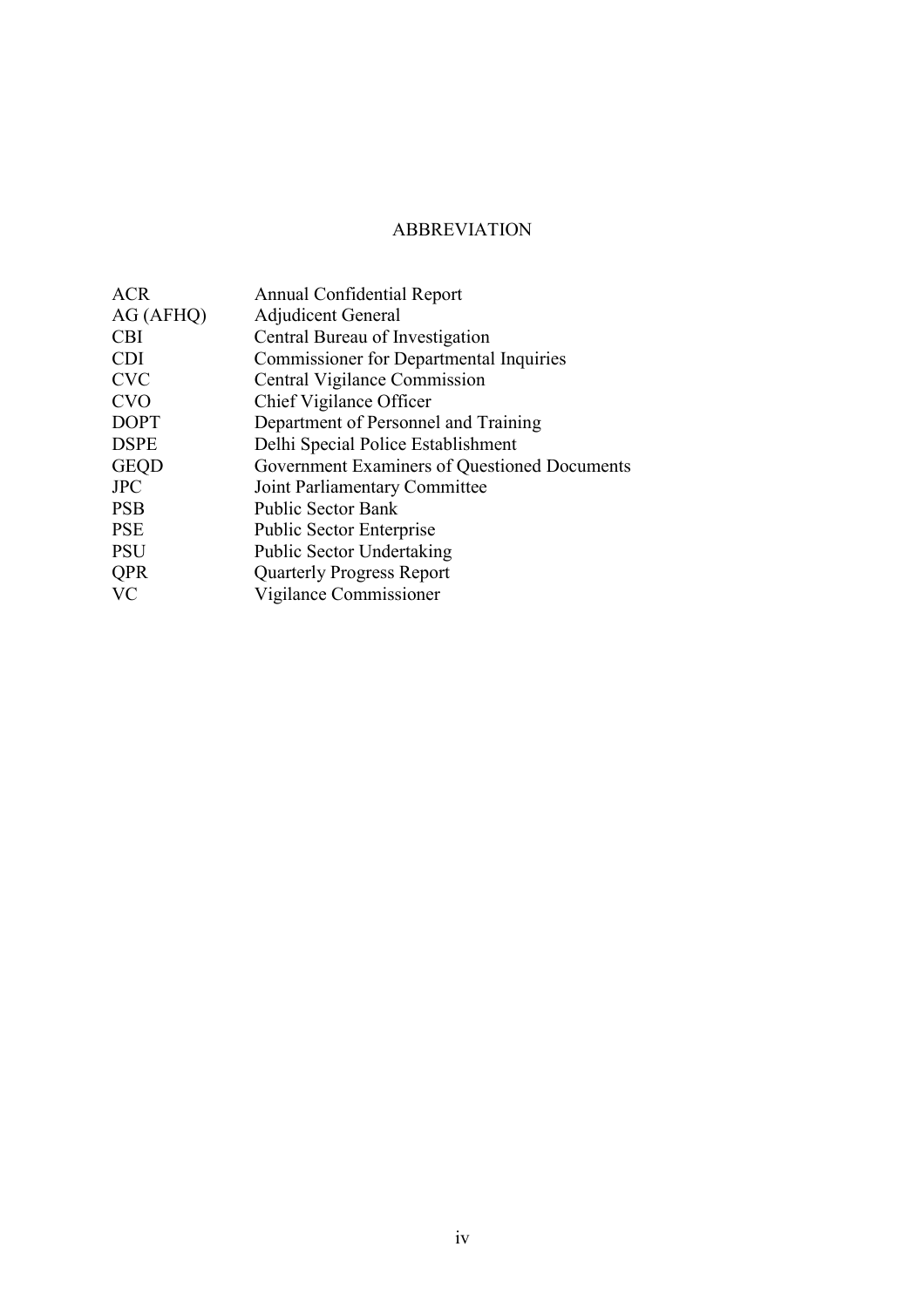# **TABLE OF CONTENTS**

# **VOLUME I**

# **CHAPTER I - Organisaton**

|    |                                                    | Page No.  |
|----|----------------------------------------------------|-----------|
|    | Introduction                                       |           |
|    | Administrative Vigilance Division                  |           |
|    | Central Vigilance Commission                       | 1-8       |
| 4. | Chief Vigilance Officer's Organisation             |           |
|    | Central Bureau of Investigation                    | $8 - 10$  |
| 6. | Vigilance Angle                                    | $10 - 11$ |
|    | Determination of Vigilance Angle in Banking Sector | 11-12     |

# **CHAPTER II - CVO - Appointment, Role and Functions**

|                | Background                                 | 13        |
|----------------|--------------------------------------------|-----------|
| 2.             | Procedure for appointment of CVO           | $13 - 15$ |
| $\overline{3}$ | Tenure of CVO                              | 15        |
| 4.             | Short-term arrangement in the post of CVO  | 15        |
| 5.             | Association of CVOs with sensitive matters | $15-16$   |
| 6.             | Permanent absorption of CVOs in PSUs       | 16        |
| 7.             | Assessment of the CVOs' work               | 16        |
| 8.             | Role and functions of CVOs                 | $16 - 17$ |
| 9.             | Preventive Vigilance                       | $17 - 18$ |
| 10.            | Punitive Vigilance                         | $18 - 21$ |
| 11.            | Surveillance and Detection                 | 22        |
| 12             | Organising review meetings                 | 22        |
| 13.            | Submission of reports and returns          | 22        |
| 14.            | List of Select organisations               | $23 - 25$ |

# **CHAPTER III - Complaints**

|     | Definition                                                          | 26        |
|-----|---------------------------------------------------------------------|-----------|
| 2.  | Sources of Complaint                                                | $26 - 27$ |
| 3.  | Complaints received from subordinate officials                      | 27        |
| 4.  | Initial action of complaints received by Ministries/Departments etc | 27-28     |
| 5.  | Scrutiny of Complaints                                              | 28        |
| 6.  | Disposal of Complaints                                              | 28        |
|     | Complaints received in the CVC                                      | 28        |
| 8.  | Action on Anonymous/Pseudonymous complaints                         | 29        |
| 9.  | Co-operation of voluntary public orgns., press and responsible      | 29-30     |
|     | citizens in combating corruption                                    |           |
| 10. | GOI Resolution on Public Interest Disclosure and Protection of      | $30 - 31$ |
|     | Informer                                                            |           |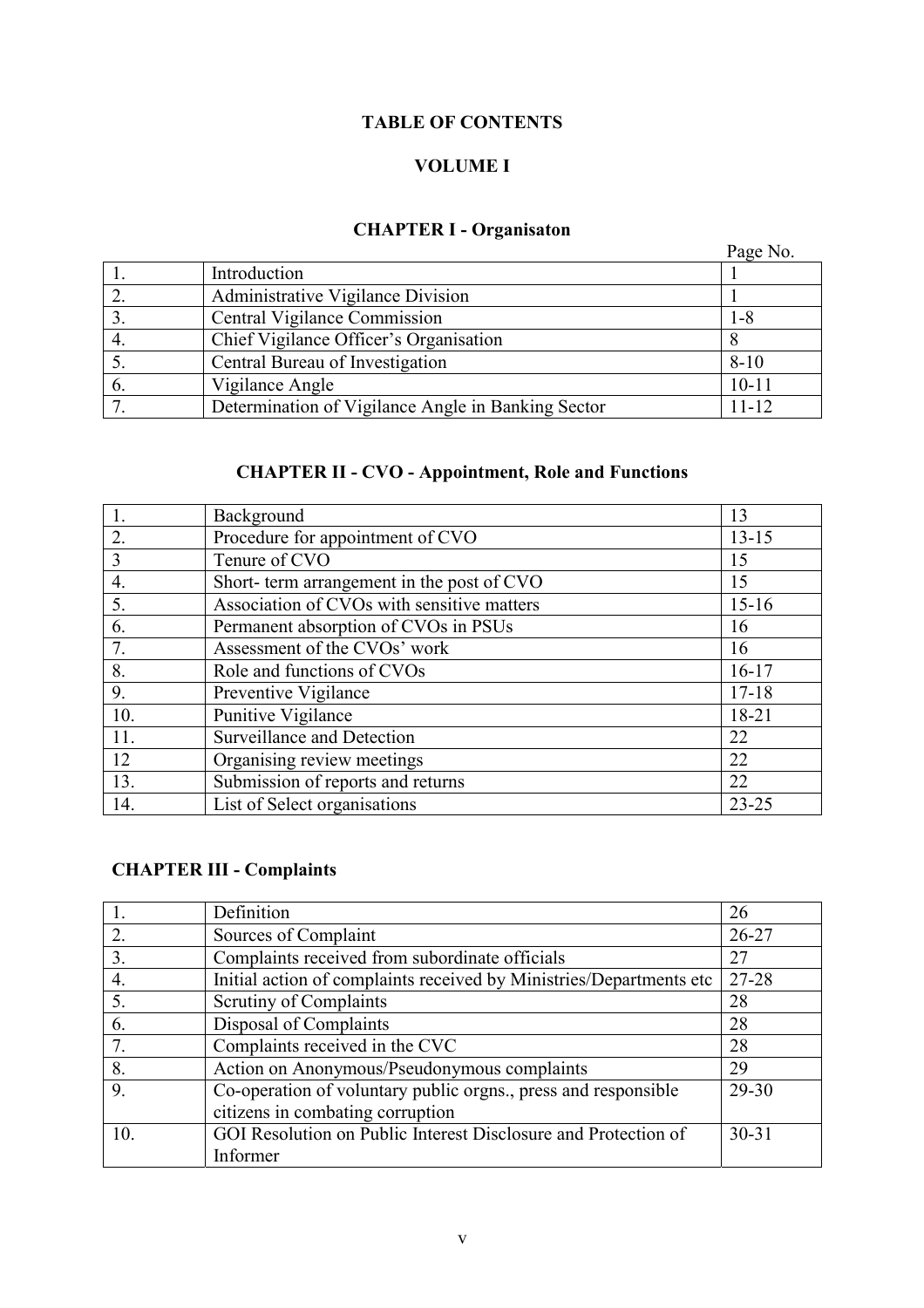| 1.               | Agency for conducting investigations                             | 33        |
|------------------|------------------------------------------------------------------|-----------|
| 2.               | Competency to refer the matter to CBI                            | 33        |
| $\overline{3}$ . | Parallel investigation by departmental vigilance agency and the  | 33-34     |
|                  | <b>CBI</b>                                                       |           |
| 4.               | Preliminary inquiry/investigation by departmental agencies       | $34 - 36$ |
| $\overline{5}$ . | Submission of report by departmental investigating officer       | 36        |
| 6.               | Authority competent to take a view on investigation              | $36 - 37$ |
| 7.               | Investigation by Central Bureau of Investigation                 | 37        |
| 8.               | Forwarding of copies of FIR/PE registration reports to           | 37-38     |
|                  | administrative authority                                         |           |
| 9.               | Registration of cases against officers of decision making levels | 38        |
| 10               | Technical assistance from CTE organisation                       | 38        |
| 11.              | Technical assistance in investigation of cases pertaining to     | 38-39     |
|                  | Railways and Defence                                             |           |
| 12.              | Submission of reports by the CBI                                 | 39-40     |
| 13.              | Expeditious completion of investigations by the CVOs and the     | $40 - 41$ |
|                  | <b>CBI</b>                                                       |           |
| 14.              | Investigation against officers on deputation                     | 41        |
| 15.              | Review of cases entrusted to the CBI                             | 41        |
| 16.              | Registration pending investigation/inquiry                       | 41        |
| 17.              | Action against person making false complaint                     | 42-43     |
| 18.              | Grant of immunity/pardon to approvers                            | 43-44     |

# **CHAPTER IV - Preliminary inquiry/investigation**

# **CHAPTER V - Facilities and Co-operation to be extended by Administrative Authority to the CBI during investigation of cases.**

| $\mathbf{1}$ . | Full Co-operation to be extended                               | 45        |
|----------------|----------------------------------------------------------------|-----------|
| 2.             | Inspection of record by SPE                                    | 45-46     |
| 3.             | Inspection of classified/graded documents                      | 46-47     |
| 4.             | Obtaining documents from audit office                          | 47-48     |
| 5.             | Examination of disputed documents by GEQD                      | 48-49     |
| 6.             | Technical assistance during investigation                      | 49-51     |
| 7.             | Transfer of employees on CBI's recommendation                  | 51        |
| 8.             | Assistance in laying traps                                     | $51 - 52$ |
| 9.             | Action to be taken when a bribe is offered to a public servant | 52        |
| 10.            | Examination of witnesses                                       | 53        |
| 11.            | Accommodation/communication transport facilities               | 53        |
| 12.            | Arrest/handing over of defence personnel etc. to civil police  | 53        |
| 13.            | Suspension of a public servant                                 | 53-54     |
| 14.            | Close liaison between the SPE and the Administrative authority | 54        |

# **CHAPTER- VI - Suspension**

| iction<br>Introduct                                              | ت ب |
|------------------------------------------------------------------|-----|
| Authorities competent to place a public servant under suspension |     |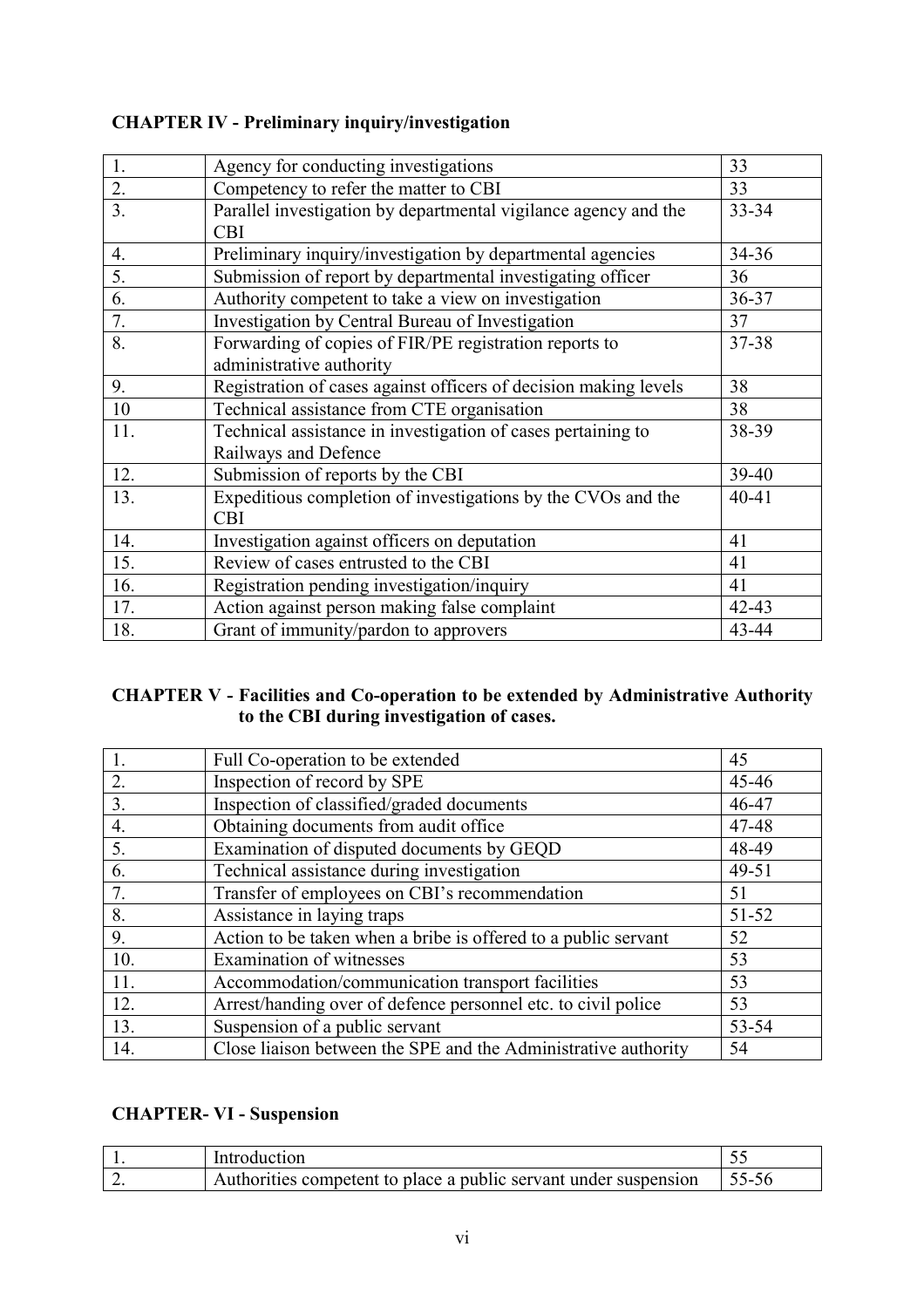| 3.  | When a Govt. Servant may be suspended                                          | 56-59     |
|-----|--------------------------------------------------------------------------------|-----------|
| 4.  | Deemed Suspension                                                              | 59-61     |
| 5.  | Order of suspension/deemed suspension                                          | 61        |
| 6.  | Headquarters during suspension                                                 | $61 - 62$ |
| 7.  | Modification/revocation of order of suspension                                 | 62        |
| 8.  | Appeal against the order of suspension                                         | 62        |
| 9.  | Consideration of appeal by the appellate authority                             | 62        |
| 10. | Duration of order of suspension                                                | 63-64     |
| 11. | Revocation of suspension order                                                 | 64-65     |
| 12. | Speedy investigation into cases in which an officer is under<br>suspension     | 65-66     |
| 13. | Acceptance of resignation/notice for voluntary retirement during<br>suspension | 66-67     |
| 14. | Promotion of an officer under suspension                                       | 67-71     |
| 15. | Grant of leave while under suspension                                          | 72        |
| 16. | Marking of attendance by a suspended employee                                  | 72        |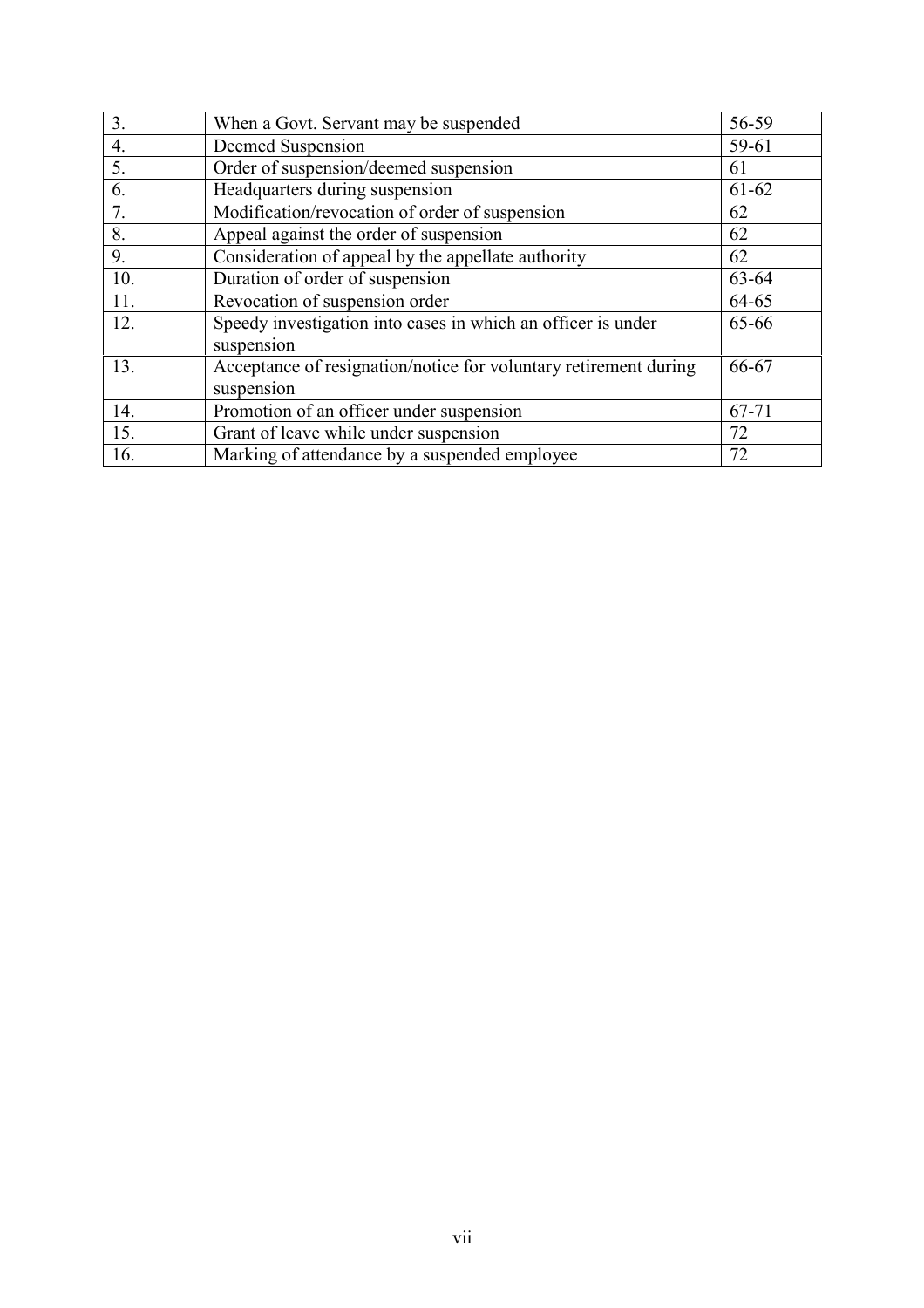#### **CHAPTER I**

### **ANTI-CORRUPTION AGENCIES IN CENTRAL GOVERNMENT-ROLE AND FUNCTION**

- **INTRODUCTION** 1.1 Anti-corruption measures of the Central Government are a responsibility of (i) Administrative Vigilance Division [AVD] in the Department of Personnel & Training; (ii) Central Bureau of Investigation; (iii) Vigilance units in the Ministries/Departments of Government of India, Central Public Enterprises and other autonomous organisations [hereinafter referred to as *Department*]; (iv) the disciplinary authorities; and (v) the Central Vigilance Commission [*hereinafter referred to as the Commission*]. The AVD is concerned with the rules and regulations regarding vigilance in public services. The SPE wing of the CBI investigates cases involving commission of offences under the Prevention of Corruption Act, 1988 [*hereinafter referred to as PC Act*] against the public servants and other misconducts allegedly committed by the public servants having vigilance overtones. The disciplinary authority has the over-all responsibility of looking into the misconducts alleged against, or committed by, the public servants within its control and to take appropriate punitive action. It is also required to take appropriate preventive measures so as to prevent commission of misconducts/malpractices by the employees under its control and jurisdiction. The Chief Vigilance Officer [CVO] acts as a Special Assistant/Advisor to the Head of the concerned Department in the discharge of these functions. He also acts as a liaison officer between the Department and the CVC as also between the Department and the CBI. The Central Vigilance Commission acts as the apex organisation for exercising general superintendence and control over vigilance matters in administration and probity in public life.
- **ADMINISTRATIVE VIGILANCE DIVISION** 1.2 The Administrative Vigilance Division was set up in the Ministry of Home Affairs, in August 1955, to serve as a central agency to assume overall responsibility for anti-corruption measures. With the establishment of the Central Vigilance Commission, a good part of the functions performed by the Administrative Vigilance Division are now exercised by the Central Vigilance Commission. The Administrative Vigilance Division is now responsible for the formulation and implementation of policies of the Central Government in the field of vigilance, integrity in public services, and anti-corruption and to provide guidance and coordination to Ministries/Department of Government of India in matters requiring decisions of Government.

**CENTRAL VIGILANCE COMMISSION** 1.3.1 In pursuance of the recommendations made by the Committee on Prevention of Corruption [*popularly known as Santhanam Committee*], the Central Vigilance Commission was set up by the Government of India by a Resolution, dated 11.2.1964.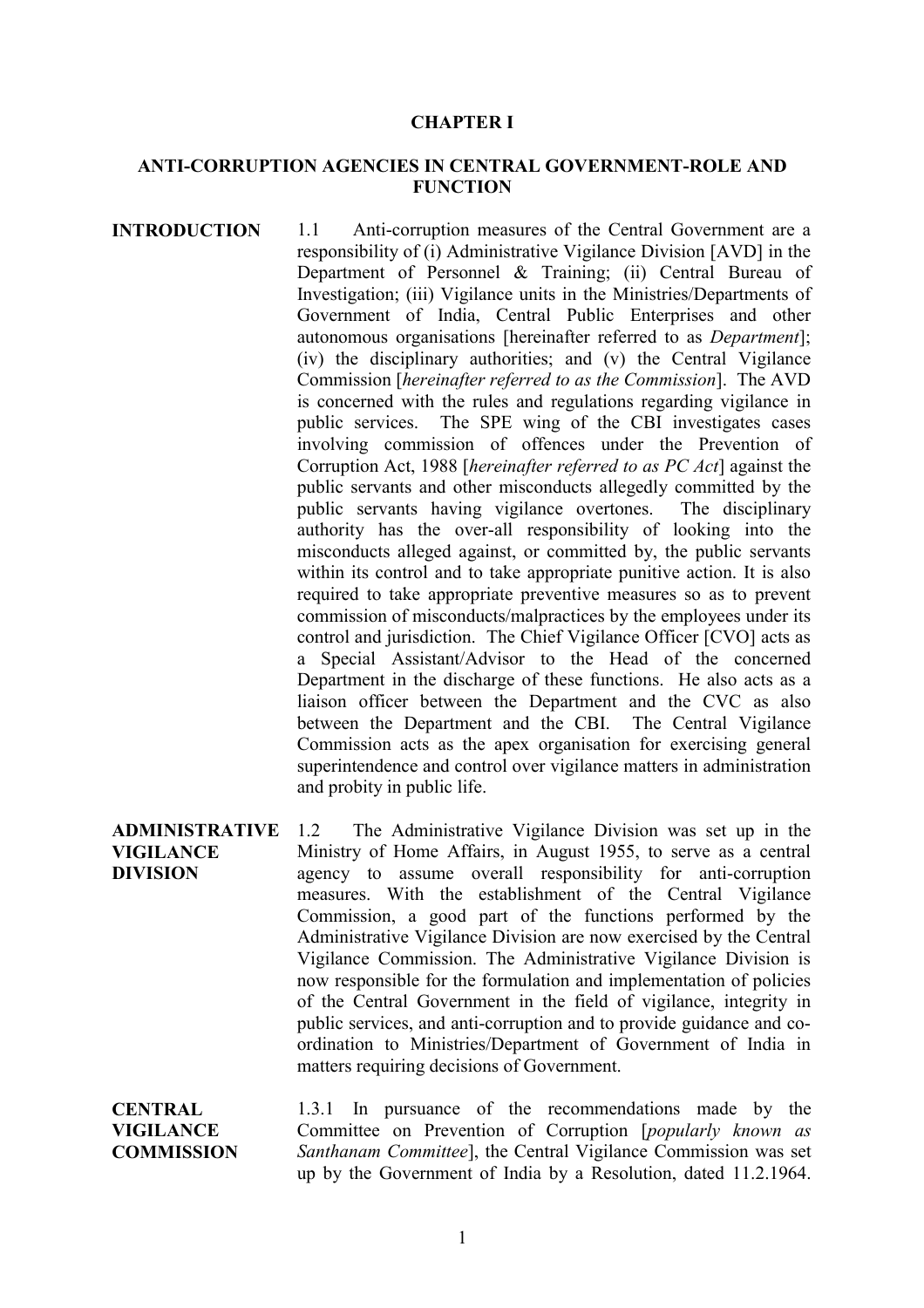Consequent upon the judgement of the Hon'ble Supreme Court in *Vineet Narain vs. Union of India* [*CWP 340-343 of 1993*], the Commission was accorded statutory status with effect from 25.8.1998 through "*The Central Vigilance Commission Ordinance, 1998***.** Subsequently, the CVC Bill was passed by both Houses of Parliament in 2003 and the President gave its assent on  $11<sup>th</sup>$ September 2003. Thus, the Central Vigilance Commission Act, 2003 (No.45 of 2003) came into effect from that date.

1.3.2 *Set-up*: In terms of the provisions made in the CVC's Act, the Commission shall consist of a Central Vigilance Commissioner [Chairperson] and not more than two Vigilance Commissioners [Members]. Presently, the Commission is a threemember Commission consisting of a Central Vigilance Commissioner and two Vigilance Commissioners. The Central Vigilance Commissioner and the Vigilance Commissioners are appointed by the President by warrant under his hand and seal for a term of four years from the date on which they enter upon their offices or till they attain the age of sixty-five years, whichever is earlier. However, the present Vigilance Commissioners shall have tenure of three years as they had been appointed before the CVC Act came into force.

# *1.3.3 Functions and Powers of Central Vigilance Commission***:**

1.3.3.1 The functions and powers of the Commission, as defined in the CVC Act, are as under:

- (a) To exercise superintendence over the functioning of Delhi Special Police Establishment [DSPE] insofar as it relates to investigation of offences alleged to have been committed under the PC Act or an offence with which a public servant belonging a particular category [i.e. a member of All India Services serving in connection with the affairs of the Union; or Group 'A' officer of the Central Government; or an officer of the Central Public Sector enterprise/autonomous organisation etc.] may be charged under the Code of Criminal Procedure at the same trial;
- (b) To give directions to the DSPE for the purpose of discharging the responsibility of superintendence. The Commission, however, shall not exercise powers in such a manner so as to require the DSPE to investigate or dispose of any case in a particular manner;
- (c) To inquire or cause an inquiry or investigation to be made on a reference made by the Central Government wherein it is alleged that a public servant being an employee of the Central Government or a corporation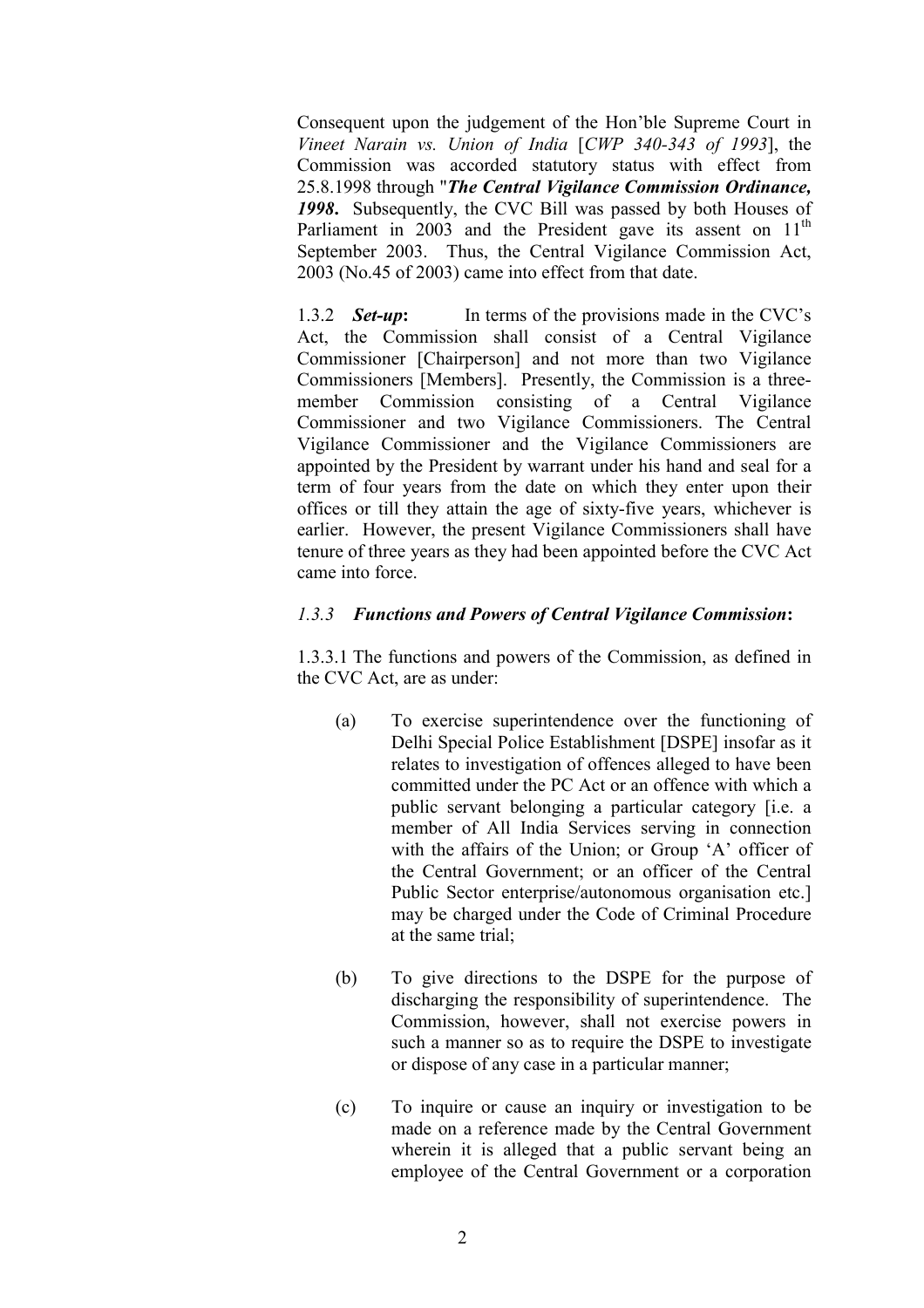established by or under any Central Act, Government company, society and any local authority owned or controlled by that Government, has committed an offence under the PC Act; or an offence with which a public servant may, under the Code of Criminal Procedure, 1973, be charged at the same trial;

- (d) To inquire or cause an inquiry or investigation to be made into any complaint against any official belonging to the following categories of officials, wherein it is alleged that he has committed an offence under the PC Act:
	- (i) Members of All India Services serving in connection with the affairs of the Union;
	- (ii) Group 'A' Officers of the Central Government;
	- (iii) Officers of Scale-V and above of public sector banks;
	- (iv) Such level of officers of the corporations established by or under any Central Act, Government companies, societies and other local authorities, owned or controlled by the Central Government, as that Government may, by notification in the Official Gazette, specify in this behalf, provided that till such time a notification is issued, all officers of the said corporations, companies, societies and local authorities shall be deemed to be the persons referred to in this clause.
- (e) To review the progress of applications pending with the competent authorities for sanction of prosecution under the PC Act;
- (f) To review the progress of investigations conducted by the DSPE into offences alleged to have been committed under the PC Act;
- (g) To tender advice to the Central Government, corporations established by or under any Central Act, Government companies, societies and local authorities owned or controlled by the Central Government on such matters as may be referred to it by that Government, the said Government companies, societies and local authorities owned or controlled by the Central Government or otherwise; and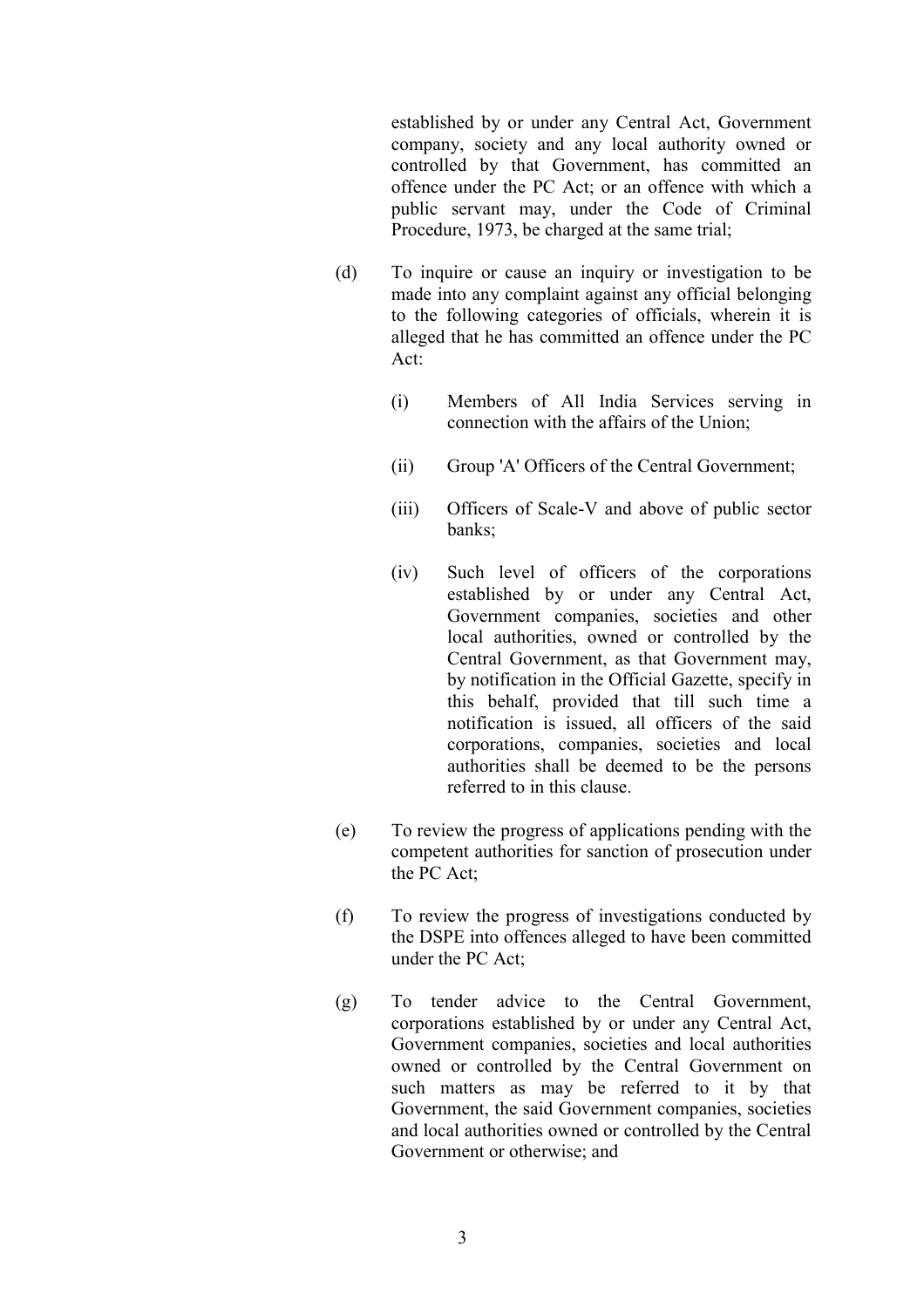(h) To exercise superintendence over the vigilance administration of various Ministries of the Central Government or corporations established by or under any Central Act, Government companies, societies and local authorities owned or controlled by that Government.

1.3.3.2 Clause 24 of the CVC Act empowers the Commission to discharge the functions entrusted to it vide Government of India's Resolution dated 11.02.1964, insofar as those functions are not inconsistent with the provisions of the Act. Thus, the Commission will continue to perform following functions in addition to the functions enumerated in para 1.3.3.1 above:

- (a) *Appointment of CVOs***:** The Commission would convey approval for appointment of CVOs in terms of para 6 of the Resolution, which laid down that the Chief Vigilance Officers will be appointed in consultation with the Commission and no person whose appointment as the CVO is objected to by the Commission will be so appointed.
- (b) *Writing ACRs of CVOs***:** The Central Vigilance Commissioner would continue to assess the work of the CVO, which would be recorded in the character rolls of the officer concerned in terms of para 7 of the Resolution.
- (c) *Commission's advice in Prosecution cases***:** In cases in which the CBI considers that a prosecution should be launched and the sanction for such prosecution is required under any law to be issued in the name of the President, the Commission will tender advice, after considering the comments received from the concerned Ministry/Department/Undertaking, as to whether or not prosecution should be sanctioned.
- (d) *Resolving difference of opinion between the CBI and the administrative authorities***:** In cases where an authority other than the President is competent to sanction prosecution and the authority does not propose to accord the sanction sought for by the CBI, the case will be reported to the Commission and the authority will take further action after considering the Commission's advice. In cases recommended by the CBI for departmental action against such employees as do not come within the normal advisory jurisdiction of the Commission, the Commission will continue to resolve the difference of opinion, if any, between the CBI and the competent administrative authorities as to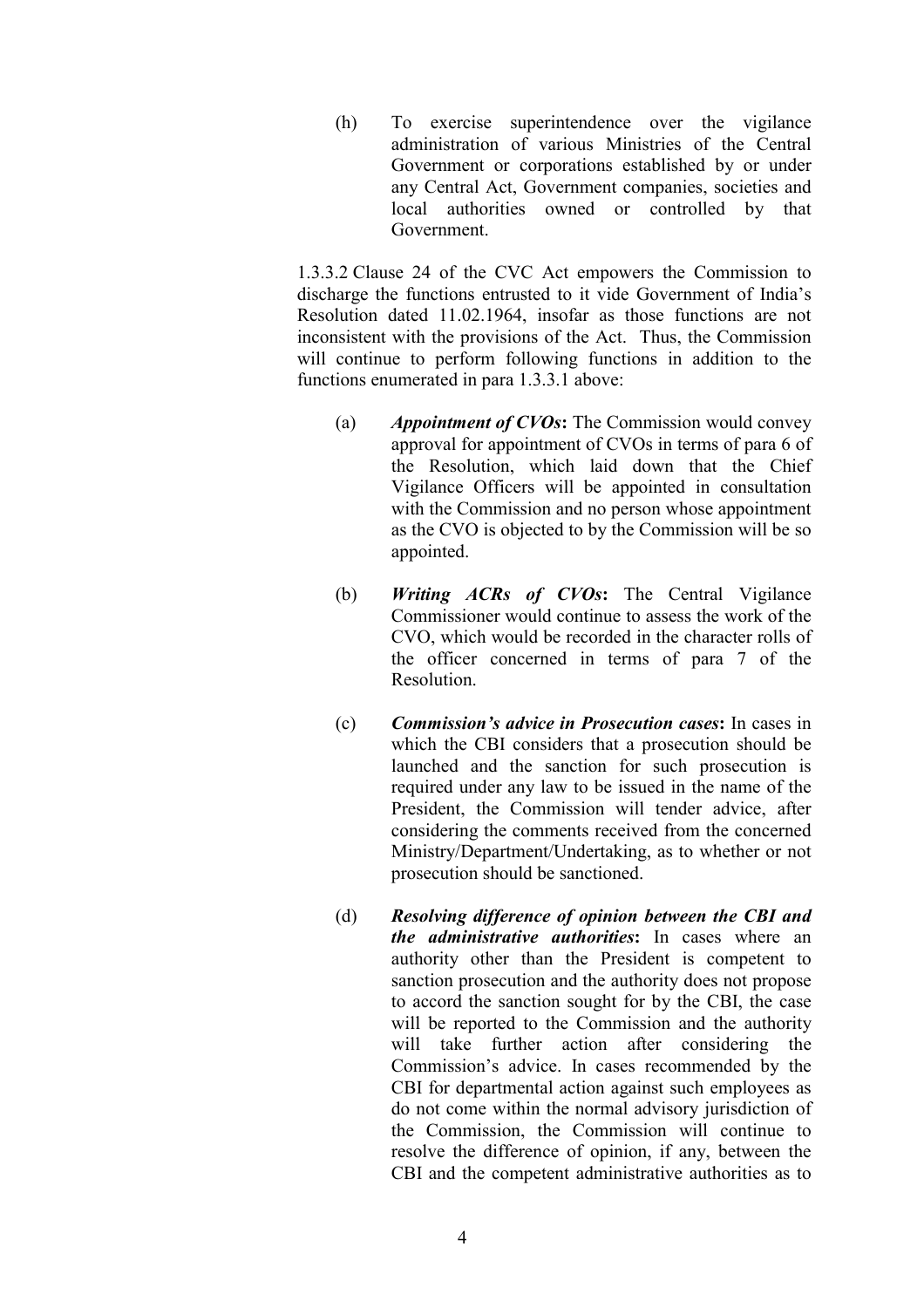the course of action to be taken.

- (e) *Entrusting cases to CDIs***:** The Commission has the power to require that the oral inquiry in any departmental proceedings, except the petty cases, should be entrusted to one of the Commissioners for Departmental Inquiries borne on its strength; to examine the report of the CDI; and to forward it to the disciplinary authority with its advice as to further action.
- (f) *Advising on procedural aspects***:** If it appears that the procedure or practice is such as affords scope or facilities for corruption or misconduct, the Commission may advise that such procedure or practice be appropriately changed, or changed in a particular manner.
- (g) *Review of Procedure and Practices***:** The Commission may initiate at such intervals as it considers suitable review of procedures and practices of administration insofar as they relate to maintenance of integrity in administration.
- (h) *Collecting information***:** The Commission may collect such statistics and other information as may be necessary, including information about action taken on its recommendations.
- (i) *Action against persons making false complaints***:** The Commission may take initiative in prosecuting persons who are found to have made false complaints of corruption or lack of integrity against public servants.

1.3.4.1 *Jurisdiction***:** Clause 8(1)(g) of the CVC Act requires the Commission to tender advice to the Central Government, corporations established by or under any Central Act, Government companies, societies and local authorities owned or controlled by the Central Government on such matters as may be referred to it by that Government, said Government companies, societies and local authorities owned or controlled by the Central Government or otherwise. Thus, the types of cases to be referred to the Commission for advice, and also the status of officers against whom the cases would be referred to the Commission, may require a notification by the Government in the rules to be framed under the Act or through administrative instructions on the recommendation made by the Commission. However, till such time the instructions are notified, the Commission would continue to advise on *vigilance cases* against following categories of employees: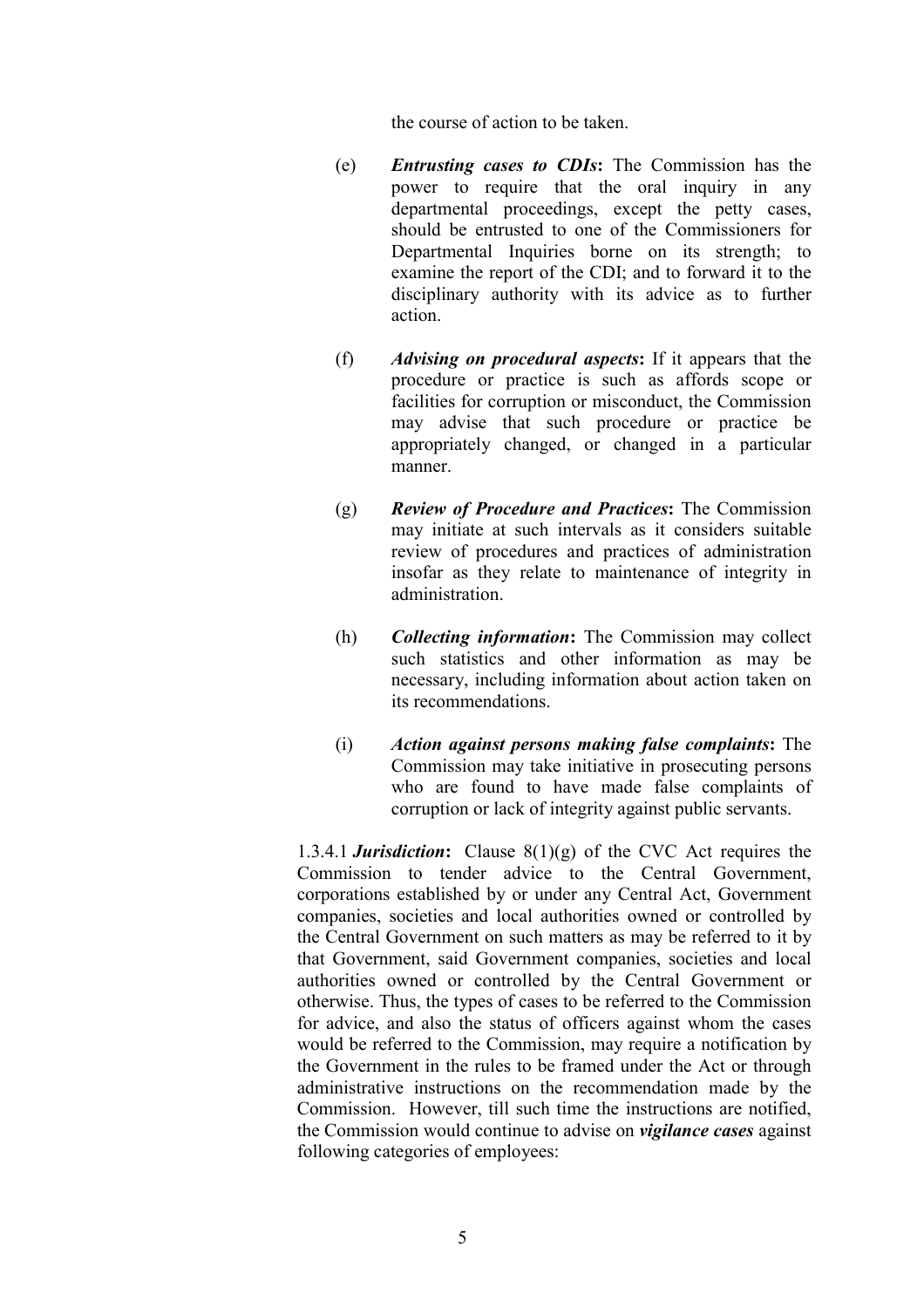- (a) Group 'A' officers of the Central Government;
- (b) Members of All India Services if misconduct was committed while serving in connection with the Affairs of the Union; or if the State Govt. proposes to impose a penalty of dismissal, removal or compulsory retirement for the misconduct committed by him while serving in connection with the affairs of that State Government;
- (c) Executives holding top positions up to two levels below the Board-level in the public sector undertakings;
- (d) Officers in Scale-V and above in the public sector banks;
- (e) Officers of the rank of Assistant Manager and above in the insurance sector (covered by LIC and GIC); and
- (f) Officers drawing basic pay of Rs.8700 and above in autonomous bodies/local authorities/societies etc.

1.3.4.2 While delegating powers to the Ministries/Organisations to handle vigilance cases against certain categories of employees, the Commission expects that(i) appropriate expertise would be available to the CVOs; (ii) the CVO would be in a position to exercise proper check and supervision over such cases and would ensure that the cases are disposed off expeditiously; and (iii) the punishment awarded to the concerned employee would commensurate with the gravity of the misconduct established on his/her part. In order to ensure that the Commission expectations are fully met, the Commission may depute its officers to conduct vigilance audit through onsite visits and also through the monthly information system (monthly reports) etc.). If the Commission comes across any matter, which in its opinion has not been handled properly, it may recommended its review by the reviewing authority or may give such directions as it considers appropriate.

#### *CTE organisation:*

1.3.5.1 The Committee on Prevention of Corruption had recommended that the Chief Technical Examiner's Organisation *[hereinafter referred as CTEO]*, which was created in 1957, in the Ministry of Works, Housing & Supply for the purpose of conducting a concurrent technical audit of works of the Central Public Works Department with a view to securing economy in expenditure and better technical and financial control, should be transferred to the Central Vigilance Commission so that its services may be easily available to the Central Bureau of Investigation or in inquiries made under the direction of the Central Vigilance Commission. The recommendation was accepted by the Government of India and the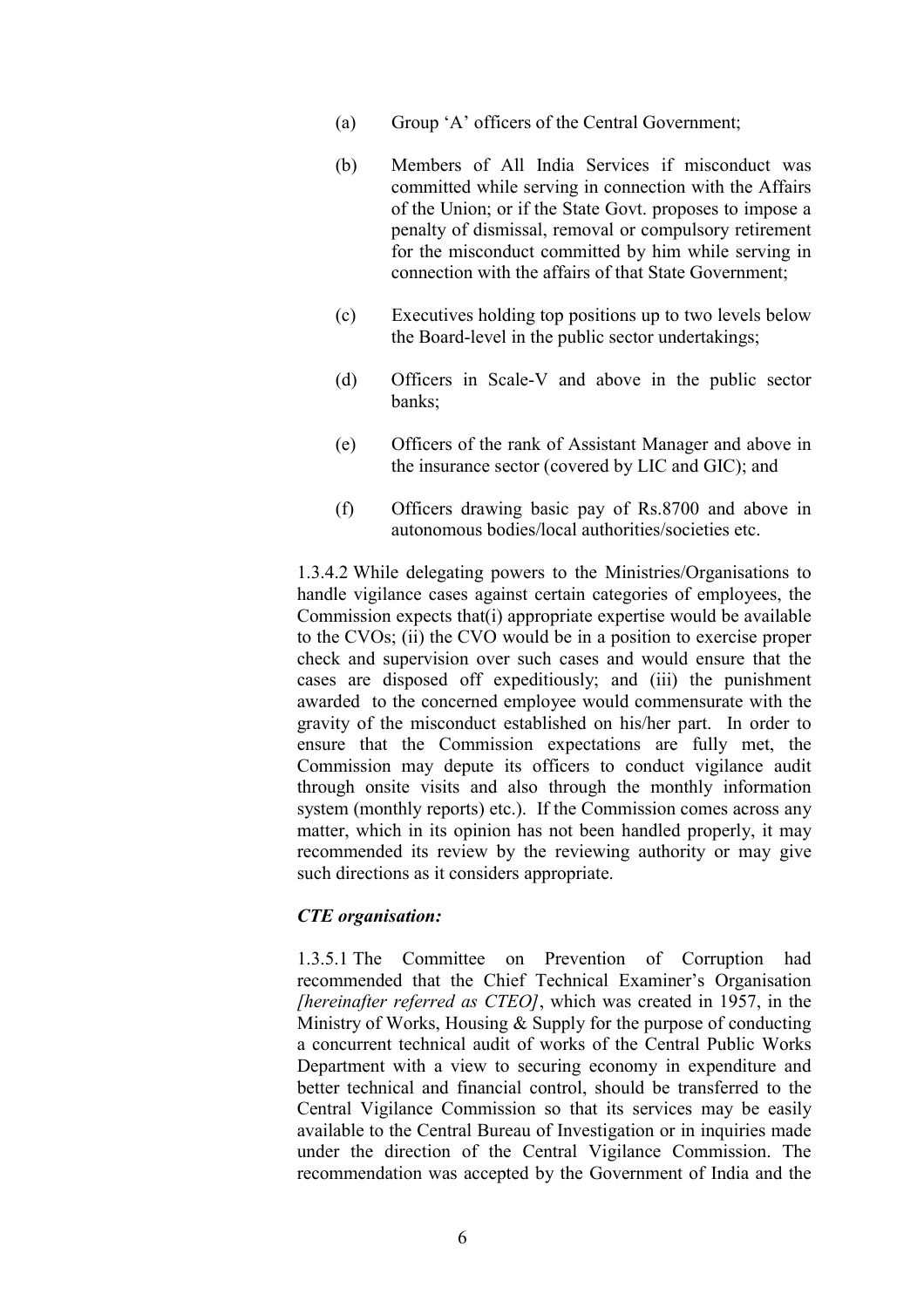Chief Technical Examiner's Organisation now functions under the administrative control of the Central Vigilance Commission as its technical wing, carrying out inspection of civil, electrical and horticulture works of the Central Government departments, public sector undertakings/enterprises of the Government of India and central financial institutions/banks etc. The jurisdiction of the organisation is coextensive with that of the Commission. The works or contracts for intensive examination are selected from the details furnished by the CVO in the quarterly progress reports sent to the CTEO. The intensive examination of works carried out by the organisations helps in detecting cases related to execution of work with substandard materials, avoidable and/or ostentatious expenditure, and undue favours or overpayment to contractors etc. At present, information in respect of civil works in progress having the tender value exceeding Rupees One crore, electrical/mechanical/ electronic works exceeding Rupee fifteen lacs, horticulture works more than Rupee two lacs and store purchase contracts valuing more than Rupee two crores are required to be sent by the CVOs of all organisations. However, the Chief Vigilance Officers are free to recommend other cases also, while submitting the returns for examination of a particular work, if they suspect any serious irregularities having been committed.

1.3.5.2 Out of the returns furnished by the Chief Vigilance Officer, the Chief Technical Examiners select certain works for intensive examination and intimate these to the CVOs concerned. The CVO is expected to make available all relevant documents and such other records as may be necessary, to the CTE's team examining the works. After intensive examination of a work is carried out by the CTE's Organisation, an inspection report is sent to the CVO. The CVO should obtain comments of various officers at the site of work or in the office at the appropriate level, and furnish these comments to the CTE with his own comments. In case the CTE recommends investigation of any matter from a vigilance angle, such a communication should be treated as a complaint and dealt with appropriately. The investigation report in such cases should be referred to the Commission for advice even if no vigilance angle emerges on investigation.

1.3.6 *CDIs Unit:* To assist the disciplinary authorities in the expeditious disposal of oral inquiries, the Ministry of Home Affairs appointed Officers on Special Duty [later redesignated as Commissioners for Departmental Inquiries] on the strength of the Administrative Vigilance Division. On the recommendation of the Committee on Prevention of Corruption, the Commissioners for Departmental Inquiries were transferred to work under the control of the Central Vigilance Commission.

1.3.7 *Annual Report:* The Commission is required to present annual report to the President as to the work done by it within six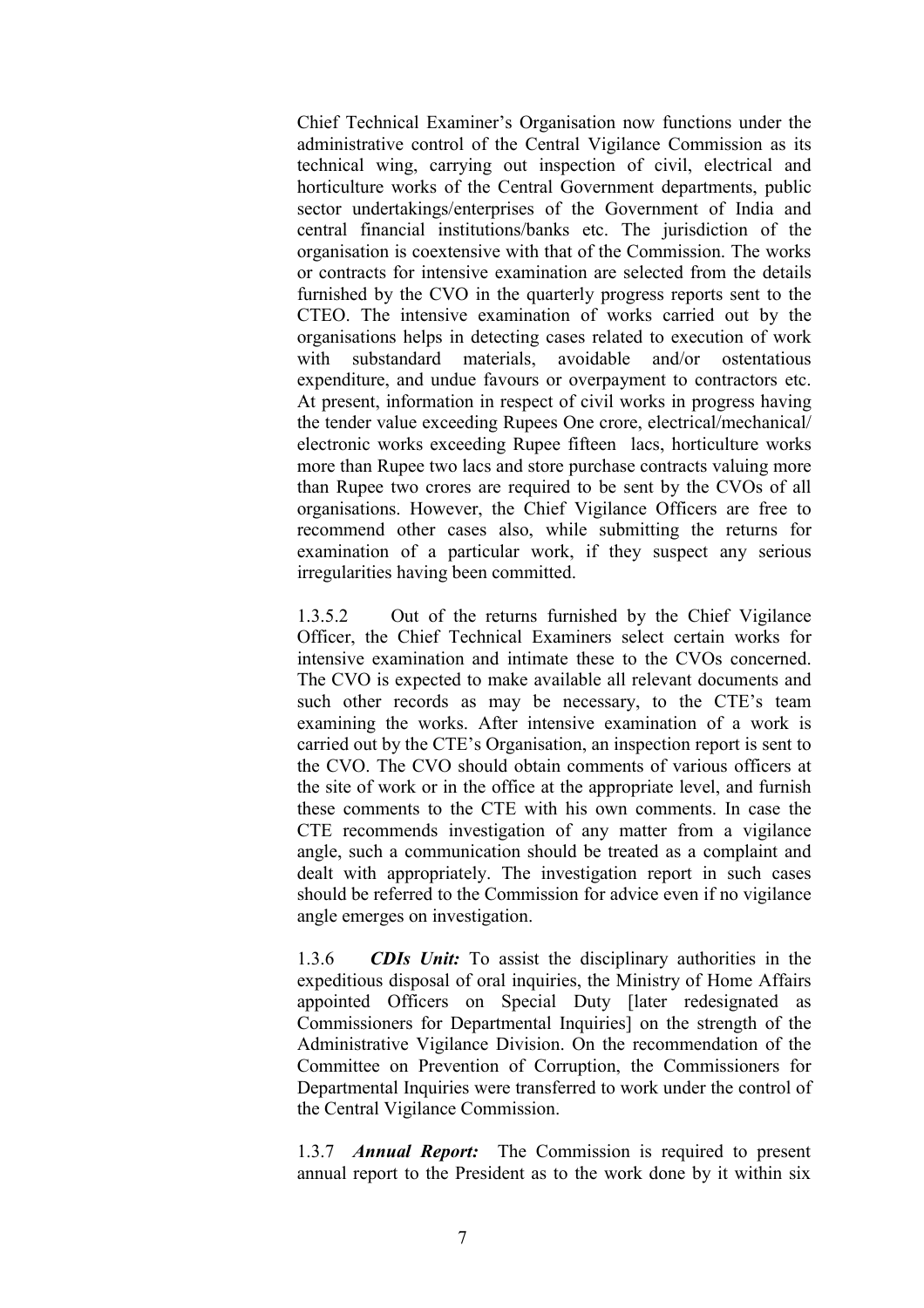months of the close of the year under report. The report would contain a separate part on the superintendence by the Commission on the functioning of Delhi Special Police Establishment. The President shall cause the same to be laid before each House of Parliament.

**CHIEF VIGILANCE OFFICER'S ORGANISATION** 1.4 The CVO heads the Vigilance Division of the organisation concerned and acts as a special assistant/advisor to the chief executive in all matters pertaining to vigilance. He also provides a link between his organisation and the Central Vigilance Commission on one hand and his organisation and the Central Bureau of Investigation on the other. Vigilance functions to be performed by the CVO are of wide sweep and include collecting intelligence about the corrupt practices committed, or likely to be committed by the employees of his organisation; investigating or causing an investigation to be made into verifiable allegations reported to him; processing investigation reports for further consideration of the disciplinary authority concerned; referring the matters to the Commission for advice wherever necessary, taking steps to prevent commission of improper practices/misconducts, etc. Thus, the CVOs' functions can broadly be divided into three parts, viz. (i) Preventive vigilance; (ii) Punitive vigilance; and (iii) Surveillance and detection. Detailed information about the procedure for appointment of CVOs and their role and functions are given in Chapter-II.

## **CENTRAL BUREAU OF INVESTIGATION**

1.5.1 The Central Bureau of Investigation was constituted under the Government of India Resolution No. 4/31/61-T dated 01.04.1963. The investigation work is done through SPE wing of the CBI, which derives it police powers from the Delhi Special Police Establishment Act, 1946 to inquire and to investigate certain specified offences or classes of offences pertaining to corruption and other kinds of malpractices involving public servants with a view to bring them to book. Section 3 of the Act provides that Central Government may, by notification in the official gazette, specify the offences or class of offences, which are to be investigated by the CBI.

1.5.2 The Special Police Establishment enjoys with the respective State Police Force concurrent powers of investigation and prosecution under the Criminal Procedure Code. However, to avoid duplication of effort, an administrative arrangement has been arrived at with the State Governments according to which:

(a) Cases, which substantially and essentially concern Central Government employees or the affairs of the Central Government, even though involving State Government employees, are to be investigated by the SPE. The State Police is, however, kept informed of such cases and will render necessary assistance to the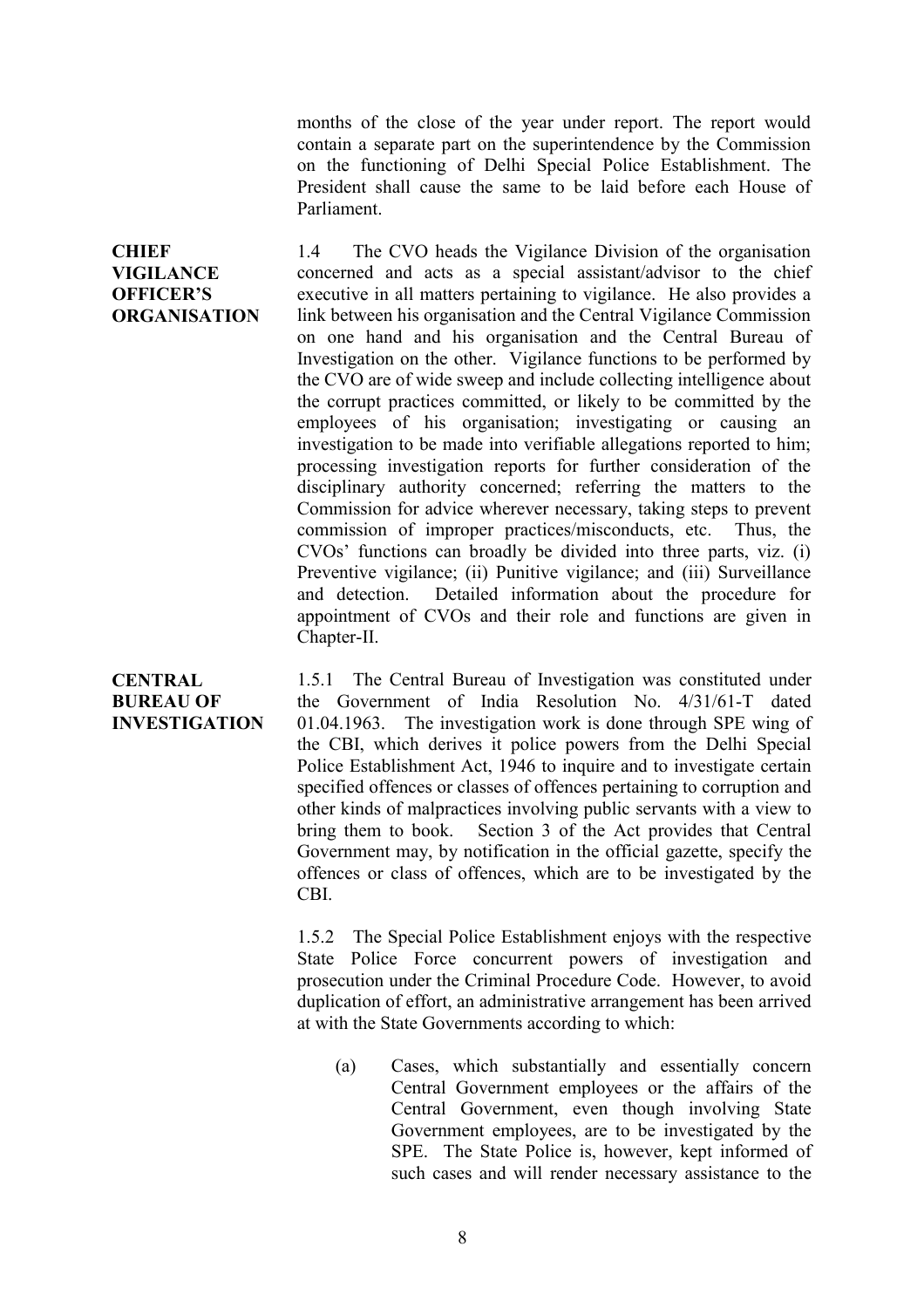SPE during investigation;

(b) Cases, which substantially and essentially involve State Government employees or relate to the affairs of a State Government, even though involving certain Central Government employees, are investigated by the State Police. The SPE is informed of such cases and it extends assistance to the State Police during investigation, if necessary. When the investigation made by the State Police authorities in such cases involves a Central Government employee, the requests for sanction for prosecution of the competent authority of the Central Government will be routed through the SPE.

1.5.3 The Special Police Establishment, which forms a Division of the Central Bureau of Investigation, has two Divisions, viz. (i) Anticorruption Division and (ii) Special Crimes Division. Anticorruption Division investigates all cases registered under the Prevention of Corruption Act, 1988. If an offence under any other section of IPC or any other law is committed along with offences of bribery and corruption, it will also be investigated by the Anticorruption Division. The Anti-corruption Division will also investigate cases pertaining to serious irregularities allegedly committed by public servants. It will also investigate cases against public servants belonging to State Governments, if entrusted to the CBI. On the other hand, the Special Crime Division investigates all cases of Economic offences and all cases of conventional crimes; such as offences relating to internal security, espionage, sabotage, narcotics and psychotropic substances, antiquities, murders, dacoities/robberies, cheating, criminal breach of trust, forgeries, dowry deaths, suspicious deaths and other offences under IPC and other laws notified under Section 3 of the DSPE Act.

1.5.4 The superintendence of the Delhi Special Police Establishment insofar as it relates of investigation of offence alleged to have been committed under the Prevention of Corruption Act, 1988 [i.e. Anti-Corruption Division] vests in the Commission. The superintendence of DSPE in all other matters vests in the Central Government.

1.5.5 The administration of DSPE vests in the Director of the CBI, who is appointed on the recommendations of a committee headed by the Central Vigilance Commissioner. He holds office for a period of not less than two years from the date on which he resumed office. The Director CBI shall exercise in respect of DSPE such of the powers exercisable by an Inspector General of Police in respect of police force in a State as the Central Government may specify in that behalf.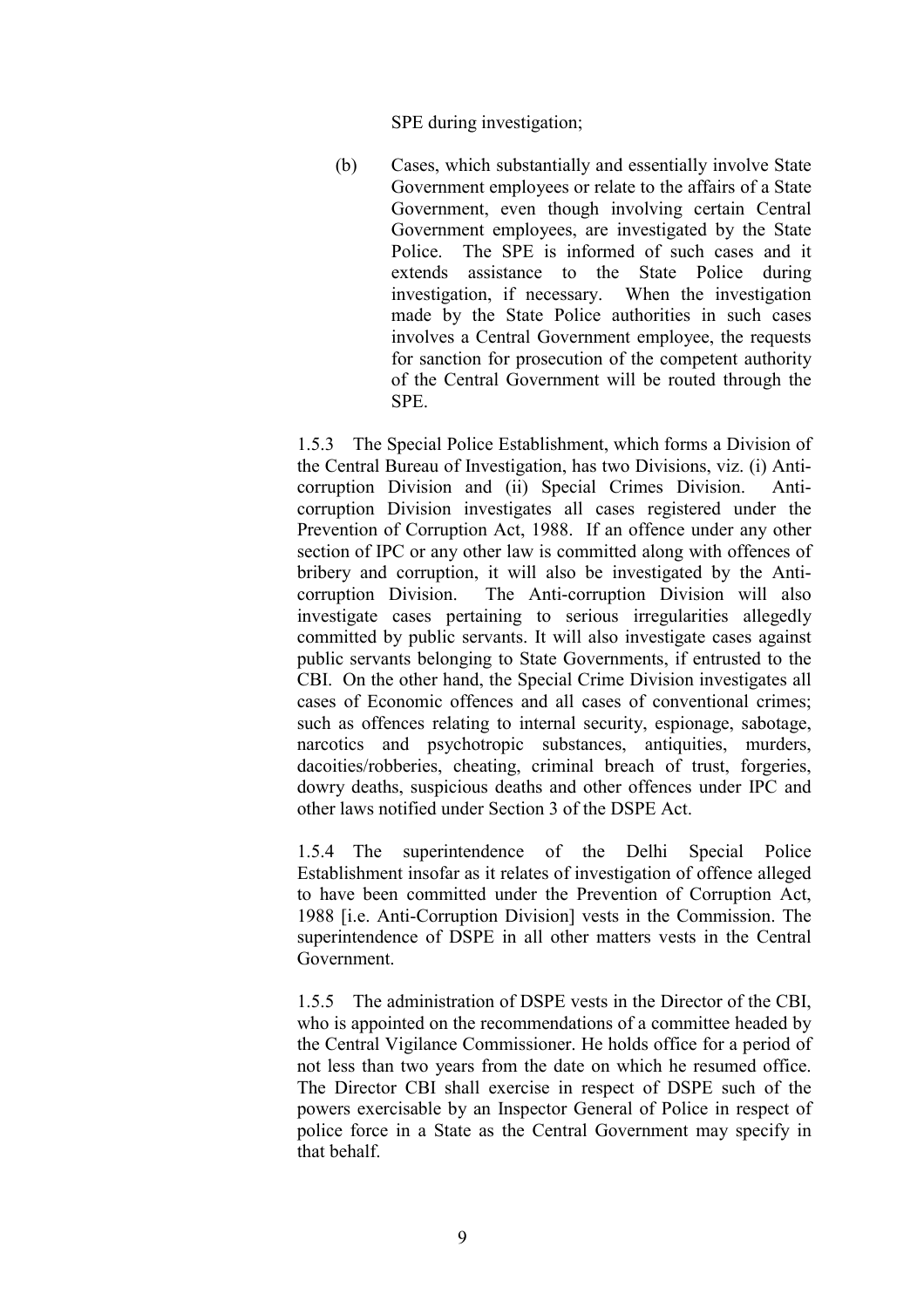1.5.6 The Delhi Special Police Establishment shall not conduct any inquiry or investigation into any offence alleged to have been committed under the Prevention of Corruption Act, 1988 except with the previous approval of the Central Government where such allegation relates to-

- (a) the employees of the Central Government of the level of Joint Secretary and above: and
- (b) such officers as are appointed by the Central Government in corporations established by or under any Central Act, Government companies, societies and local authorities owned or controlled by that Government.

1.5.7 Notwithstanding anything contained in para 1.5.6, no such approval shall be necessary for cases involving arrest of a person on the spot on the charge of accepting or attempting to accept any gratification other than legal remuneration referred to in clause (c) of the Explanation to section 7 of the Prevention of Corruption Act, 1988.

- 1.6.1 Vigilance angle is obvious in the following acts
	- (i) Demanding and/or accepting gratification other than legal remuneration in respect of an official act or for using his influence with any other official.
	- (ii) Obtaining valuable thing, without consideration or with inadequate consideration from a person with whom he has or likely to have official dealings or his subordinates have official dealings or where he can exert influence.
	- (iii) Obtaining for himself or for any other person any valuable thing or pecuniary advantage by corrupt or illegal means or by abusing his position as a public servant.
	- (iv) Possession of assets disproportionate to his known sources of income.
	- (v) Cases of misappropriation, forgery or cheating or other similar criminal offences.

1.6.2 There are, however, other irregularities where circumstances will have to be weighed carefully to take a view whether the officer's integrity is in doubt. Gross or willful negligence; recklessness in decision making; blatant violations of systems and procedures; exercise of discretion in excess, where no ostensible public interest is evident; failure to keep the controlling authority/

**WHAT IS A VIGILANCE ANGLE?**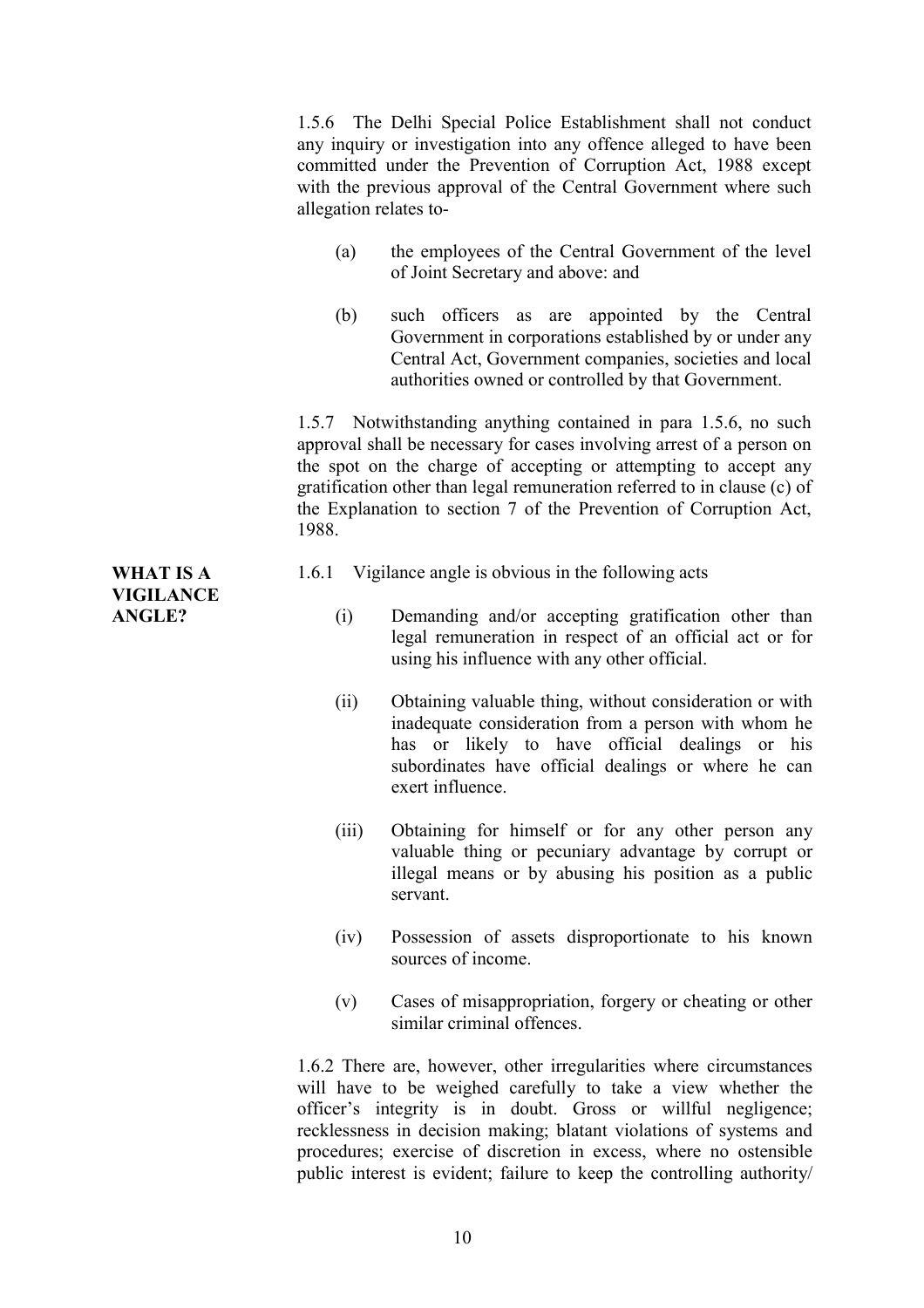superiors informed in time – these are some of the irregularities where the disciplinary authority with the help of the CVO should carefully study the case and weigh the circumstances to come to a conclusion whether there is reasonable ground to doubt the integrity of the officer concerned.

1.6.3 The raison d'être of vigilance activity is not to reduce but to enhance the level of managerial efficiency and effectiveness in the organisation. Commercial risk taking forms part of business. Therefore, every loss caused to the organisation, either in pecuniary or non-pecuniary terms, need not necessarily become the subject matter of a vigilance inquiry. Thus, whether a person of common prudence, working within the ambit of the prescribed rules, regulations and instructions, would have taken the decision in the prevailing circumstances in the commercial/operational interests of the organisation is one possible criterion for determining the bona fides of the case. A positive response to this question may indicate the existence of bona- fides. A negative reply, on the other hand, might indicate their absence.

1.6.4 Absence of vigilance angle in various acts of omission and commission does not mean that the concerned official is not liable to face the consequences of his actions. All such lapses not attracting vigilance angle would, indeed, have to be dealt with appropriately as per the disciplinary procedure under the service rules.

**DETERMINATION OF VIGILANCE ANGLE IN BANKING SECTOR** 1.7.1 In view of the paradigm shift in the role and functions of commercial banks, appropriate attention is required to be paid in deciding the involvement of a vigilance angle in the complaints/disciplinary cases relating to banking sector. For that purpose, each bank may set up an internal advisory committee of three members, preferably of the level of General Managers but not below the level of Deputy General Managers, to scrutinize the complaints received in the bank and also the cases arising out of inspections and audit etc; and determine involvement of vigilance angle, or otherwise, in those transactions. The committee shall record reasons for arriving at such a conclusion. The committee will send its recommendations to the CVO. The CVO, while taking a decision on each case, will consider the advice of the committee. Such records shall be maintained by the CVO and would be made available to an officer, or a team of officers, of the Commission for scrutiny when it visits the bank for the purpose of vigilance audit.

> 1.7.2 All decisions of the committee on the involvement of vigilance angle, or otherwise, will be taken unanimously. In case of difference of opinion between the members, the majority view may be stated. The CVO would refer its recommendations to disciplinary authority. In case of difference of opinion between the disciplinary authority and the CVO, the matter would be referred to the Commission for advice.

11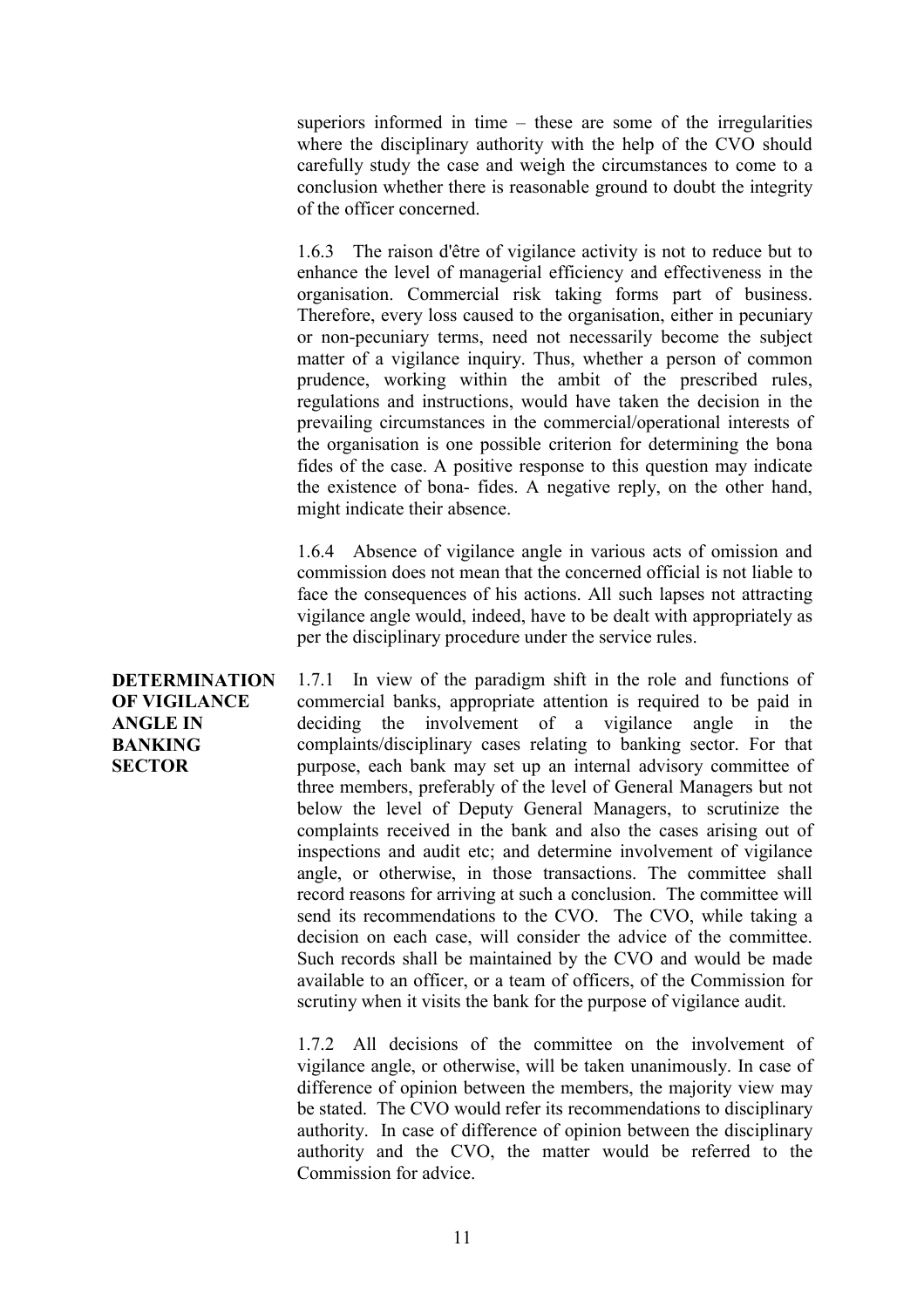1.7.3 The investigation/inquiry reports on the complaints/cases arising out of audit and inspection etc. involving a vigilance angle will have to be referred to the Commission for advice even if the competent authority in the bank decides to close the case, if any of the officer involved is of the level for whom the Commission's advice is required.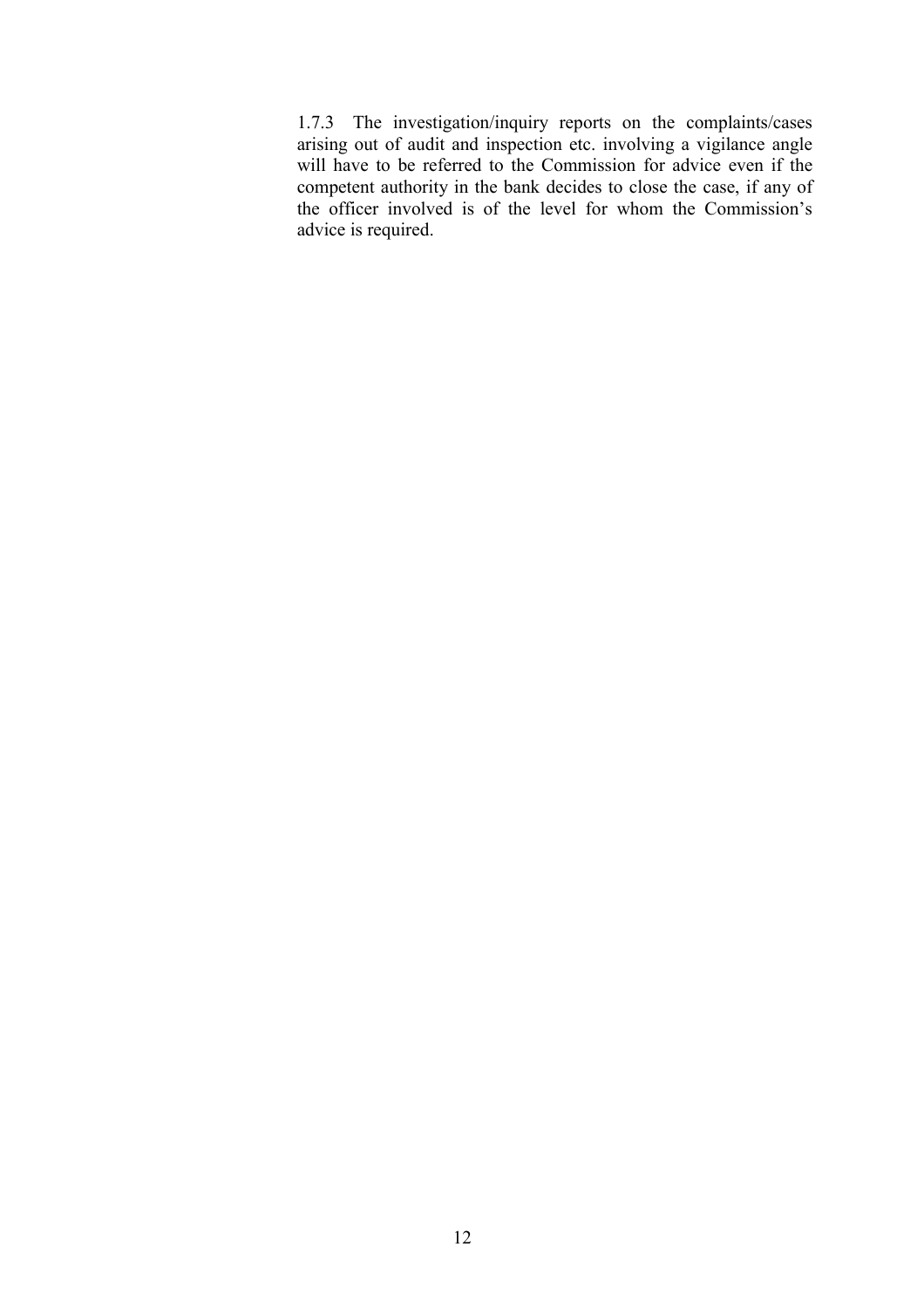#### **CHAPTER II**

## **CHIEF VIGILANCE OFFICERS-APPOINTMENT, ROLE AND FUNCTIONS**

#### **BACKGROUND** 2.1.1 Primary responsibility for maintenance of purity, integrity and efficiency in the organisation vests in the Secretary of the Ministry, or the head of the Department, or the Chief Executive of the Public Sector Enterprises. Such authority, however, is assisted by an officer called the Chief Vigilance Officer(CVO) in the discharge of vigilance functions. The CVO acts as a special assistant/advisor to the chief executive and reports directly to him in all matters relating to vigilance. He heads the Vigilance Division of the organisation concerned and provides a link between is organisation and the Central Vigilance Commissioner and his organisation and the Central Bureau of Investigation.

2.1.2 It has been provided that big departments/organisations should have a full-time CVO, i.e. he should not be burdened with other responsibility. If it is considered that the CVO does not have full-time vigilance work, he may be entrusted with such functions that serve as input to vigilance activity, e.g. audit and inspections. The work relating to security and vigilance, however, should not be entrusted to the CVO as, in that case, the CVO would find very little time for effective performance of vigilance functions. Furthermore, in order to be effective, he should normally be an outsider appointed for a fixed tenure on deputation terms and should not be allowed to get absorbed in the organisation either during the currency of deputation period or on its expiry.

#### **PROCEDURE FOR APPOINTMENT** 2.2 The Chief Vigilance Officers in all departments/ organisations are appointed after prior consultation with the Central Vigilance Commission and no person whose appointment in that capacity is objected to by the Commission may be so appointed.

**APPOINTMENT OF CVOs IN THE MINISTRIES/ DEPARTMENTS**

2.3 The Ministries/Departments of Government of India are required to furnish a panel of names of officers of sufficiently higher level (Joint Secretary or at least a Director/Dy. Secretary), who may report direct to the Secretary concerned, in the order of preference, along with their bio-data and complete ACR dossiers for the Commission's consideration. The officer approved by the Commission for the post of CVO is entrusted vigilance functions on full-time or part-time basis, as the case may be.

**APPOINTMENT OF CVOs IN PUBLIC SECTOR UNDERTAKINGS**

2.4.1 The CVO in a public sector undertaking (PSU), as far as practicable, should not belong to the organisation to which he is appointed, and having worked as CVO in an organisation, should not go back to the same organisation as CVO. The thrust behind this policy is to ensure that the officer appointed as CVO is able to inspire confidence that he would not be hampered by past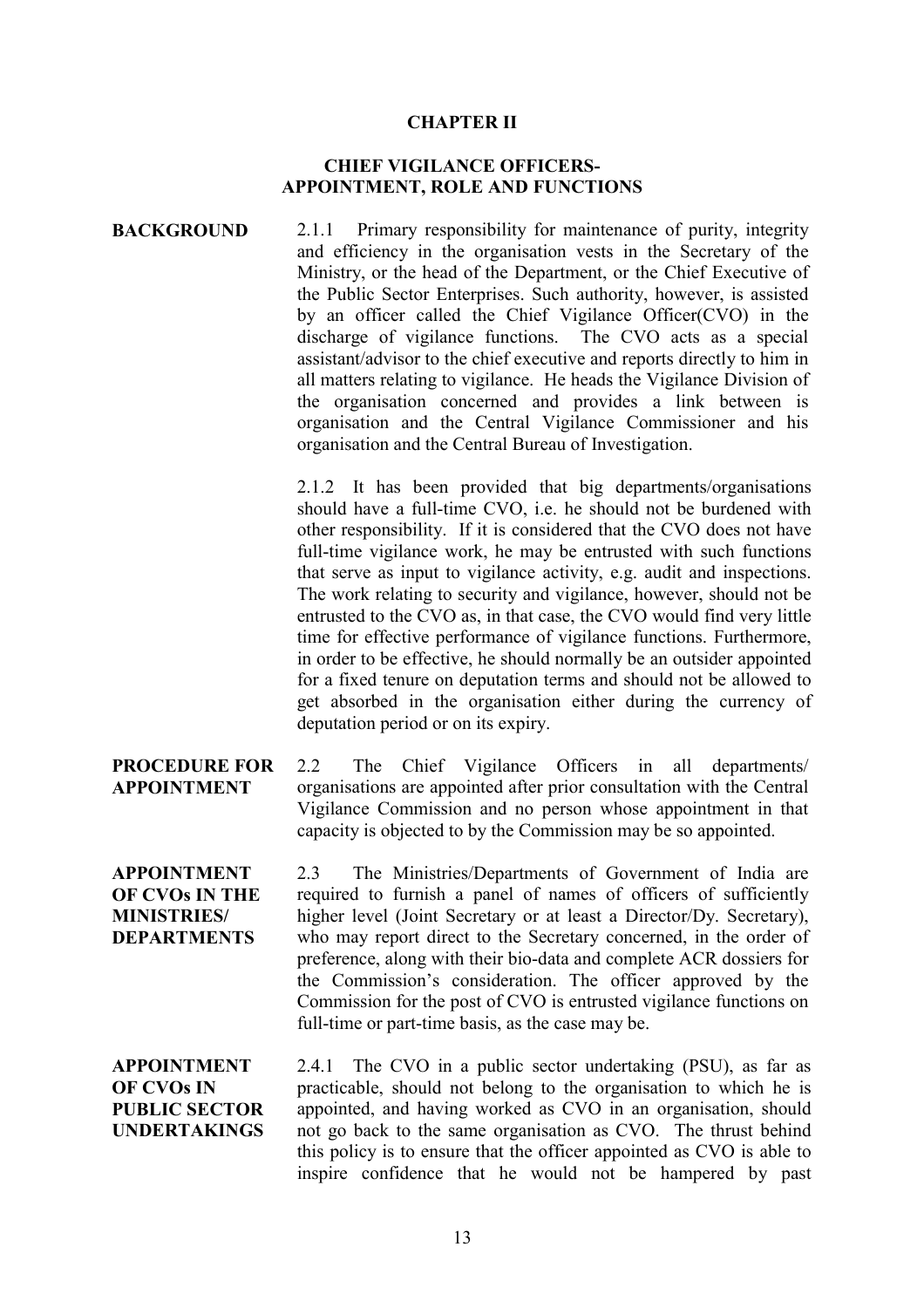association with the organisation in deciding vigilance cases.

2.4.2 The following guidelines have been prescribed for filling up full-time posts of CVOs in the PSUs:

- (i) The posts shall be filled as per the procedure followed for posts in the Central Government under the Central Staffing Scheme;
- (ii) The DOPT would request the cadre controlling authorities of various organized services, as well as PSUs, to offer officers of proven integrity for these posts. The names, so received, would be forwarded, along with bio-data of the officers concerned and their ACR Dossiers, to the Central Vigilance Commission for approval;
- (iii) The DOPT would maintain a panel of names approved by the Commission and would request the cadre authorities, as well as the officers on the officer list, to indicate choice of location;
- (iv) The DOPT would offer the names to the Ministries/ Departments concerned for the posts of CVOs in the PSUs under their respective charges;
- (v) The offer list would be operative for a period of one calendar year;
- (vi) The DOPT, or the administrative Ministry/Department concerned, would obtain specific approval in favor of an officer in the proposal is to appoint that officer as a CVO in any of 100 select organisations.

2.4.3 Such PSUs, which do not have full-time posts of CVOs, would forward a panel of names of three officers of sufficiently higher level, who can report direct to the chief executive in the vigilance related matters, arranged in order of preference, along with their bio-data and complete ACR dossiers for the Commission's consideration. The officer approved by the Commission for the post of CVO would be entrusted vigilance functions on part-time basis, i.e. in addition to his normal duties.

**APPOINTMENT OF CVOs IN PUBLIC SECTOR BANKS** 2.5 In order to ensure a greater degree of independence and impartiality in the functioning of CVOs, it has been provided that all public sector banks(PSBs) should have CVOs appointed on deputation basis from amongst the Deputy General Managers of PSBs or from the Reserve bank of India, with three years service or the General Managers. For that purpose, the Banking Division would call for applications from willing officers, before a vacancy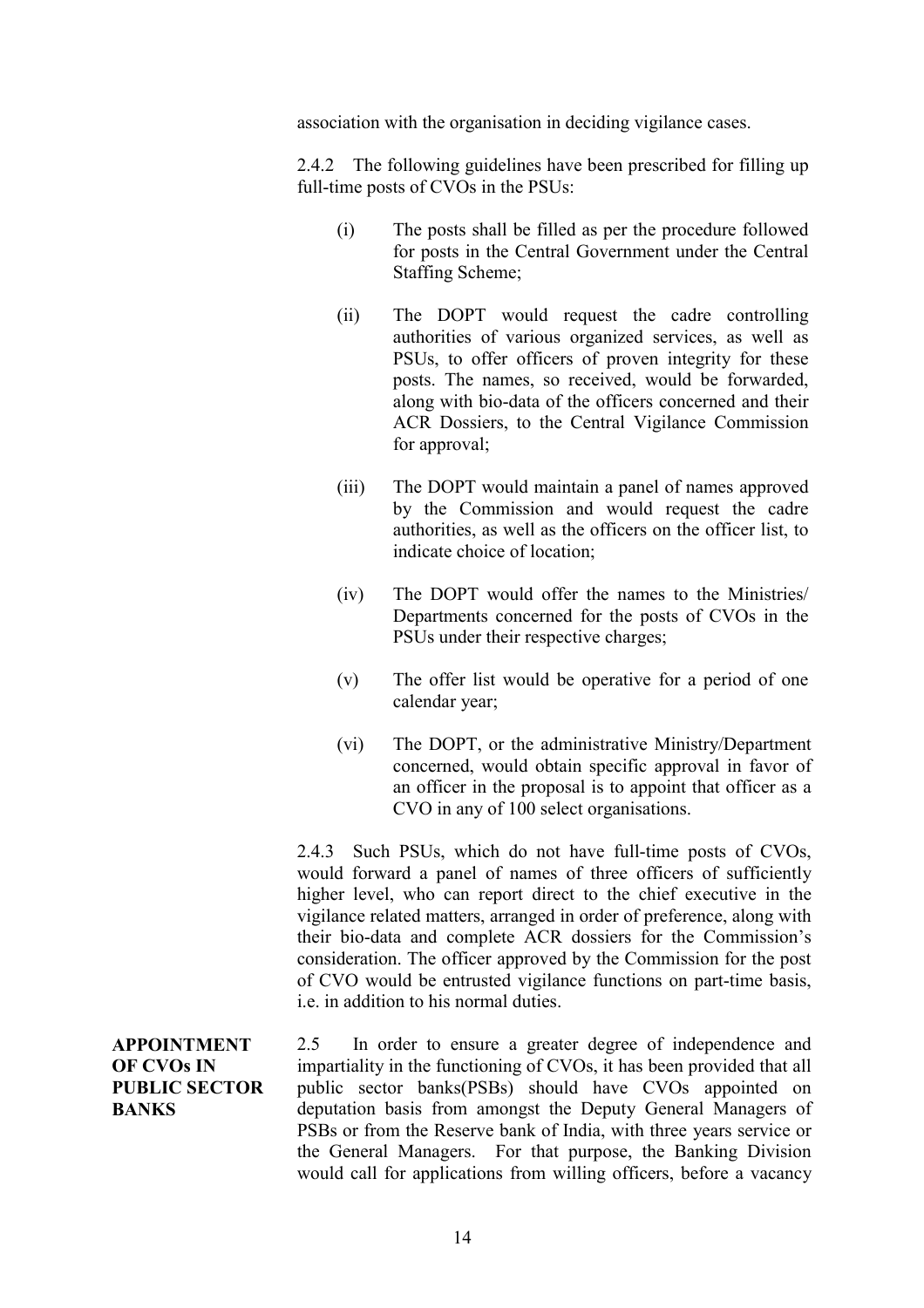arise in the post of CVO in a public sector bank, and would shortlist a panel of names in the manner as deemed appropriate. The shortlisted panel, along with bio-data and complete ACRs dossiers of the officers concerned, would be forwarded to the Commission for consideration. The officer approved by the Commission would be appointed as CVO in that particular bank.

**APPOINTMENT OF CVOs IN INSURANCE COMPANIES/ AUTONOMOUS ORGANISATIONS/ SOCIETIES ETC.**

2.6.1 Irrespective of the fact whether the post of a CVO in an insurance company, autonomous organisation, Co-operative Society etc, is on full-time basis or on part-time basis, such organisations would forward, through their administrative Ministries/Departments, a panel of names of three officers of sufficiently higher level, who can report direct to the chief executive in vigilance related matters, arranged in order of preference, along with their bio-data and complete ACR dossiers for the Commission's consideration. The officer approved by the Commission would be appointed as CVO in that organisation.

2.6.2 Such autonomous organisations that have a full-time post of CVO, and propose to fill up the post on deputation basis on the pattern of Central Staffing Scheme, may obtain a panel of names from the DOPt from the offer list approved by the Commission.

**TENURE OF CVO** 2.7 The normal tenure of a CVO is three years extendable up to a further period of two years in the same organisation, or up to a further period of three years on transfer to another organisation on completion of initial deputation tenure of three years in the previous organisation, with the approval of the Commission, But if a CVO has to shift from one PSU to another PSU without completing the approved tenure in the previous PSU, the principle of overall tenure of six years would prevail.

**SHORT-TERM ARRANGEMENT IN THE POST OF CVO**

2.8 Suitable arrangements in vacancies for three months, or for any shorter period, due to leave or other reasons, may be made by the appropriate authority concerned, without prior approval of the Central Vigilance Commission. The nature and duration of vacancy and the name of the officer, who is entrusted with the duties of CVO, should however be reported to the Commission.

**ASSOCIATION OF CVOs WITH SENSITIVE MATTERS** 2.9 It is considered that participation in decision making or close association of vigilance staff in such matters over which they might be required, at a later stage, to sit in judgment from vigilance point of view, should be avoided. Therefore, vigilance functionaries should not be a party to processing and decision-making processes or in other similar administrative transactions of such nature, which are likely to have clear vigilance sensitivity. While it may not be difficult for full-time vigilance functionaries to comply with this requirement, the compliance of these instructions could be achieved in respect of part-time vigilance functionaries by confining their duties, other than those connected with vigilance work, as far as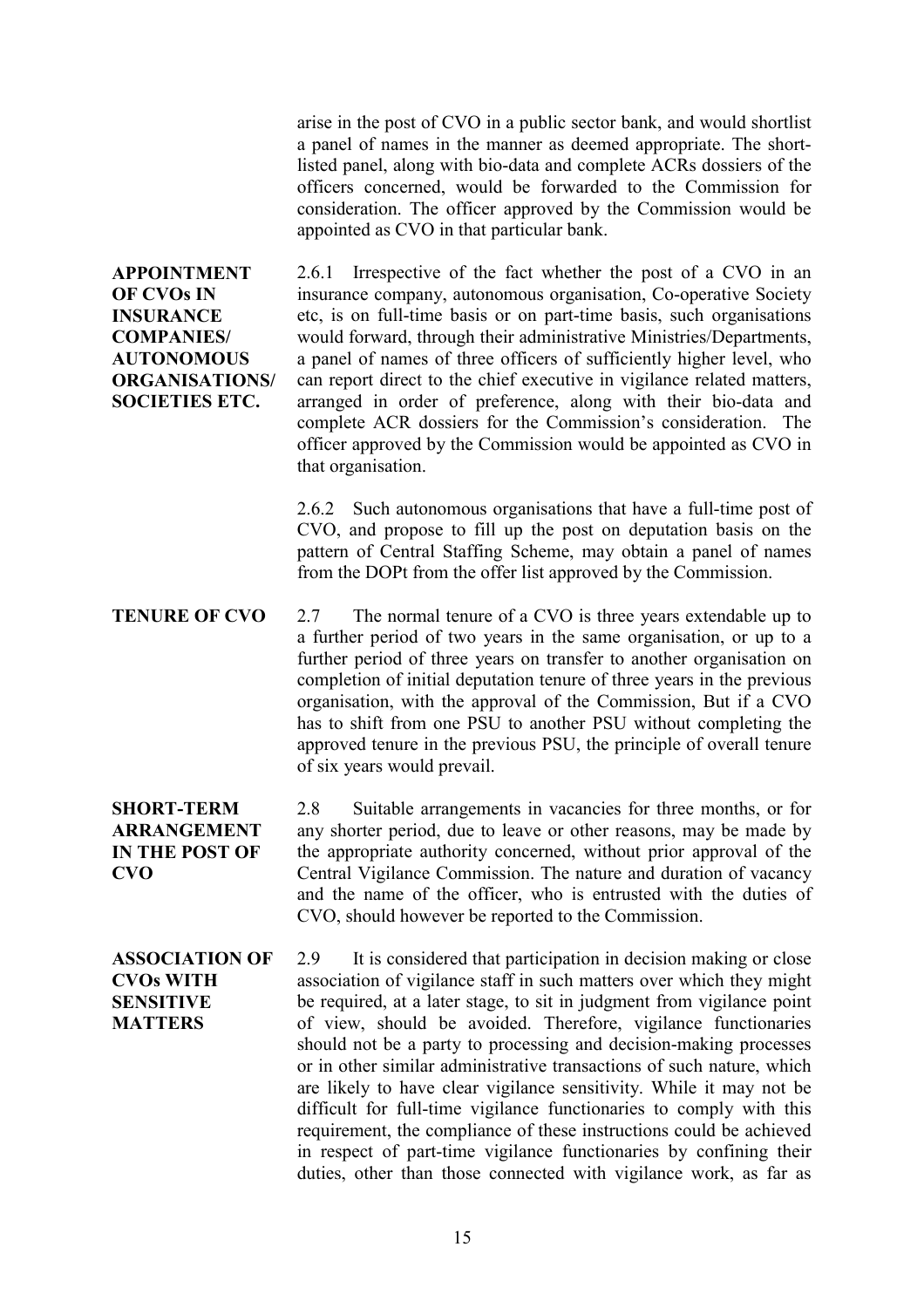possible, to such items of work that are either free from vigilance angle or preferable serve as input to vigilance activities such as inspection, audit, etc.

- **PERMANENT ABSORPTION OF CVOs IN PSUs** 2.10 If an assurance is extended to a CVO, who has been appointed on deputation terms for a fixed tenure in the PSU, for permanent absorption, there is a distinct possibility that it might impair this objectivity in deciding vigilance cases and might negate the very purpose of appointing outsider CVOs. It has, thus, been provided that an outsider CVO shall not be permanently absorbed in the same public sector undertaking on expiry or in continuation of his tenure as CVO in that organisation.
- **ASSESSMENT OF THE CVOs' WORK** 2.11 Central Vigilance Commissioner has also been given the powers to assess the work of Chief Vigilance officers. The Assessment is recorded in the character rolls of the officer. For that purpose, the following procedure has been prescribed:
	- (i) The ACRs of the CVOs in the public sector undertakings/organisations, whether working on a fulltime or a part-time basis, would be initiated by the chief executive of the concerned undertaking/organisation, reviewed by the Secretary of the administrative Ministry/Department concerned, and sent to the Central Vigilance Commissioner for writing his remarks as the accepting authority;
	- (ii) The assessment by the Central Vigilance Commissioner in respect of the CVOs in the Ministries/Departments of the Government of India and their attached/subordinate offices, who look after vigilance functions in addition to their normal duties, will be recorded on a separate sheet of paper to be subsequently added to the confidential rolls of the officers concerned.

**ROLE AND FUNCTIONS OF CVOs** 2.12.1 As stated above, the CVO heads the vigilance Division of the organisation concerned and acts as a special assistant/advisor to the chief executive in all matters pertaining to vigilance. He also provides a link between his organisation and the Central Vigilance Commission and his organisation and the Central Bureau of Investigation. Vigilance functions to be performed by the CVO are of wide sweep and include collecting intelligence about the corrupt practices committed, or likely to be committed by the employees of his organisation; investigating or causing an investigation to be made into verifiable allegations reported to him; processing investigation reports for further consideration of the disciplinary authority concerned; referring the matters to the Commission for advice wherever necessary, taking steps to prevent commission of improper practices/misconducts, etc. Thus, the CVOs' functions can broadly be divided into three parts, as under: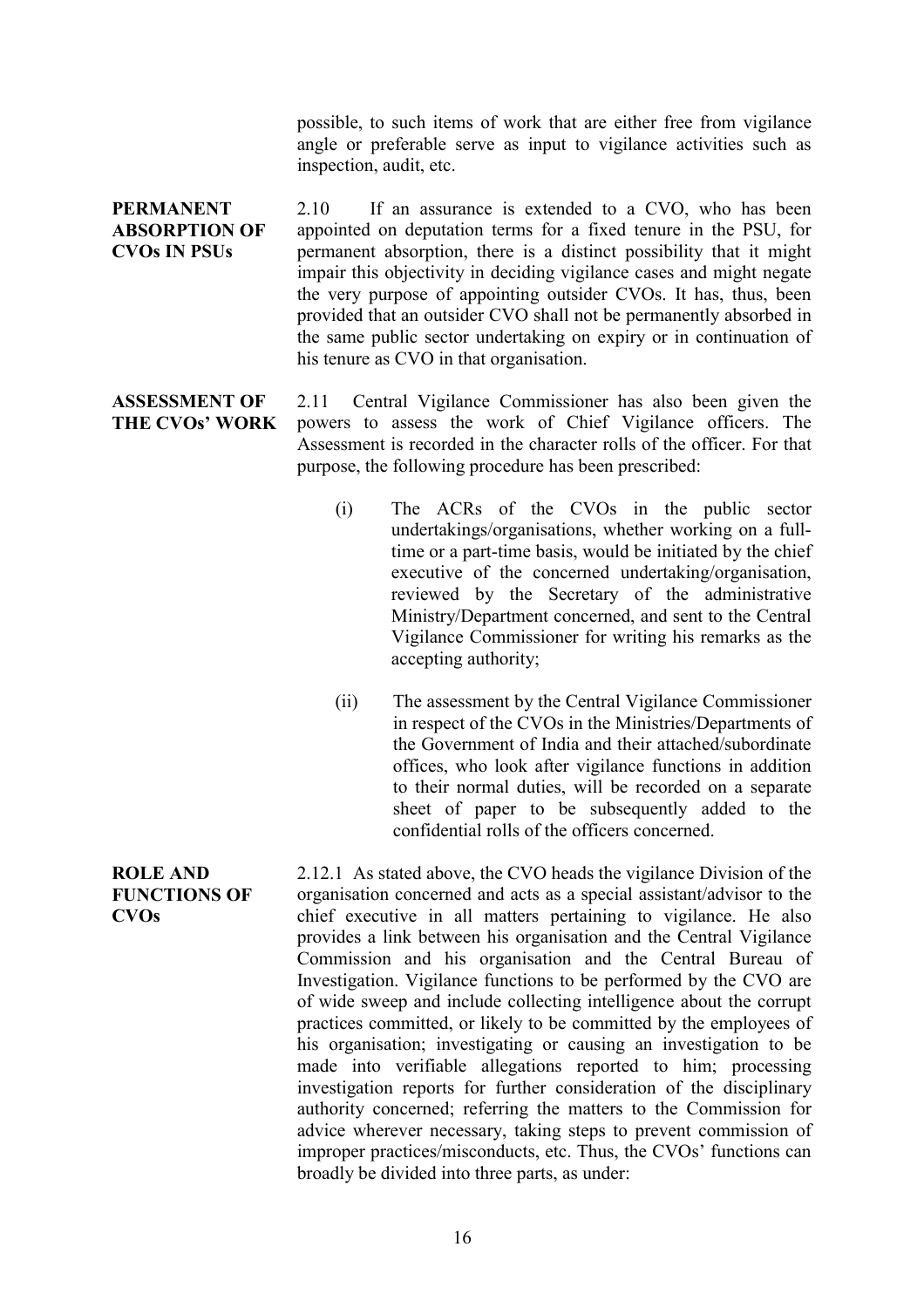- (i) Preventative vigilance
- (ii) Punitive vigilance
- (iii) Surveillance and detection.

2.12.2 While "surveillance" and "punitive action" for commission of misconduct and other malpractices is certainly important, the 'preventive measure" to be taken by the CVO are comparatively more important as these are likely to reduce the number of vigilance cases considerably. Thus, the role of CVO should be predominantly preventive.

#### **PREVENTIVE VIGILANCE** 2.13 Santhanam Committee, while outlining the preventive measures, that should be taken to significantly reduce corruption, had identified four major causes of corruption, viz. (i) administrative delays; (ii) Government taking upon themselves more than what they can manage by way of regulatory functions; (iii) scope for personal discretion in the exercise of powers vested in different categories of government servants; and (iv) cumbersome procedures of dealing worth various matters which are of importance to citizens in their day to day affairs. The CVO is thus expected to take following measures on preventive vigilance side:

- (i) To undertake a study of existing procedure and practices prevailing in his organisation with a view to modifying those procedures or procedures or practices which provide a scope for corruption, and also to find out the causes of delay, the points at which delay occurs and device suitable steps to minimize delays at different stages;
- (ii) To undertake a review of the regulatory functions with a view to see whether all of them are strictly necessary and whether the manner of discharge of those functions and exercise of powers of control are capable of improvement;
- (iii) To device adequate methods of control over exercise of discretion so as to ensure that discretionary powers are not exercised arbitrarily but in a transparent and fair manner;
- (iv) To educate the citizens about the procedures of dealing with various matters and also to simplify the cumbersome procedures as far as possible;
- (v) To identify the areas in his organisation which are prone to corruption and to ensure that the officers of proven integrity only are posted in those areas;
- (vi) To prepare a list of officers of doubtful integrity-The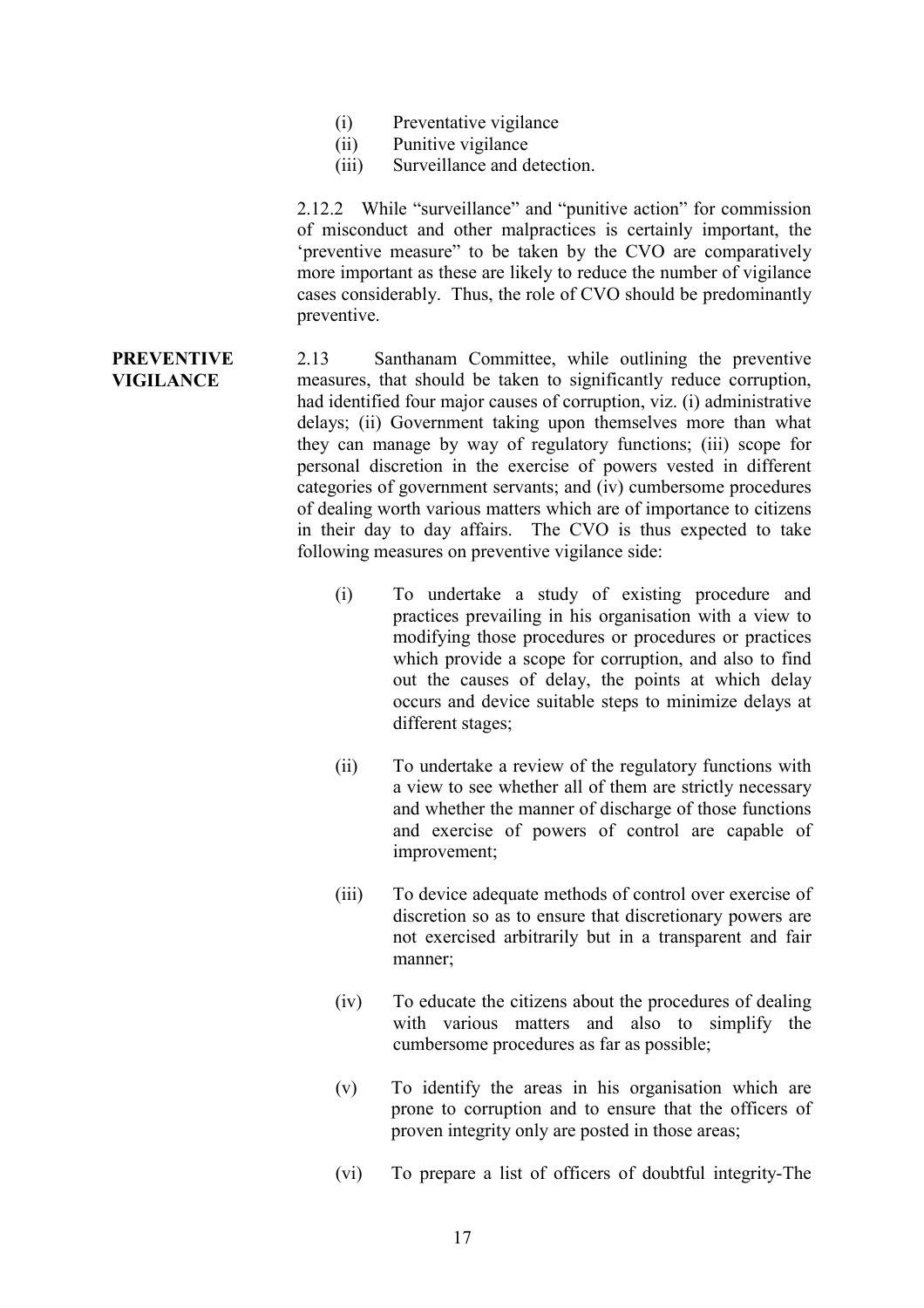list would include names of those officers who, after inquiry or during the course of inquiry, have been found to be lacking in integrity, such as (a) officer convicted in a Court of Law on the charge of lack of integrity or for an offence involving Moral turpitude but who has not been imposed a penalty of dismissal, removal or compulsory retirement in view of exceptional circumstances; (b) awarded departmentally a major penalty on charges of lack of integrity or gross dereliction of duty in protecting the interest of government although corrupt motive may not be capable of proof; (c) against whom proceedings for a major penalty or a court trial is in progress for alleged acts involving lack of integrity or moral turpitude; and (d) who was prosecuted but acquitted on technical grounds as there remained a reasonable suspicion about his integrity;

- (vii) To prepare the "agreed list" in consultation with the CBI- This list will include the names of officers against whose honesty or integrity there are complaints, doubts or suspicions;
- (viii) To ensure that the officers appearing on the list of officers of doubtful integrity and the agreed list are not posted in the identified sensitive/corruption prone areas;
- (ix) To ensure periodical rotations of staff; and
- (x) To ensure that the organisation has prepared manuals on important subjects such as purchases, contracts, etc. and that these manuals are updated from time to time and conform to the guidelines issued by the **Commission**

**PUNITIVE VIGILANCE** 2.14.1 The CVO is expected to scrutinize reports of Parliamentary Committees such as Estimates Committee, Public Accounts Committee and the Committee on public undertakings; audit reports; proceedings of both Houses of Parliament; and complaints and allegations appearing in the press; and to take appropriate action thereon. Predominantly, the CVO is expected to take following action on the punitive vigilance aspects:

- (i) To receive complaints from all sources and scrutinize them with a view to finding out if the allegations involve a vigilance angel. When in doubt, the CVO may refer the matter to his administrative head;
- (ii) To investigate or cause an investigation to be made into such specific and verifiable allegations as involved a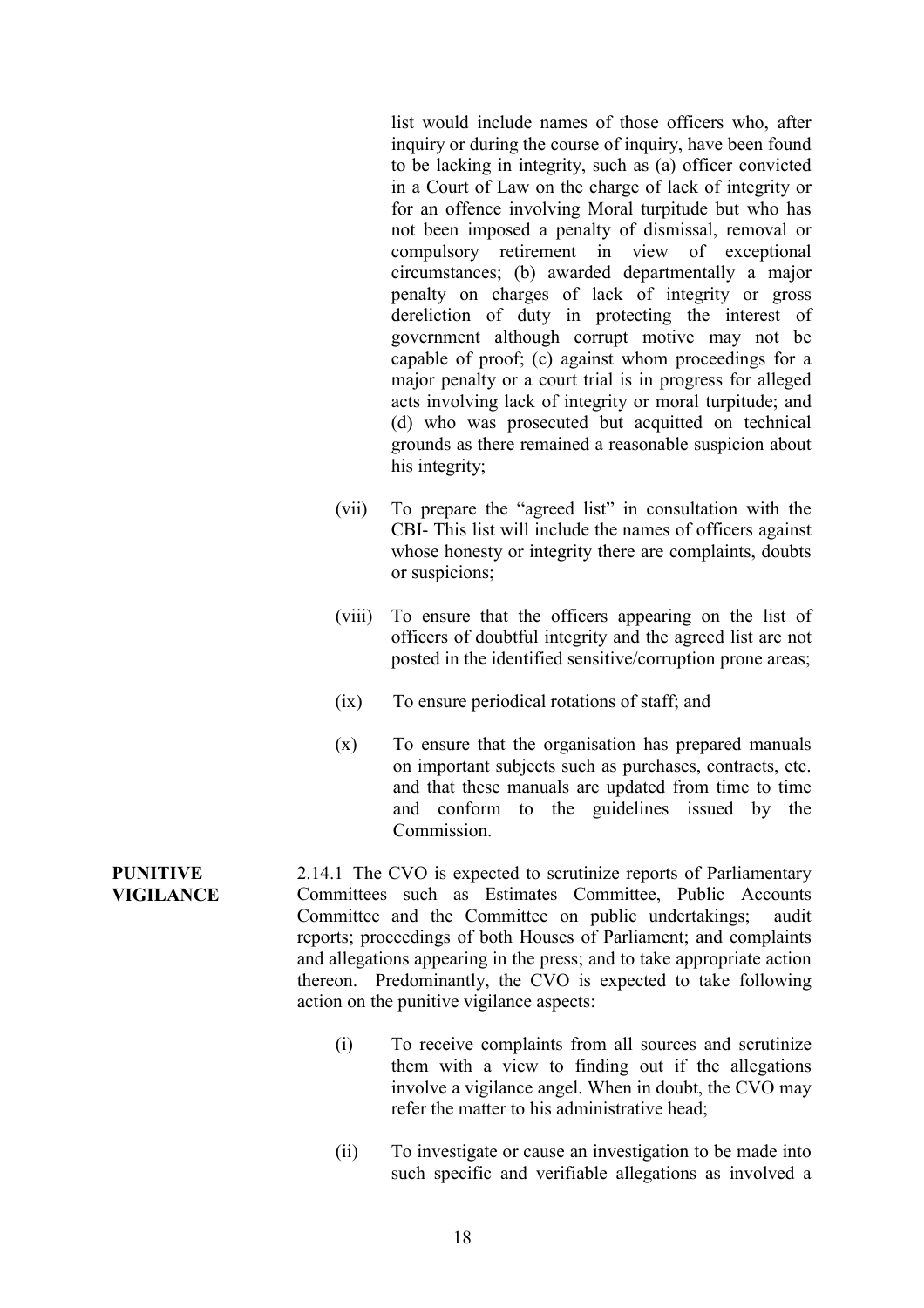vigilance angle;

- (iii) To investigate or cause an investigation to be made into the allegations forwarded to him by the Commission or by the CBI;
- (iv) To process the investigation reports expeditiously for obtaining orders of the competent authorities about further course of action to be taken and also obtaining Commission's advice on the investigation reports where necessary;
- (v) To ensure that the charge sheets to the concerned employees are drafted properly and issued expeditiously;
- (vi) To ensure that there is no delay in appointing the inquiring authorities where necessary;
- (vii) To examine the inquiry officer's report, keeping in view the evidence adduced by the prosecution and the defence during the course of inquiry, and obtaining orders of the competent authority about further course of action to be taken and also obtaining the Commission's second stage advice and UPSC's advice, where necessary;
- (viii) To ensure that the disciplinary authority concerned, issued a speaking order, while imposing a punishment on the delinquent employee. The order to be issued by the disciplinary authority should show that the disciplinary authority had applied its mind and exercised its independent judgment;
- (ix) To ensure that rules with regard to disciplinary proceedings are scrupulously followed at all stages by all concerned as any violation of rules would render the entire proceedings void;
- (x) To ensure that the time limits prescribed for processing the vigilance cases at various stages, as under, are strictly adhered to:

S. No. State of Investigation or inquiry Time limit

#### 1.

Decision as to whether the complaint involves a vigilance angle One month from the receipt of the complaint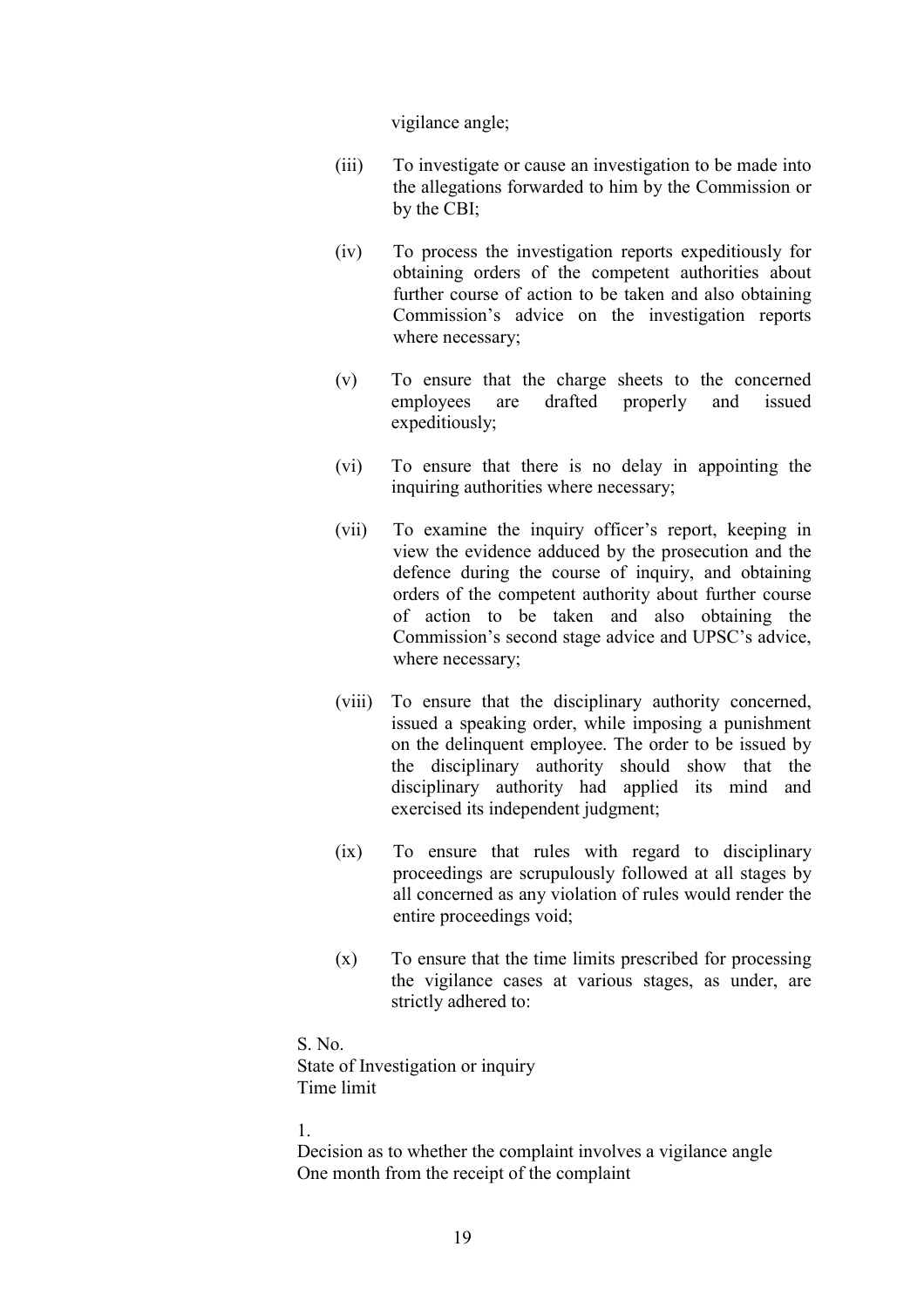#### 2.

Decision on complaint, whether to be filed or to be entrusted to CBI or to sent to the concerned administrative authority for necessary action.

One month from the receipt of the complaint

## 3.

Conduction investigation and submission of report Three months

## 4.

Department's comments on the CBI reports in cases requiring Commission's advice

One month from the date of receipt of CBI report by the disciplinary authority

## 5.

Referring departmental investigation reports to the Commission for advice

One month from the date of receipt of investigation report

# 6.

Reconsideration of the Commission's advice, if required One month from the date of receipt of Commission's advice

# 7.

Issue of charge-sheet if required

(i) one month from the date of receipt of Commission's advice (ii) Two months from the date of receipt of investigation report

# 8.

Time for submission of defence statement Ordinarily ten days or as specified in CDA Rules

# 9.

Consideration of defence statement 15(fifteen) days

# 10.

Issue of final orders in minor penalty cases Two months from the receipt of defence statement

# 11.

Appointment of IO/PO in major penalty cases Immediately after receipt of defence statement

# 12.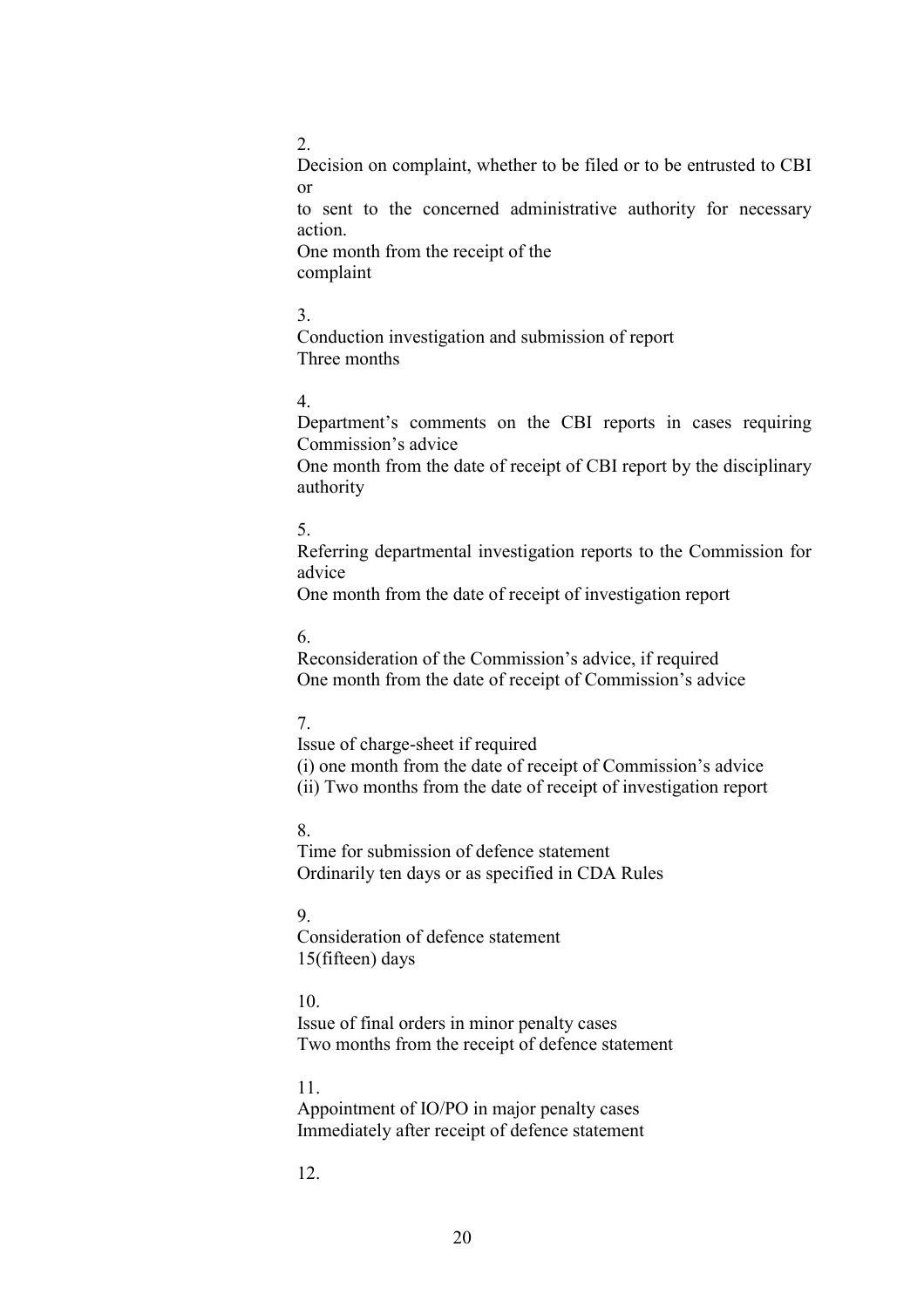Conducting departmental inquiry and submission of report Six months from the date of appointment of IO/PO

#### 13.

Sending a copy of the IO's report to the CO for his representation (i)Within 15 days of receipt of IO's report if any of the Articles of charge has been held as proved

(ii) 15 days if all charges held as not proved- reason for disagreement with IO's findings to be communicated

#### 14.

Consideration of CO,s representation and forwarding IO,s report to the Commission for second stage advice One month from the date of representation

### 15.

Issuance of orders on the Inquiry report (i) One month from the date of Commission's advice (ii)Two months from the date of receipt of IO's report if Commission's advice is not required

2.14.2 Although the discretion to place a public servant under suspension, when a disciplinary proceedings is either pending or contemplated against him, is that of the disciplinary authority, the CVO is expected to assist the disciplinary authority in proper exercise of this discretion. The CVO should also ensure that all cases in which the officers concerned have been under suspension are reviewed within a period of 90 days with a view to see if the suspension order could be revoked or if there was a case for increasing or decreasing the subsistence allowance.

2.14.3 The Commission's advice in respect of category 'A' officials is to be obtained at two stages; firstly on the investigation report in terms of para 2.14.1(iv) and secondly on the inquiry report in terms of para 2.14.1(vii) supra. The CVO to ensure that the cases receive due consideration of the appropriate disciplinary authority before these are referred to the Commission and its tentative recommendation is indicated in the references made to the Commission. The references to the Commission should be in the form of a self-contained note along with supporting documents, viz the complaint, investigation report, statement/version of the concerned employee(s) on the allegations established against them and the Comments of the administrative authorities thereon in first stage advice cases; and copy of the charge-sheet, statement of defence submitted by the concerned employee, the report of the inquiring authority along with connected records and the tentative views/findings of the disciplinary authority on each article of charge in second stage advice cases. The CVO may also ensure that the bio-data of the concerned officers is also furnished to the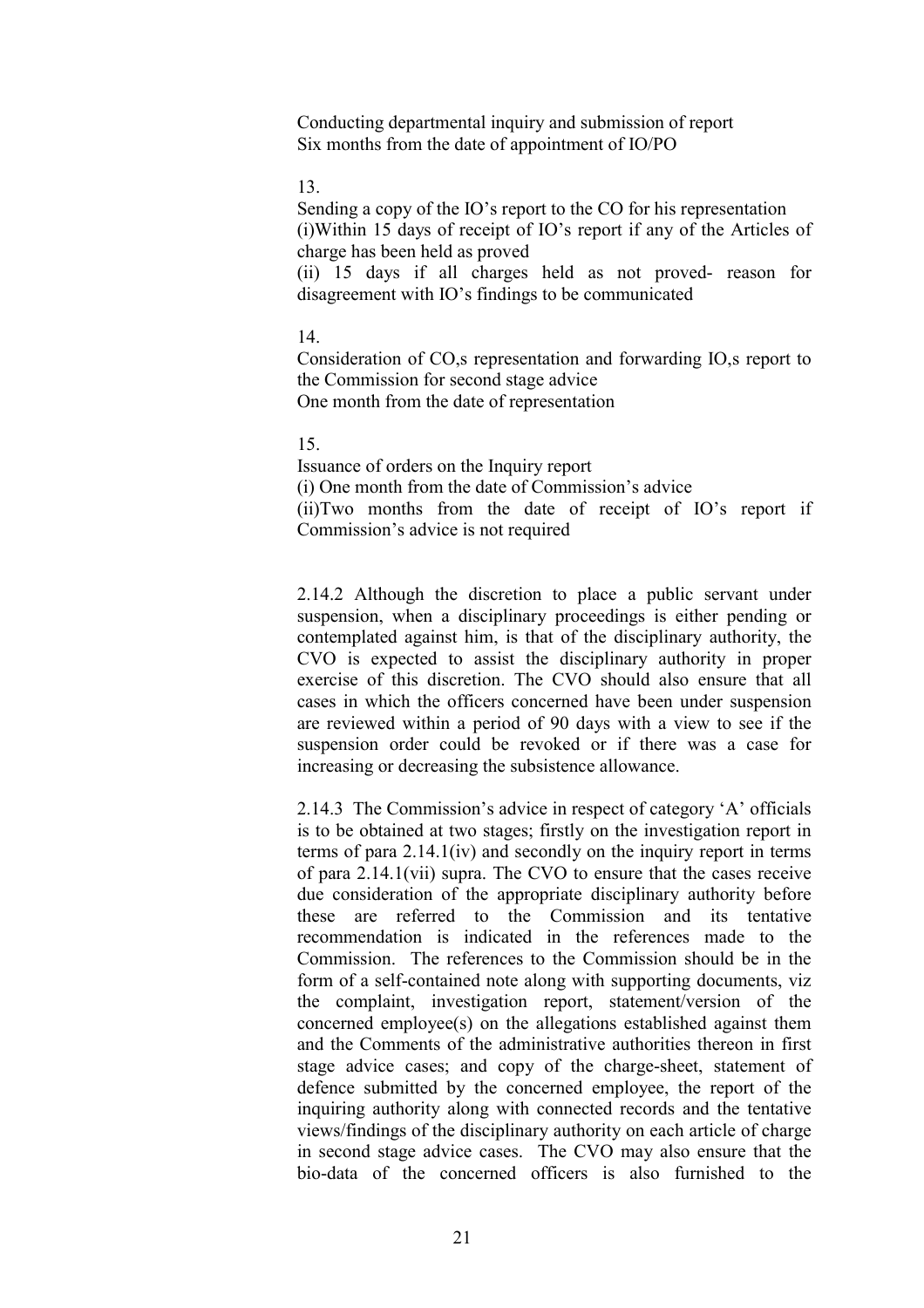#### **SURVEILLANCE AND DETECTION**

**ORGANISING REVIEW MEETINGS**

Commission in the prescribed format, while seeking its advice. The cases requiring reconsiderations of the Commission's advice may, however, be sent with the approval of the Chief Executive, or the Head of the Department, as the case may be.

2.15 The CVO should conduct regular and surprise inspections in the sensitive areas in order to detect if there have been instances of corrupt or improper practice by the public servants. He should also undertake prompt and adequate scrutiny of property returns and intimations given by the public servants under the conduct rules and proper follow up action where necessary. In addition, he should also gather intelligence from its own sources in whatever manner he deems appropriate about the misconduct/malpractices having been committed or likely to be committed.

2.16.1 CVO should invariably review all pending matters, such as investigation reports, disciplinary cases and other vigilance complaints/cases in the first week of every month and take necessary steps for expediting action on those matters.

2.16.2 The CVO would arrange quarterly meetings to be taken by the Secretary of the Ministry/Department or the Chief executive for reviewing the vigilance work done in the organisation.

**SUBMISSION OF REPORTS AND RETURNS**

2.16.3 The CVO would also arrange periodical meetings with the officers of the CBI to discuss matters of mutual interests, particularly those arising from inquiries and investigations.

2.17.1. The CVO would also ensure that monthly reports of the work done on vigilance matters is furnished to the Commission by fifth day of the following months.

2.17.2 The CVO would ensure that the Annual Report(AR) of the previous year ( Jan. to Dec.) of the work done on vigilance matter is furnished to the Commission by  $30<sup>th</sup>$  Jan. of the succeeding year.

2.17.3 The CVO would also ensure that quarterly progress reports(QPR) on the civil, electrical, horticulture works in progress and also on procurement of stores are furnished to the CTEs by 15<sup>th</sup> day of the month following the quarters ending March, June, September and December.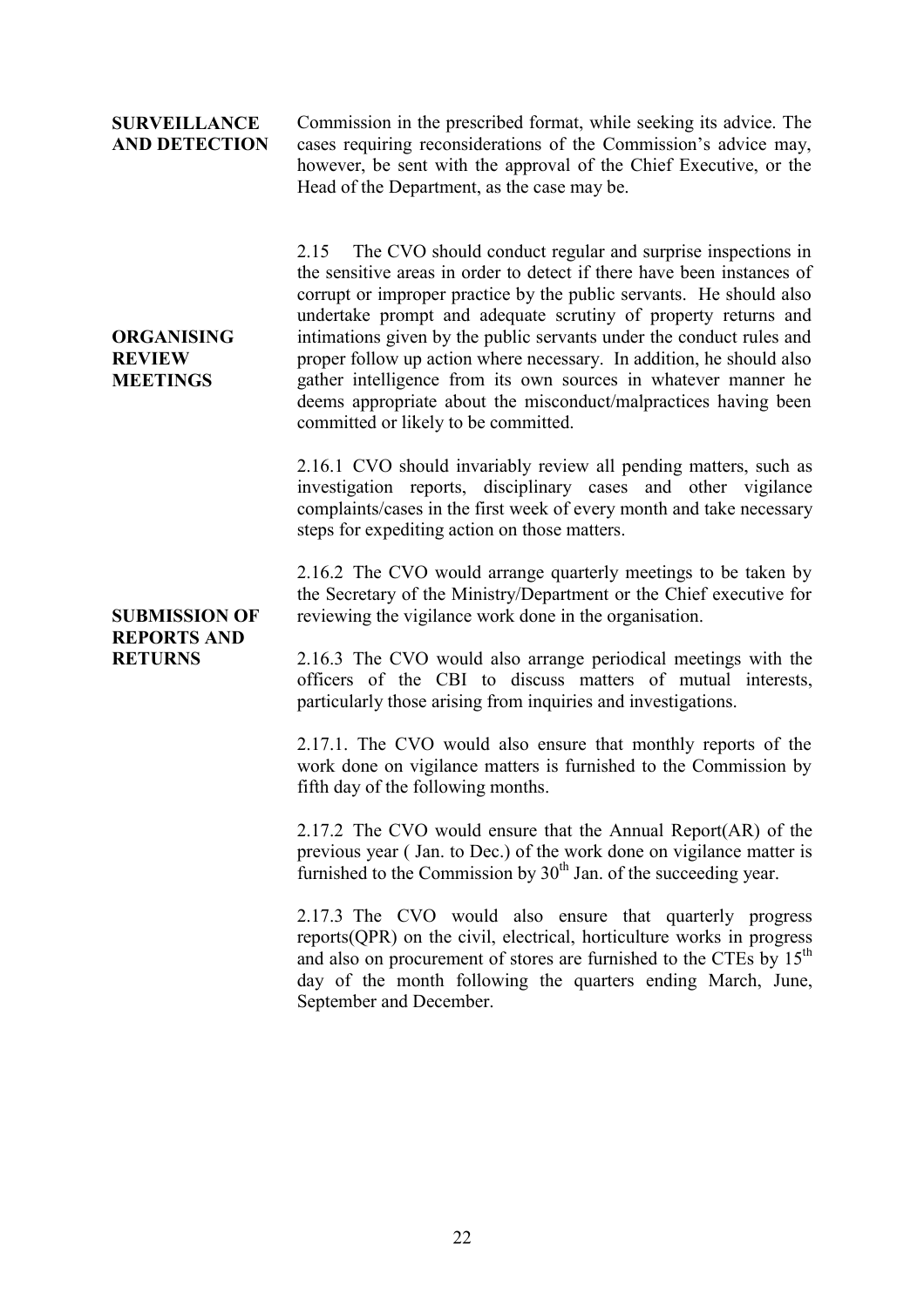# **LIST OF SELECT ORGANISATIONS FORWHICH SPECIFIC APPROVAL OF THE COMMISSION FOR AN OFFICER TO BE APPOINTED AS CVO IS REQUIRED**

| S. No.            | Name of the Organisation             |
|-------------------|--------------------------------------|
| 1.                | Container Corporation of India Ltd.  |
| $\overline{2}$ .  | <b>IRCON</b> International           |
| $\overline{3}$ .  | <b>RITES Ltd.</b>                    |
| 4.                | Airports Authority of India          |
| $\overline{5}$ .  | Air India                            |
| $\overline{6}$ .  | <b>Indian Airlines</b>               |
| 7.                | Indian Telephone Industries Ltd.     |
| 8.                | <b>ITDC</b>                          |
| 9.                | Bharat Sanchar Nigam Ltd.            |
| 10.               | <b>MTNL</b>                          |
| 11.               | National Highways Authority of India |
| 12.               | Chennai Port Trust                   |
| 13.               | Ennore Port Ltd.                     |
| 14.               | Goa Shipyard Ltd.                    |
| $1\overline{5}$ . | Hindustan Shipyard Ltd.              |
| 16.               | Jawaharlal Nehru Port Trust          |
| 17.               | Kandla Port Trust                    |
| 18.               | Kochi Shipyard Ltd.                  |
| 19.               | Kolkata Port Trust                   |
| 20.               | Mazagon Dock Ltd.                    |
| 21.               | Mumbai Port Trust                    |
| 22.               | Paradip Port Trust                   |
| 23.               | Shipping Corporation of India Ltd.   |
| 24.               | <b>Tuticorin Port Trust</b>          |
| 25.               | Visakhapatnam Port Trust             |
| 26.               | <b>Bank of Maharashtra</b>           |
| 27.               | Exim Bank                            |
| 28.               | I.D.B.I.                             |
| 29.               | I.I.B.I.                             |
| 30.               | <b>Indian Bank</b>                   |
| 31.               | <b>Indian Overseas Bank</b>          |
| 32.               | N.A.B.A.R.D.                         |
| 33.               | <b>National Housing Bank</b>         |
| 34.               | Reserve Bank of India                |
| 35.               | <b>SIDBI</b>                         |
| 36.               | <b>State Bank of India</b>           |
| 37.               | State Bank of Bikaner & Jaipur       |
| 38.               | State Bank of Hyderabad              |
| 39.               | <b>State Bank of Saurashtra</b>      |
| 40.               | <b>State Bank of Indore</b>          |
| 41.               | <b>State Bank of Mysore</b>          |
| 42.               | <b>State Bank of Patiala</b>         |
| 43.               | <b>State Bank of Travancore</b>      |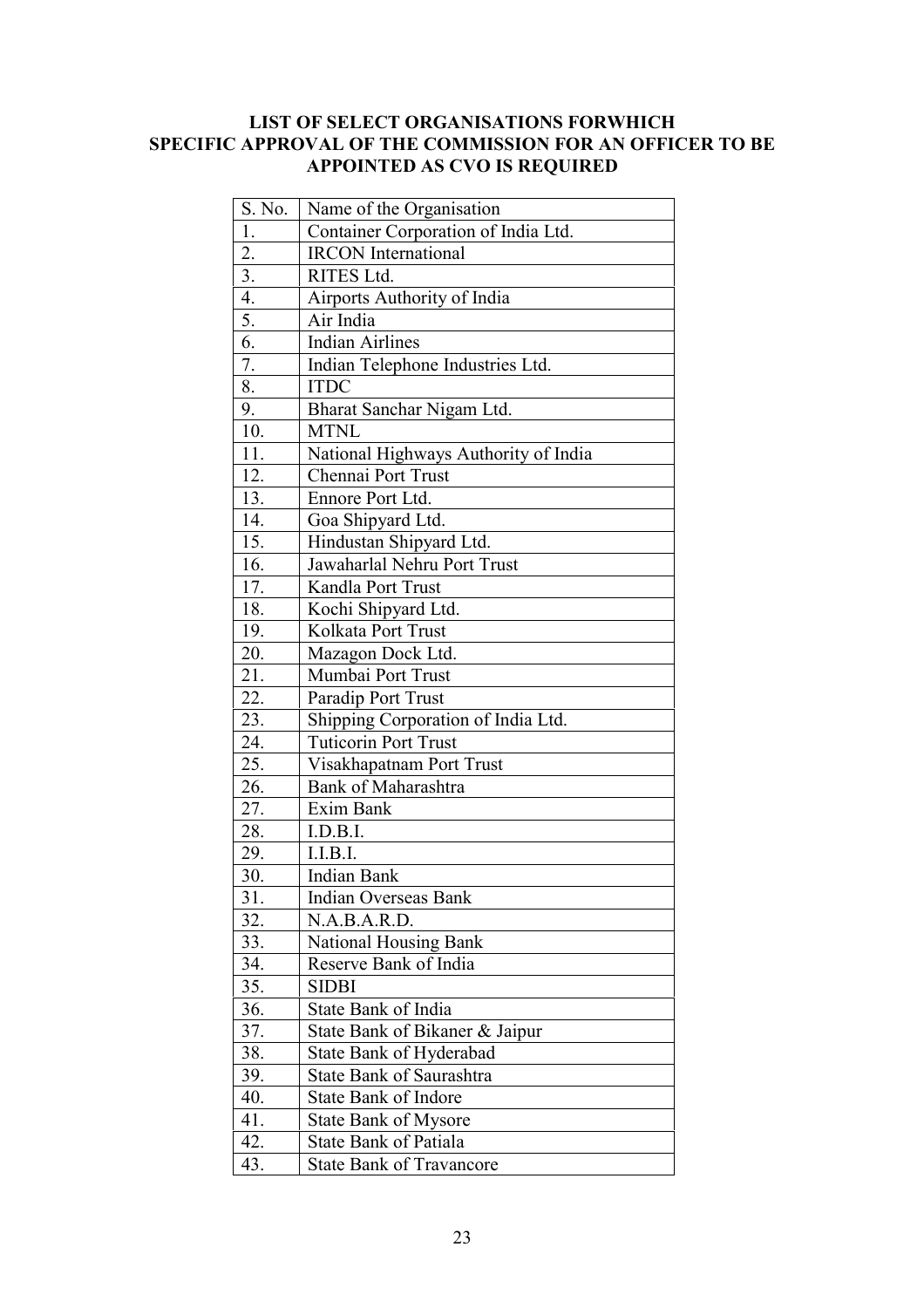| 44.               | <b>UCO Bank</b>                              |
|-------------------|----------------------------------------------|
| 45.               | Union Bank of India                          |
| 46.               | Allahabad Bank                               |
| 47.               | Andhra Bank                                  |
| 48.               | <b>Bank of Baroda</b>                        |
| 49.               | Bank of India                                |
| 50.               | Canara Bank                                  |
| $\overline{51}$ . | Central Bank of India                        |
| 52.               | <b>Corporation Bank</b>                      |
| 53.               | Dena Bank                                    |
| 54.               | Oriental Bank of Commerce                    |
| 55.               | Punjab & Sind Bank                           |
| 56.               | Punjab National Bank                         |
| 57.               | <b>Syndicate Bank</b>                        |
| 58.               | United Bank of India                         |
| 59.               | Vijaya Bank                                  |
| 60.               | LIC of India Ltd.                            |
| 61.               | National Insurance Co. Ltd.                  |
| 62.               | New India Assurance Co. Ltd.                 |
| 63.               | Oriental Insurance Co. Ltd.                  |
| 64.               | United India Insurance Co. Ltd.              |
| 65.               | Bharat Coking Coal Ltd.                      |
| 66.               | Bharat Heavy Electricals Ltd.                |
| 67.               | Bharat Petroleum Co. Ltd.                    |
| 68.               | Central Coalfields Ltd.                      |
| 69.               | Coal India Ltd.                              |
| 70.               | Eastern Coalfields Ltd.                      |
| 71.               | Gas Authority of India Ltd.                  |
| 72.               | H.P.C.L.                                     |
| 73.               | I.O.C. Ltd.                                  |
| 74.               | I.R.E.D.A.                                   |
| 75.               | M.M.T.C. Ltd.                                |
| 76.               | National Aluminium Company Ltd.              |
| 77.               | National Thermal Power Corp. Ltd.            |
| 78.               | Neyveli Lignite Corporation Ltd.             |
| 79.               | Northern Coalfields Ltd.                     |
| 80.               | O.N.G.C.                                     |
| 81.               | Oil India Ltd.                               |
| 82.               | Power Grid Corporation of India Ltd.         |
| 83.               | Rashtriya Ispat Nigam Ltd.                   |
| 84.               | South Eastern Coalfields Ltd.                |
| 85.               | STC of India Ltd.                            |
| 86.               | Steel Authority of India Ltd.                |
| 87.               | <b>Employees Provident Fund Organisation</b> |
| 88.               | <b>Employees State Insurance Corporation</b> |
| 89.               | Food Corporation of India                    |
| 90.               | D.D.A.                                       |
| 91.               | D.T.C.                                       |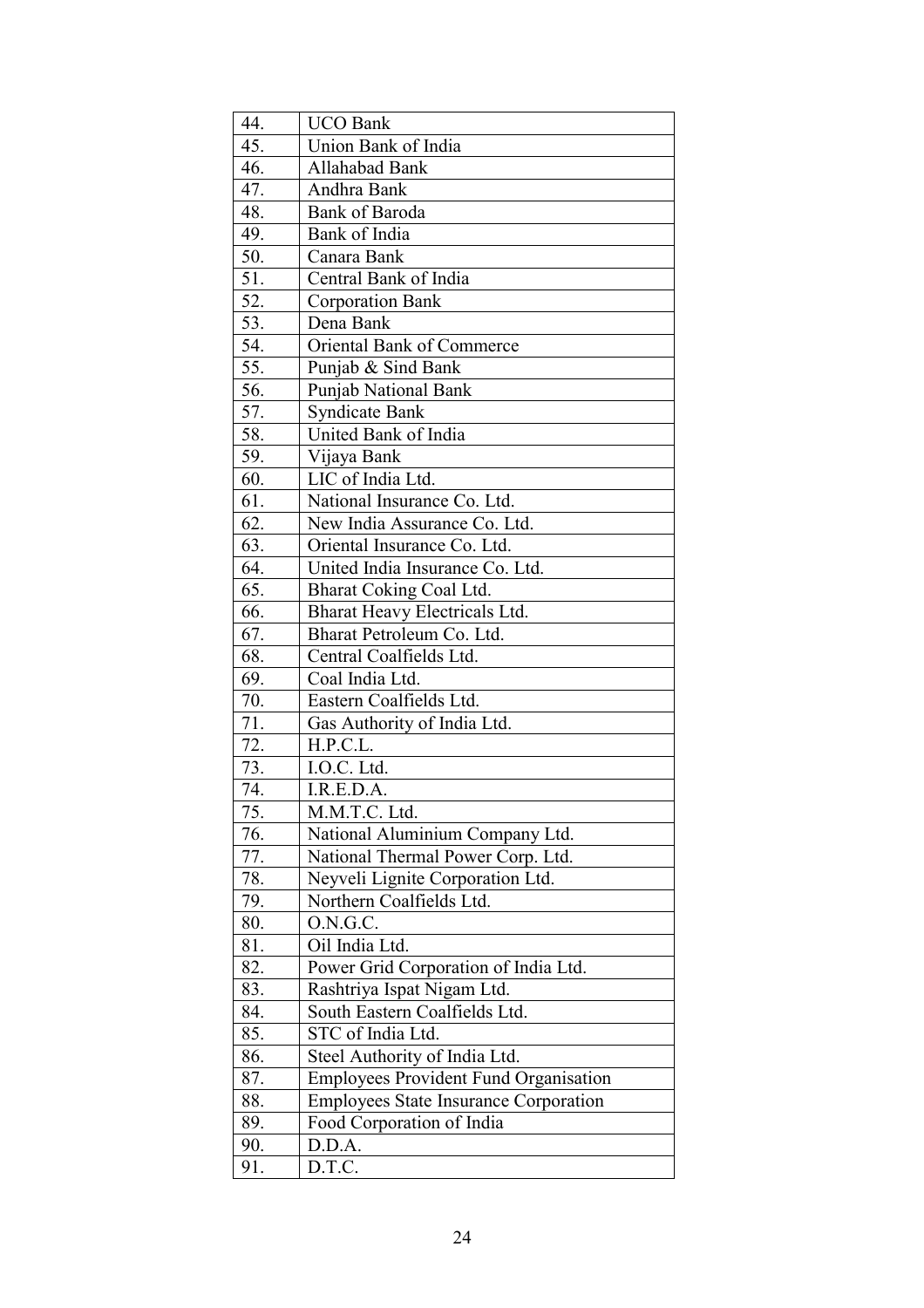| 92. | M.C.D.                         |
|-----|--------------------------------|
| 93. | N.D.M.C.                       |
| 94. | Bharat Dynamics Ltd.           |
| 95. | <b>Bharat Electronics Ltd.</b> |
| 96. | Hindustan Aeronautics Ltd.     |
| 97. | Kudremukh Iron & Ore Co. Ltd.  |
| 98. | Mishra Dhatu Nigam Ltd.        |
| 99. | N.H.P.C.                       |
| 100 | Satluj Jal Vidyut Nigam Ltd.   |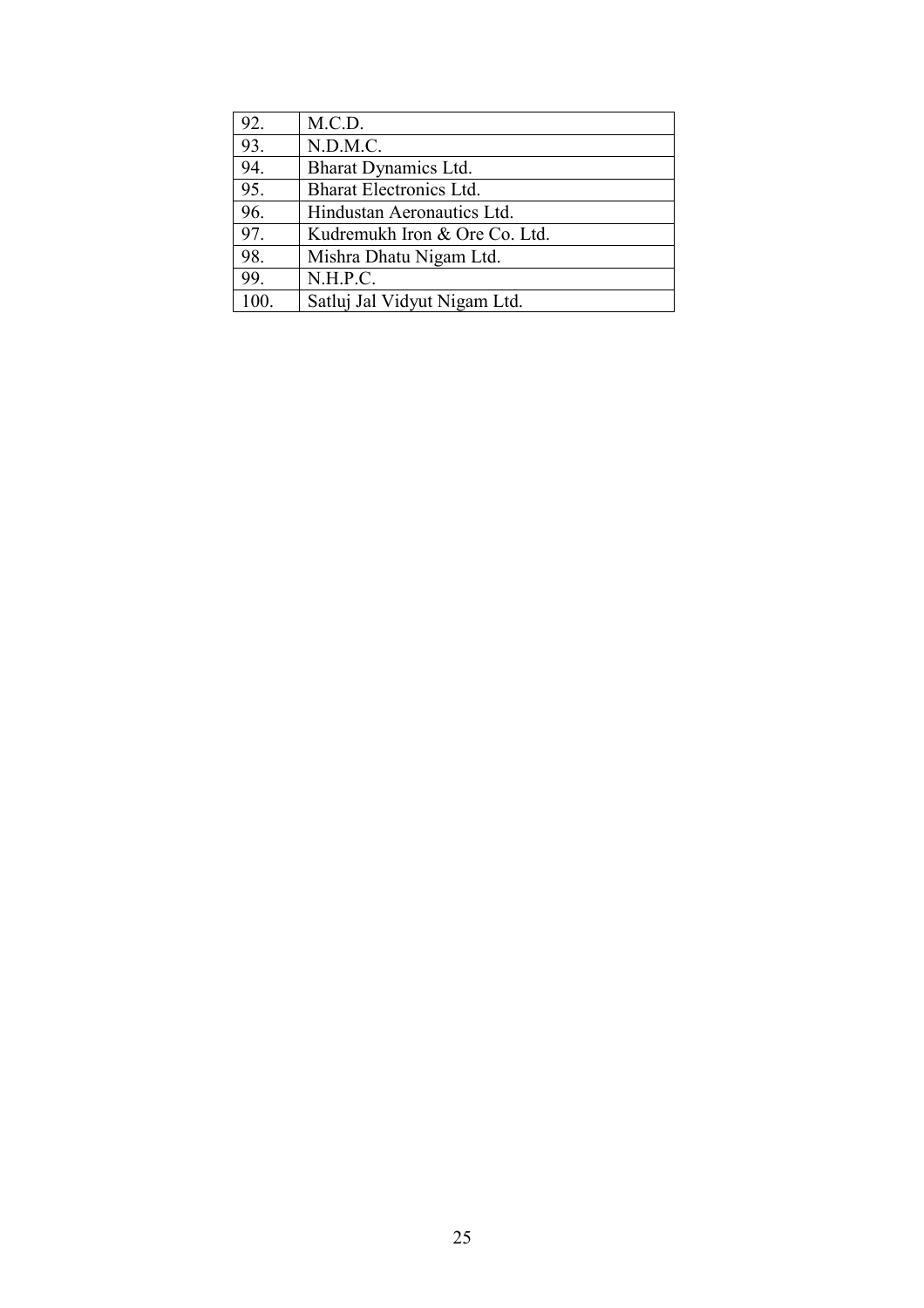#### **CHAPTER III**

#### **COMPLAINTS**

- **DEFINITION** 3.1 Receipt of information about corruption, malpractice or misconduct on the part of public servants, from whatever source, would be termed as a complaint.
- **SOURCES OF COMPLAINT** 3.2.1 Information about corruption, malpractice or misconduct on the part of public servants may flow to the administrative authority/ the CVC/the CBI/the police authorities from any of the following sources:
	- (a) Complaints received from employees of the organisation or from the public;
	- (b) Departmental inspection reports and stock verification surveys:
	- (c) Scrutiny of annual property statements;
	- (d) Scrutiny of transactions reported under the Conduct Rules;
	- (e) Reports of irregularities in accounts detected in the routine audit of accounts; e.g. tampering with records, over-payments, misappropriation of money or materials etc.;
	- (f) Audit reports on Government accounts and on the accounts of public undertakings and other corporate bodies etc.;
	- (g) Reports of Parliamentary Committees like the Estimates Committee, Public Accounts Committee and the Committee on Public Undertakings;
	- (h) Proceedings of two Houses of Parliament;
	- (i) Complaints and allegations appearing in the press etc.;
	- (j) Source information, if received verbally from an identifiable source, to be reduced in writing; and
	- (k) Intelligence gathered by agencies like CBI, local bodies etc.

3.2.2 In addition, the Chief Vigilance Officer concerned may also devise and adopt such methods, as considered appropriate and fruitful in the context of nature of work handled in the organisation,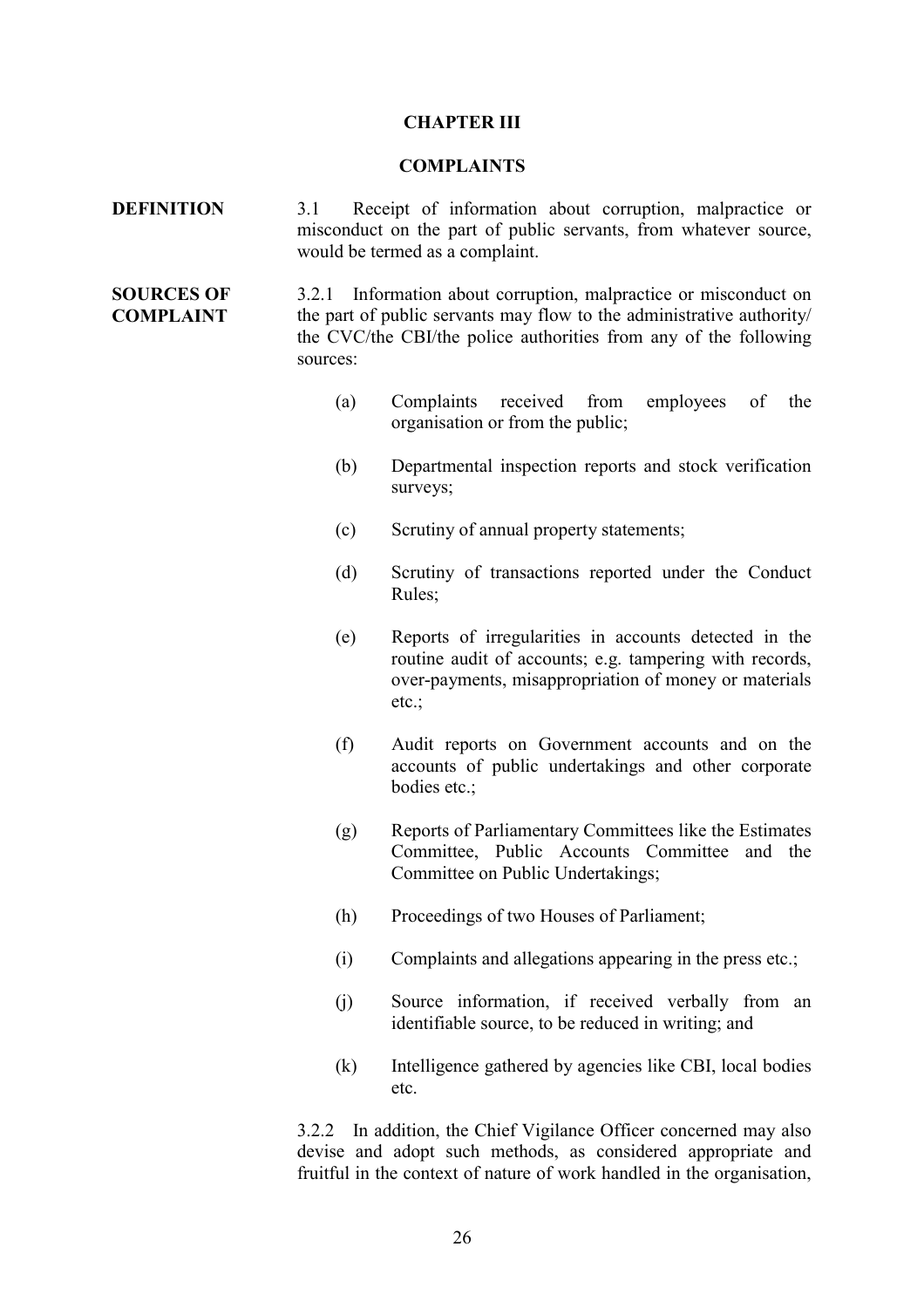for collecting intelligence about any malpractice and misconduct among the employees.

**COMPLAINTS RECEIVED FROM SUBORDINATE OFFICIALS**

3.3 While normally a public servant is required to address communications through proper official channel, there is no objection in entertaining a direct complaint or communication from him giving information about corruption or other kinds of malpractice. While genuine complainants should be afforded protection against harassment or victimization, serious notice should be taken if a complaint, after verification, is found to be false and malicious. There should be no hesitation in taking severe departmental action or launching criminal prosecution against such complainants.

**INITIAL ACTION ON COMPLAINTS RECEIVED BY MINISTRIES/ DEPARTMENTS ETC.**

3.4.1 Every Vigilance Section/Unit will maintain a vigilance complaints register in Form CVO-1, in two separate parts for category 'A' and category 'B' employees. Category 'A' includes such employees against whom Commission's advice is required whereas category 'B' includes such employees against whom Commission's advice is not required. If a complaint involves both categories of employees, it should be shown against the higher category, i.e. category 'A'.

3.4.2 Every complaint, irrespective of its source, would be entered in the prescribed format in the complaints register chronologically as it is received or taken notice of. A complaint containing allegations against several officers may be treated as one complaint for the purpose of statistical returns.

3.4.3 Entries of only those complaints in which there is an allegation of corruption or improper motive; or if the alleged facts prima facie indicate an element or potentiality of a vigilance angle should be made in the register. Complaints, which relate to purely administrative matters or technical lapses, such as late attendance, disobedience, insubordination, negligence, lack of supervision or operational or technical irregularities, etc. should not be entered in the register and should be dealt with separately under "non-vigilance complaints".

3.4.4 A complaint against an employee of a public sector enterprise or an autonomous organisation may be received in the administrative Ministry concerned and also in the Central Vigilance Commission. Such complaints will normally be sent for inquiry to the organisation in which the employee concerned is employed and should be entered in the vigilance complaints register of that organisation only. Such complaints should not be entered in the vigilance complaints register of the administrative Ministry in order to avoid duplication of entries and inflation of statistics, except in cases in which, for any special reason, it is proposed to deal with the matter in the Ministry itself without consulting the employing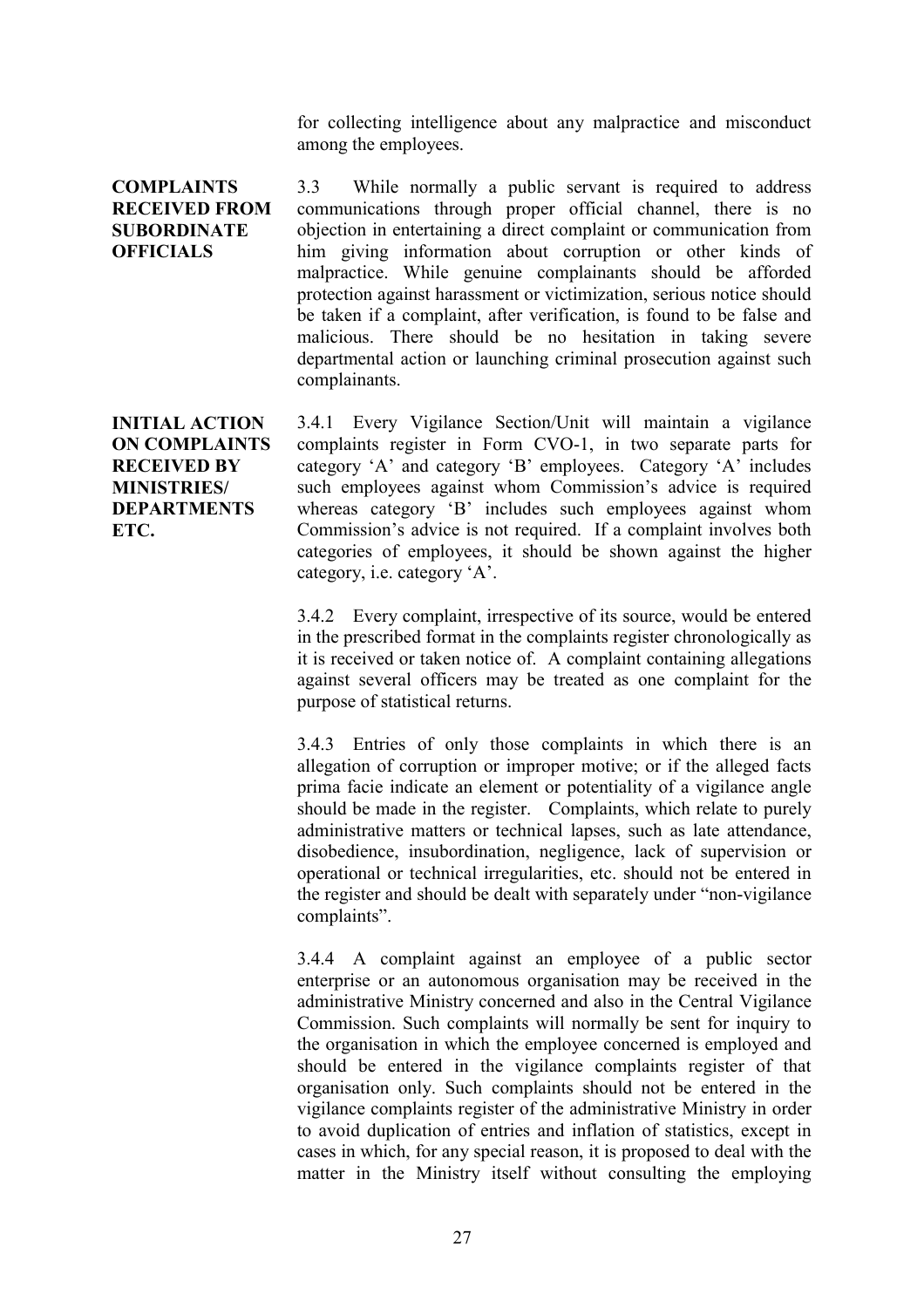organisation.

# **SCRUTINY OF COMPLAINTS DISPOSAL OF COMPLAINTS** 3.5 Each complaint will be examined by the chief vigilance officer to see whether there is any substance in the allegations made in it to merit looking into. Where the allegations are vague and general and prima facie unverifiable, the chief vigilance officer may decide, with the approval of the head of his department, where considered necessary, that no action is necessary and the complaint should be dropped and filed. Where the complaint seems to give information definite enough to require a further check, a preliminary inquiry/ investigation will need to be made to verify the allegations so as to decide whether, or not, the public servant concerned should be proceeded against departmentally or in a court of law or both. If considered necessary, the chief vigilance officer may have a quick look into the relevant records and examine them to satisfy himself about the need for further inquiry into the allegations made in the complaint. Detailed guidance about the nature of investigation and the agency, which should be entrusted with it, is given in Chapter IV. The information passed on by the CBI to the Ministry/ Department regarding the conduct of any of its officers should also be treated in the same way. 3.6 A complaint which is registered can be dealt with as follow: (i) file it without or after investigation; or (ii) to pass it on to the CBI for investigation/appropriate action; or (iii) to pass it on to the concerned administrative authority for appropriate action on the ground that no vigilance angle is involved; or (iv) to take up for detailed investigation by the departmental vigilance agency. An entry to that effect would be made in columns 6 and 7 of the vigilance complaint register with regard to "action taken" and " date

of action" respectively. A Complain will be treated as disposed fo monthly/annual returns either on issue of charge-sheet or final decision for closing or dropping the complaint. If a complaint is taken up for investigation by the departmental vigilance agency, or in cases in which it is decided to initiate departmental proceedings or criminal prosecution, further progress would be watched through other relevant registers. If there were previous cases/complaints against the same officer, it should be indicated in the remarks column, i.e. column 8.

**COMPLAINTS RECEIVED IN THE CENTRAL VIGILANCE COMMISSION** 3.7 Complaints received in the Central Vigilance Commission will be registered and examined initially in the Commission. The Commission may decide, according to the nature of each complaint, that (i) it does not merit any action and may be filed, or (ii) it should be sent to the administrative Ministry/Department concerned for disposal, or for inquiry and report, or (iii) it should be sent to the Central Bureau of Investigation for secret verification or detailed investigation, or (iv) the Commission itself should undertake the inquiry.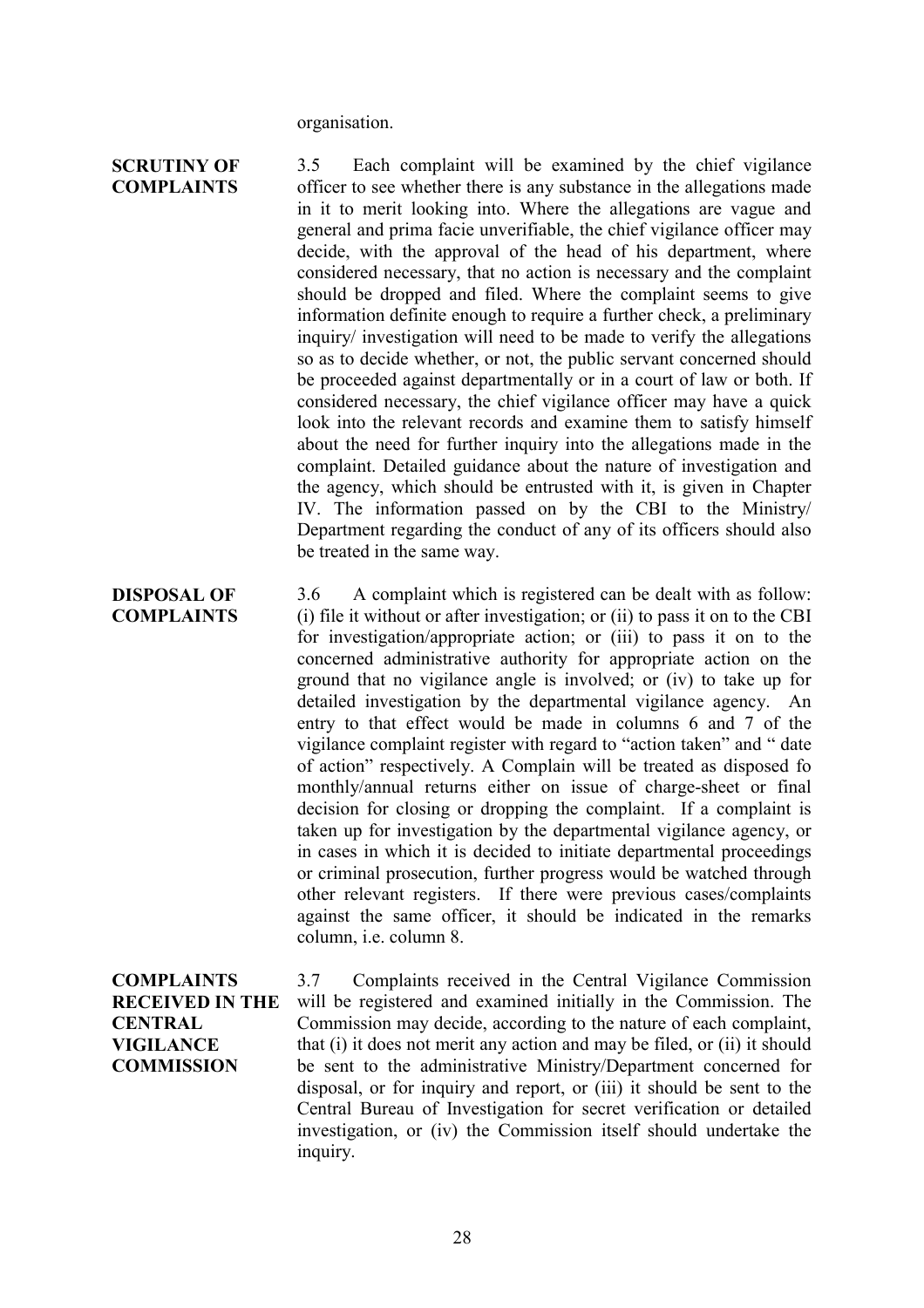## **ACTION ON ANONYMOUS/ PSEUDONYMOUS COMPLAINTS**

3.8.1 The Commission has issued instructions that no action is to be taken by the administrative authorities, as a general rule, on anonymous/pseudonymous complaints received by them. When in doubt, the pseudonymous character of a complaint may be verified by enquiring from the signatory of the complaint whether it had actually been sent by him. If he cannot be contacted at the address given in the complaint, or if no reply is received from him within a reasonable time, it should be presumed that the complaint is pseudonymous and should accordingly be ignored. However, if any department/organisation proposes to look into any verifiable facts alleged in such complaints, it may refer the matter to the Commission seeking its concurrence through the CVO or the head of the organisation, irrespective of the level of employees involved therein.

3.8.2 Although, the Commission would normally also not pursue anonymous/pseudonymous complaints, yet it has not precluded itself from taking cognizance of any complaint on which action is warranted. In the event of the Commission deciding to make an inquiry into an anonymous or pseudonymous complaint, the CVO concerned, advised to look into the complaint, should make necessary investigation and report the results of investigation to the Commission for further course of action to be taken. Such complaint should be treated as a reference received from the Central Vigilance Commission and should be entered as such in the vigilance complaints register and in the returns made to the Commission.

3.8.3 Where the Commission asks for an inquiry and report considering that the complaint is from an identifiable person, but it turns out to be pseudonymous, the administrative authority may bring the fact to the notice of the Commission and seek instructions whether the matter is to be pursued further. The Commission will consider and advise whether, notwithstanding the complaint being pseudonymous, the matter merits being pursued.

3.8.4 Sometimes, the administrative authority may conduct investigation into a pseudonymous complaint under the belief that it is a genuine signed complaint, or for any other reason. The Commission need not be consulted if it is found that the allegations are without any substance. But if the investigation indicates, prima facie, that there is some substance in the allegations, the Commission should be consulted as to the further course of action to be taken if it pertains to category "A" employee.

**CO-OPERATION OF VOLUNTARY PUBLIC ORGANISATIONS PRESS AND RESPONSIBLE**

3.9.1 Co-operation of responsible voluntary public organisations in combating corruption should be welcome. No distinction should, however, be made between one organisation and another; nor should any organisation be given any priority or preference over others. Where a public organisation furnishes any information in confidence, the confidence should be respected. However, the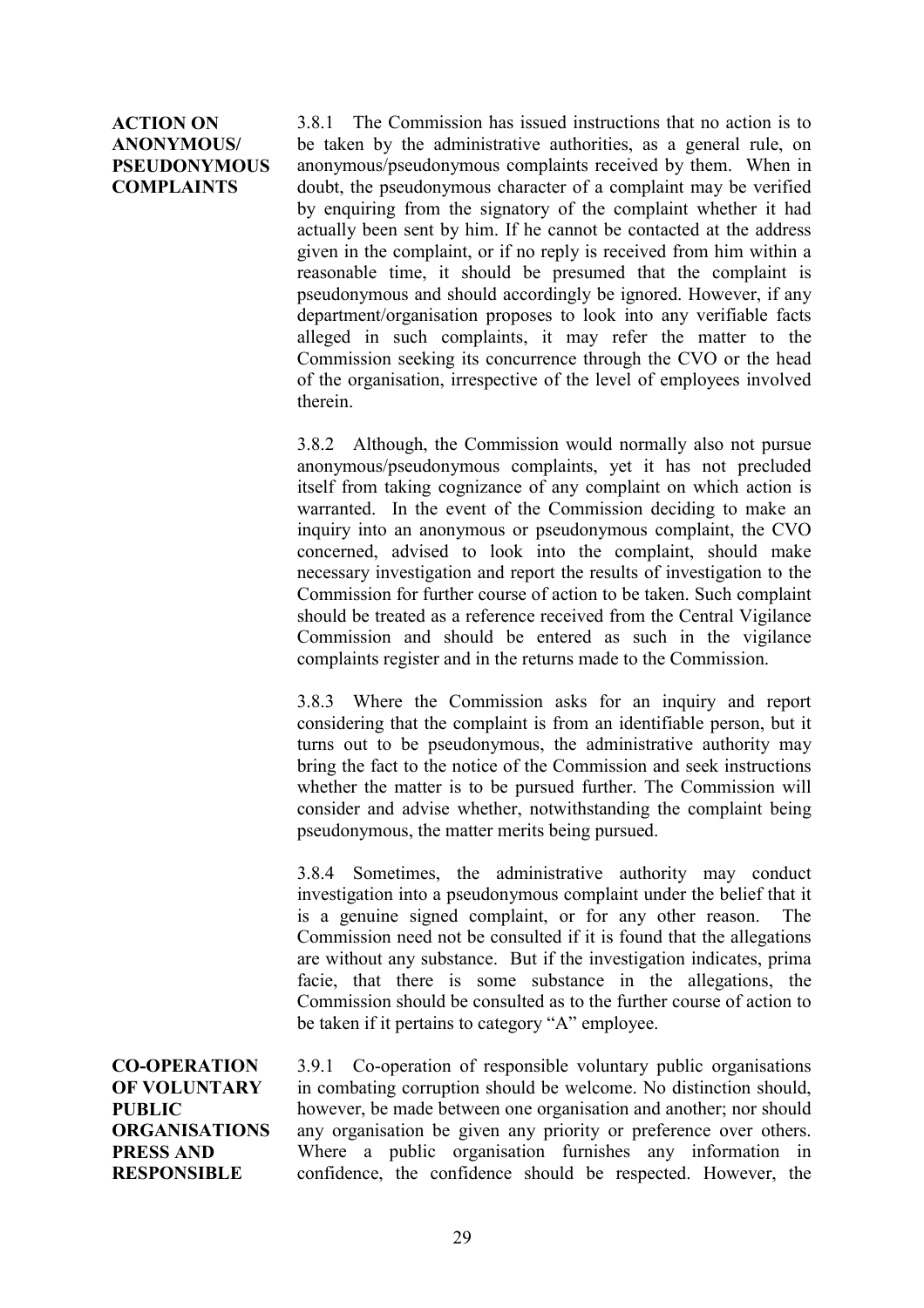## **CITIZENS IN COMBATING CORRUPTION**

identity and, if necessary, the antecedents of a person, who lodges a complaint on behalf of a public organisation, may be verified before action is initiated.

3.9.2 Private voluntary organisations or individuals should not be authorized to receive complaints on behalf of administrative authorities as such authorization will amount to treating them to that extent, as functionaries of the administrative set-up.

**GOI RESOLUTION ON PUBLIC INTEREST DISCLOSURE AND PROTECTION OF INFORMER**

3.10.1 The Government of India has authorized the Central Vigilance Commission (CVC) as the 'Designated Agency' to receive written complaints for disclosure on any allegation of corruption or misuse of office and recommend appropriate action.

3.10.2 The jurisdiction of the Commission in this regard would be restricted to any employee of the Central Government or of any corporation established by or under any Central Act, government companies, societies or local authorities owned or controlled by the Central Government. Personnel employed by the State Governments and activities of the State Governments or its Corporations etc. will not come under the purview of the Commission.

3.10.3 In this regard, the Commission, which will accept such complaints, has the responsibility of keeping the identity of the complainant secret. Hence, it is informed to the general public that any complaint, which is to be made under this resolution should comply with the following aspects:

- (i) The complaint should be in a closed/secured envelope.
- (ii) The envelope should be addressed to Secretary, Central Vigilance Commission and should be superscribed "Complaint under The Public Interest Disclosure". If the envelope is not superscribed and closed, it will not be possible for the Commission to protect the complainant under the above resolution and the complaint will be dealt with as per the normal complaint policy of the Commission. The complainant should give his/her name and address in the beginning or end of complaint or in an attached letter.
- (iii) Commission will not entertain anonymous/ pseudonymous complaints.
- (iv) The text of the complaint should be carefully drafted so as not to give any details or clue as to his/her identity. However, the details of the complaint should be specific and verifiable.
- (v) In order to protect identity of the person, the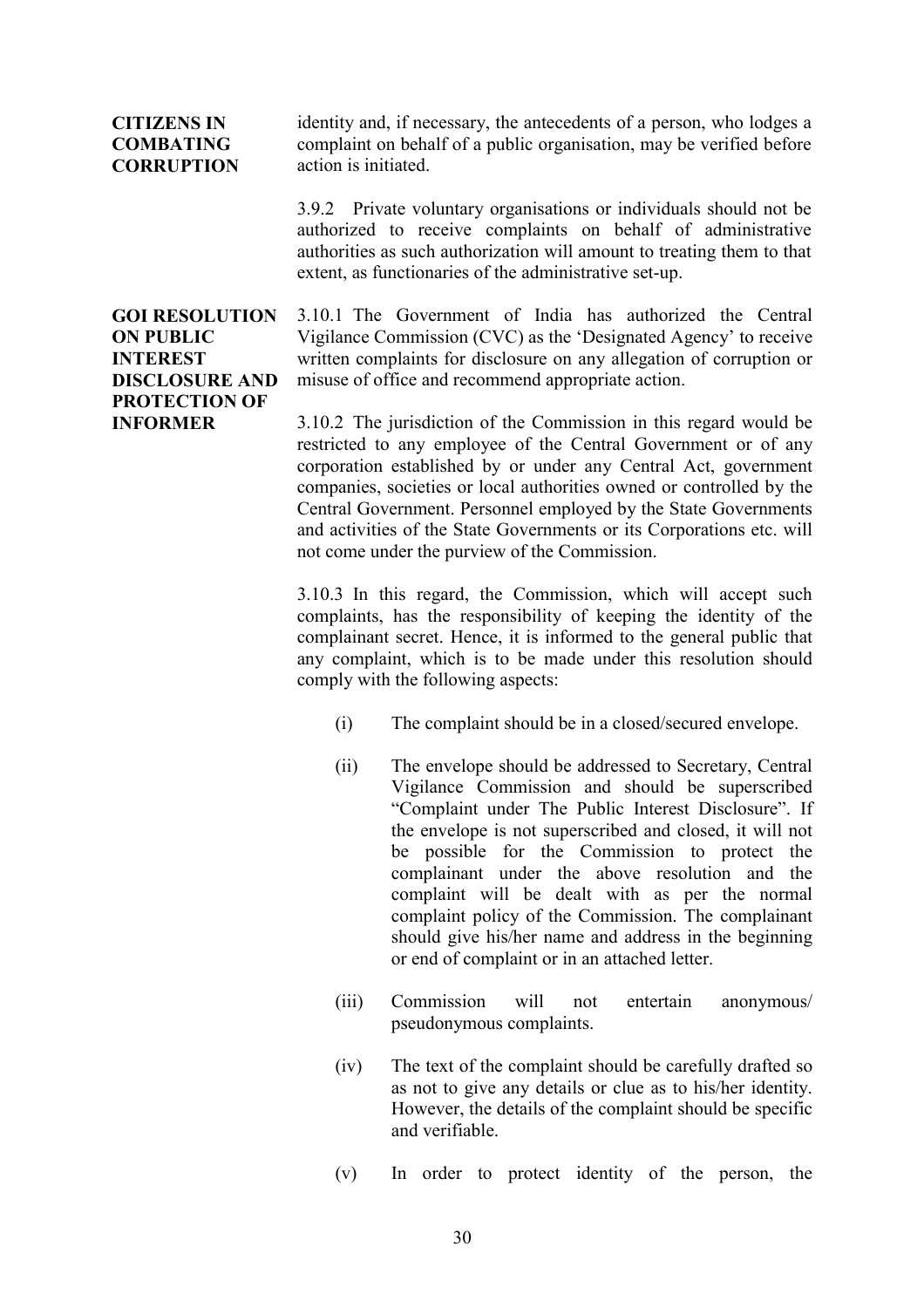Commission will not issue any acknowledgement and the whistle-blowers are advised not to enter into any further correspondence with the Commission in their own interest. The Commission assures that, subject to the facts of the case being verifiable, it will take the necessary action, as provided under the Government of India Resolution mentioned above. If any further clarification is required, the Commission will get in touch with the complainant.

3.10.4 The Commission can also take action against complainants making motivated/vexatious complaints under this Resolution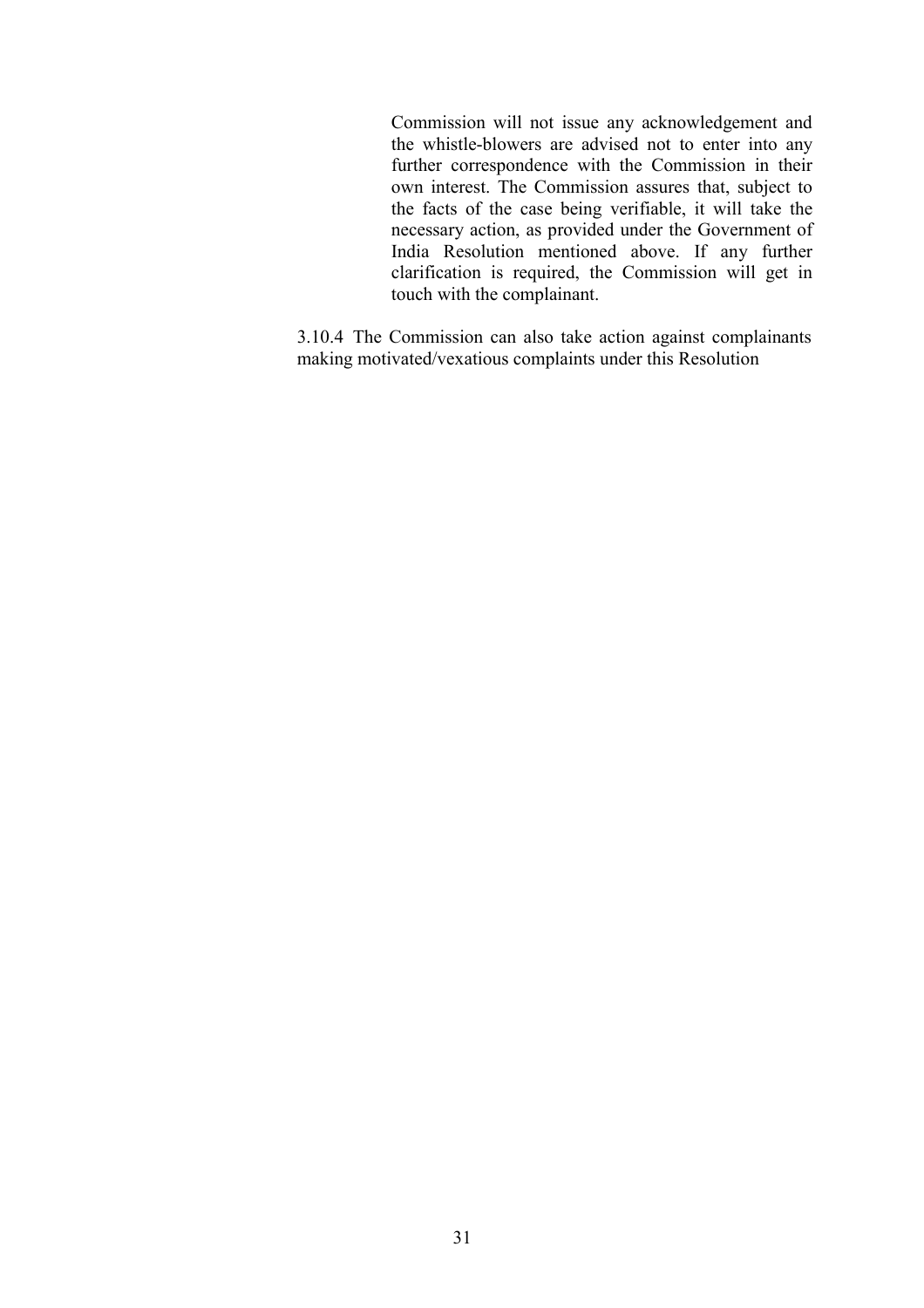# **CVO-1**

C.V.O. Register 1 of complaints to be maintained in separate columns for category A and Category B employees.

| A.No. | Source<br>Complaint(See  <br>N.B.1) | of Date<br>of<br>receipt | Name and Reference<br>designation<br>of<br>officers(s)<br>complained<br>against. | file<br>to<br>No. | Action<br>taken<br>(See<br>N.B.2) | Date<br>of<br>action | Remarks(See<br>N.B.3) |
|-------|-------------------------------------|--------------------------|----------------------------------------------------------------------------------|-------------------|-----------------------------------|----------------------|-----------------------|
|       |                                     |                          |                                                                                  |                   |                                   |                      |                       |
|       |                                     |                          |                                                                                  |                   |                                   |                      |                       |

N.B.1. A Complaint includes all types of information containing allegations of misconduct against public servants, including petitions from aggrieved parties, information passed on to the CVO by CVC, and CBI, press reports, findings in inspection reports, audit paras, PAC reports etc. In the case of petitions the name and address of the complainants should be mentioned in Col.2 and 1 and in other cases, the sources as clarified above should be mentioned.

2. Action taken will be of the following types:

(a) filed without enquiry (b) Filed after enquiry (c) Passed on to other sections as having no vigilance angle(c) Taken up for investigation by departmental vigilance agency.

3. Remarks Cloumn should mention (a) and (b). (a)If there were previous cases/complaints against the same officer, the facts should be mentioned in the "Remarks" column.

(b)Date of charge-sheet issued, wherever necessary.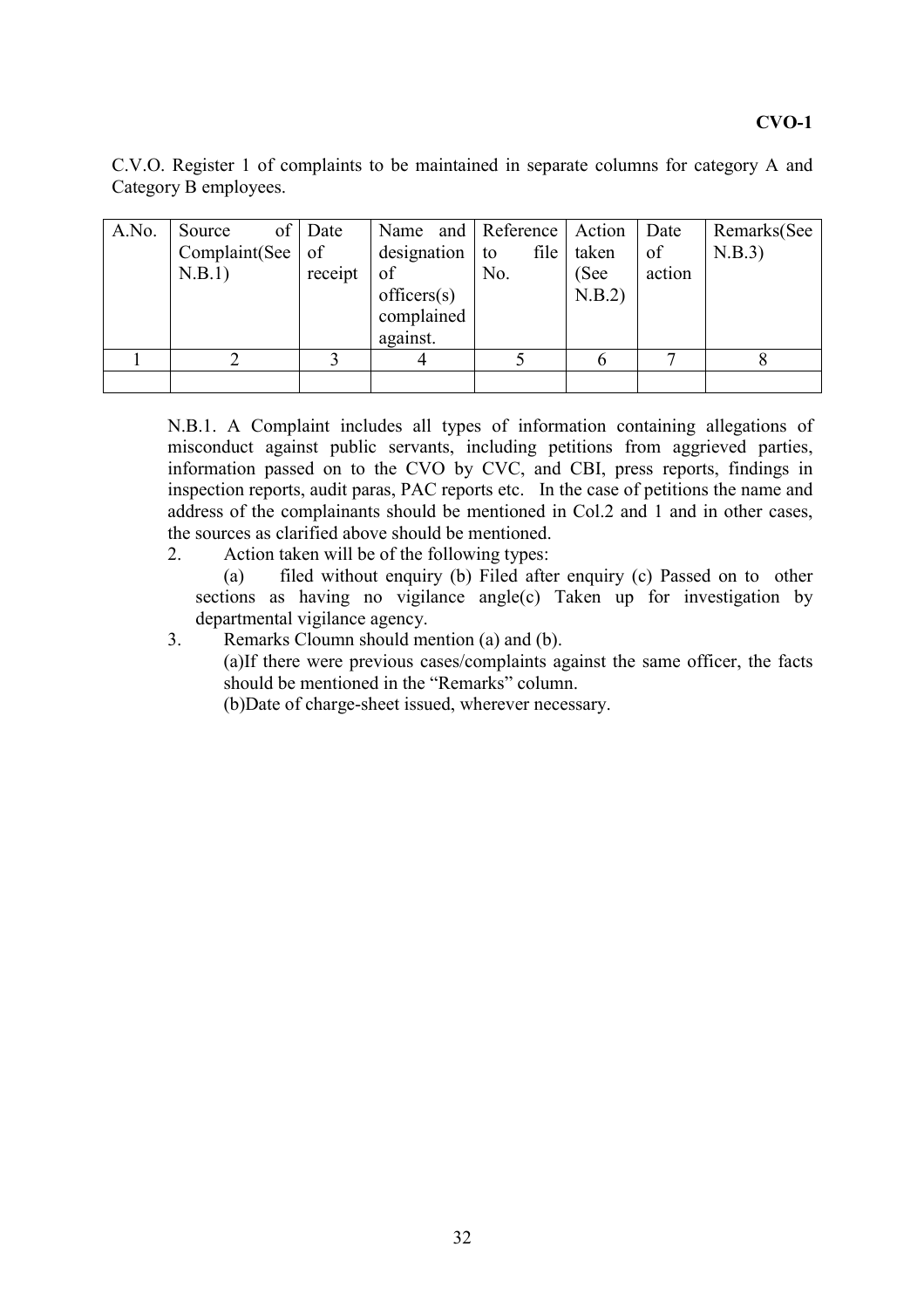#### **CHAPTER IV**

#### **PRELIMINARY INQUIRY/INVESTIGATION**

**AGENCY FOR CONDUCTING INVESTIGATIONS** 4.1.1 As soon as a decision has been taken to investigate the allegations contained in a complaint, it will be necessary to decide whether the allegations should be inquired into departmentally or whether a police investigation is necessary. As a general rule, investigation into the allegations of the types given below should be entrusted to the Central Bureau of Investigation or the Anti-Corruption Branch in the Union Territories:-

- (i) Allegations involving offences punishable under law which the Delhi Special Police Establishment are authorised to investigate; such as offences involving bribery, corruption, forgery, cheating, criminal breach of trust, falsification of records, possession of assets disproportionate to known sources of income, etc.
- (ii) Cases in which the allegations are such that their truth cannot be ascertained without making inquiries from non-official persons; or those involving examination of non-Government records, books of accounts etc.; and
- (iii) Other cases of a complicated nature requiring expert police investigation.

4.1.2 In cases where allegations relate to a misconduct other than an offence, or to a departmental irregularity or negligence, and the alleged facts are capable of verification or inquiry within the department/office, the investigation should be made departmentally.

4.1.3 In certain cases, the allegations may be of both types. In such cases, it should be decided in consultation with the Central Bureau of Investigation as to which of the allegations should be dealt with departmentally and which should be investigated by the Central Bureau of Investigation.

4.1.4 If there is any difficulty in separating the allegations for separate investigation in the manner suggested above, the better course would be to entrust the whole case to the Central Bureau of Investigation.

**COMPETENCY TO REFER THE MATTER TO CBI** 4.2 All Chief Vigilance Officers, subject to the administrative instructions issued by the chief executive concerned, have complete discretion to refer the above types of cases to the CBI and it is not necessary to seek prior permission from the Commission.

**PARALLEL INVESTIGATION** 4.3 Once a case has been referred to and taken up by the CBI for investigation, further investigation should be left to them and a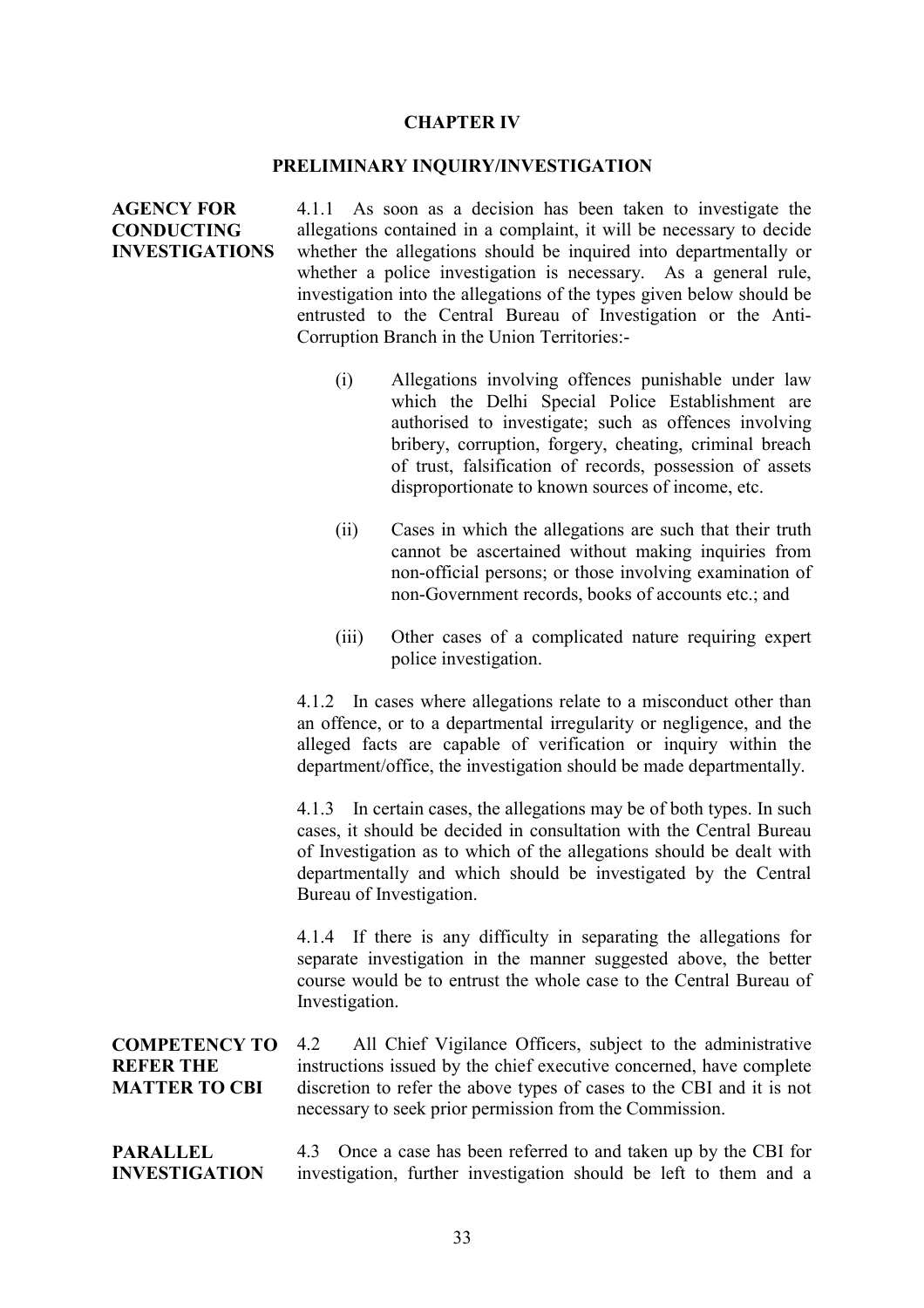**BY DEPARTMENTAL VIGILANCE AGENCY AND THE CBI**

parallel investigation by the departmental agencies should be avoided. Further action by the department in such matters should be taken on completion of investigation by the CBI on the basis of their report. However, if the departmental proceedings have already been initiated on the basis of investigations conducted by the departmental agencies, the administrative authorities may proceed with such departmental proceedings. In such cases, it would not be necessary for the CBI to investigate those allegations, which are the subject matter of the departmental inquiry proceedings, unless the CBI apprehends criminal misconduct on the part of the official(s) concerned.

**PRELIMINIARY INQUIRY/INVESTI GATION BY DEPARTMENTAL AGENCIES**

4.4 After it has been decided that the allegations contained in the complaint should be investigated departmentally, the vigilance officer should proceed to make a preliminary inquiry/investigation with a view to determining whether there is, prima facie, some substance in the allegations. The preliminary inquiry may be made in several ways depending upon the nature of allegations and the judgment of the investigating officer, e.g.:

- (a) If the allegations contain information which can be verified from any document or file or any other departmental records, the investigating/vigilance officer should, without loss of time, secure such records, etc., for personal inspection. If any of the papers examined is found to contain evidence supporting the allegations, such papers should be taken over by him for retention in his personal custody to guard against the possibility of available evidence being tampered with. If the papers in question are required for any current action, it may be considered whether the purpose would not be served by substituting authenticated copies of the relevant portions of the records; the original being retained by the investigating officer in his custody. If that is not considered feasible for any reason, the officer requiring the documents or papers in question for current action should be made responsible for their safe custody after retaining authenticated copies for the purpose of investigation;
- (b) In case, where the alleged facts are likely to be known to other employees of the department, the investigating officer should interrogate them orally or ask for their written statements. The investigating officer should make a full record of the oral interrogation which the person interrogated should be asked to sign in token of confirmation. Wherever necessary, any important facts disclosed during oral interrogation or in written statements should be verified by documentary or collateral evidence to make sure of the facts;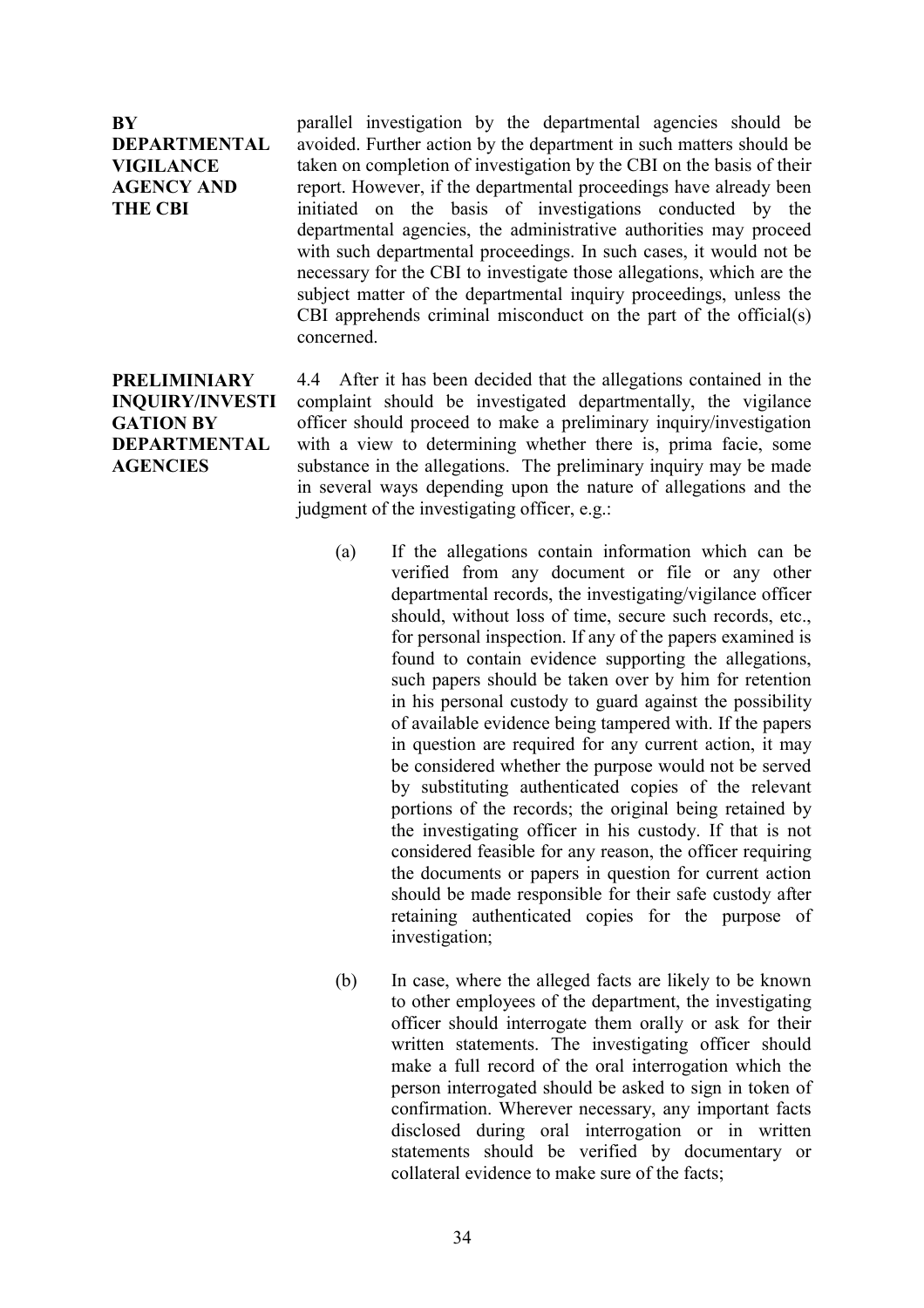- (c) In case, it is found necessary to make enquiries from the employees of any other Government department or office, the investigating officer may seek the assistance of the department concerned, through its CVO, for providing facility for interrogating the person(s) concerned and/or taking their written statements.
- (d) In certain types of complaints, particularly those pertaining to works, the investigating officer may find it helpful to make a site inspection, or a surprise check, to verify the facts on the spot and also to take suitable action to ensure that the evidence found there, in support of the allegations, is not disturbed.
- (e) If during the course of investigation, it is found that it will be necessary to collect evidence from non-official persons or to examine any papers or documents in their possession, further investigation in the matter should be entrusted to the Central Bureau of Investigation;
- (f) If the public servant complained against is in-charge of stores, equipment, etc., and there is a possibility of his tampering with the records pertaining to such stores or equipment, the investigating/vigilance officer may consider whether the public servant concerned should not be transferred immediately to other duties. If considered necessary, he may seek the assistance of the head of the department or office in doing so.
- (g) During the course of preliminary enquiry, the public servant concerned may be given an opportunity to say what he may have to say about the allegations against him to find out if he is in a position to give any satisfactory information or explanation. In the absence of such an explanation, the public servant concerned is likely to be proceeded against unjustifiably. It is, therefore, desirable that the investigating officer tries to obtain the suspect officers' version of "facts" and why an inquiry should not be held. There is no question of making available to him any document at this stage. Such an opportunity however may not be given in cases in which a decision to institute departmental proceedings is to be taken without any loss of time; e.g. in a case in which the public servant concerned is due to retire or to superannuate soon and it is necessary to issue a charge-sheet to him before his retirement.
- (h) While, normally, the preliminary enquiry/investigation will be made by the vigilance officer himself, he may suggest to the administrative authority to entrust the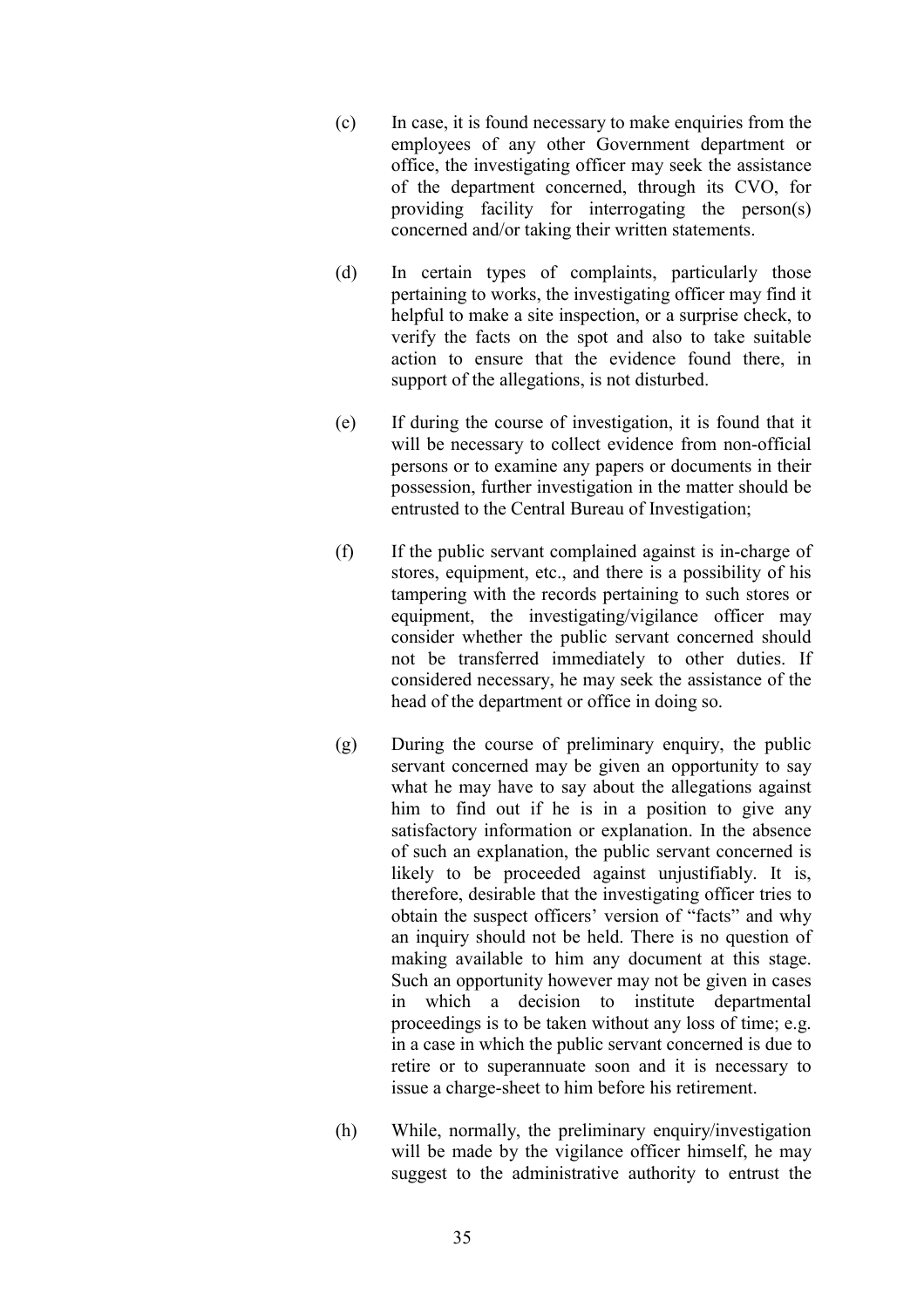investigation to any other officer considered suitable in the particular circumstances of the case; e.g. it may be advisable to entrust the conduct of the preliminary enquiry to a technical officer if it is likely to involve examination and appreciation of technical data or documents. Similarly, the administrative authority may entrust the investigation to an officer of sufficiently higher status if the public servant complained against is of a senior rank.

4.5.1 On completion of the investigation process, the officer conducting the enquiry would prepare a self-contained report including the material available to controvert the defence. The investigation report should contain the explanation of the suspect officer [referred to in para  $4.1(g)$  above]. The fact that an opportunity as referred to in para  $4.1(g)$  was given to the officer concerned should be mentioned in the investigation report even if the officer did not avail of it. The investigating officer should also take all connected documents in his possession as this becomes very helpful if departmental action has to be taken against the officer.

4.5.2 The investigating officer will submit his report to the CVO, who will decide whether on the basis of the facts disclosed in the report of the preliminary enquiry, the complaint should be dropped or whether regular departmental proceedings should be recommended against the public servant concerned or the administration of a warning or caution would serve the purpose. He will forward the investigation report to the disciplinary authority, along with his own recommendations, for appropriate decision.

4.5.3 The CVO, while submitting his report/comments to the disciplinary authority in the organisation, should also endorse an advance copy of the investigation report to the Commission if a category 'A' Officer is involved, so that it may keep a watch over deliberate attempts to shield the corrupt public servants either by delaying the submission of investigation report to the Commission or by diluting the gravity of the offences/misconducts.

**AUTHORITY COMPETENT TO TAKE A VIEW ON INVESTIGATION** 4.6.1 The decision, whether departmental action should be taken against a public servant should be taken by the authority competent to award appropriate penalty specified in the C.C.S. (C.C.A) Rules or relevant Discipline and Appeal Rules. In cases, where during the course of the preliminary enquiry or before a decision is taken on the report of the preliminary enquiry, a public servant is transferred to another post, the decision should be taken by the disciplinary authority of the latter post. The Commission's advice would, however, be obtained in category 'A' cases before the competent authority takes a final decision in the matter. In category 'B' cases, if there persists an unresolved difference of opinion between the chief vigilance officer and the disciplinary authority concerned

# **SUBMISSION OF REPORT BY DEPARTMENTAL INVESITIGATING OFFICER**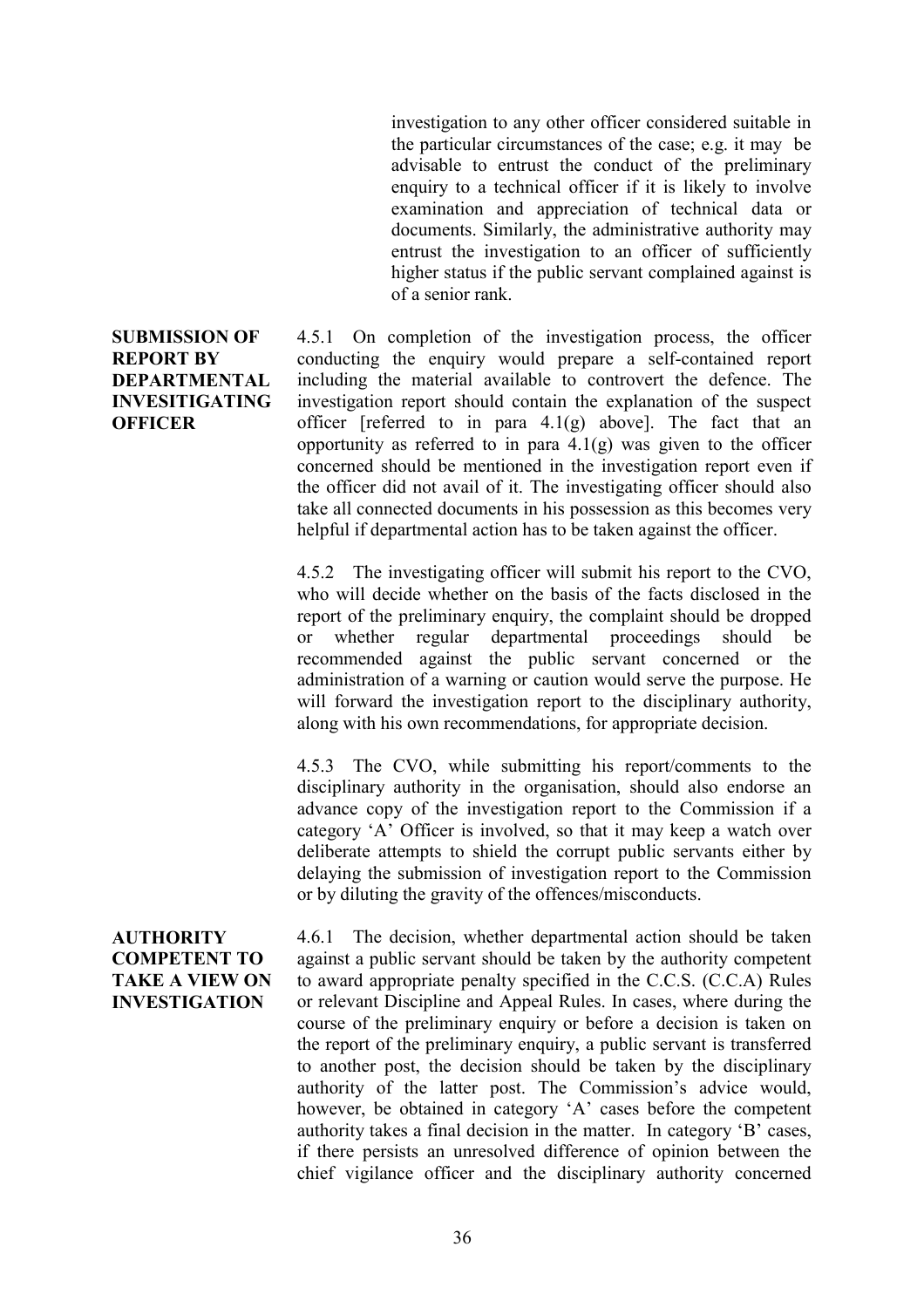about the course of action to be taken, the matter would be reported by the CVO to the chief executive for appropriate direction.

4.6.2 As soon as it is decided by the disciplinary authority to institute disciplinary proceedings against the public servant(s) concerned, the complaint should be regarded as having taken the shape of a vigilance case.

## **INVESTIGATION BY CENTRAL BUREAU OF INVESTIGATION**

4.7.1 Unless there are special reasons to the contrary, the complaints, which are to be investigated by the Special Police Establishment [SPE/CBI], should be handed over to them at the earliest stage. Apart from other considerations, it is desirable to do so to safeguard against the possibility of the suspect public servant tampering with or destroying incriminating evidence against him. The SPE, however, should not take up inquiries or register a case where minor procedural flaws are involved. They should also take a note of an individual officer's positive achievement so that a single procedural error does not cancel out a lifetime good work.

4.7.2 In cases, in which the information available appears to be authentic and definite so as to make out a clear cognizable offence or to have enough substance in it, the C.B.I. may register a regular case (R.C.) straightaway under section 154 of the Criminal Procedure Code.

4.7.3 If the available information appears to require verification before formal investigation is taken up, a preliminary enquiry (P.E.) may be made in the first instance. As soon as the preliminary enquiry reveals that there is substance in the allegations, a regular case may be registered.

4.7.4 In cases, in which the allegations are such as to indicate, prima facie, that a criminal offence has been committed but Special Police Establishment are not empowered to investigate that offence, the case should be handed over to the local police authorities.

4.7.5 The SPE will take into confidence the head of the department, or the office concerned, before taking up any enquiry (PE or RC), or soon after starting the enquiry, as may be possible according to the circumstances of each case. This will also apply if a search is required to be made of the premises of an officer.

**FORWARDING COPIES OF FIRs/PE REGISTRATION REPORTS TO ADMINISTRATIVE AUTHORITIES**

4.8.1 As soon as a case is taken up for preliminary enquiry (P.E.) or a regular case (R.C.) is registered under section 154 Cr.PC, a copy of the P.E. registration report/F.I.R. will be sent by the SPE confidentially to the head of the department and/or the administrative Ministry concerned and the Chief Vigilance Officer of the organisation concerned. A copy of the P.E./F.I.R. will also be endorsed to A.G.'s Branch (P.S.I.) (AFHQ) in respect of commissioned officers and Organisation of the A.G.'s Branch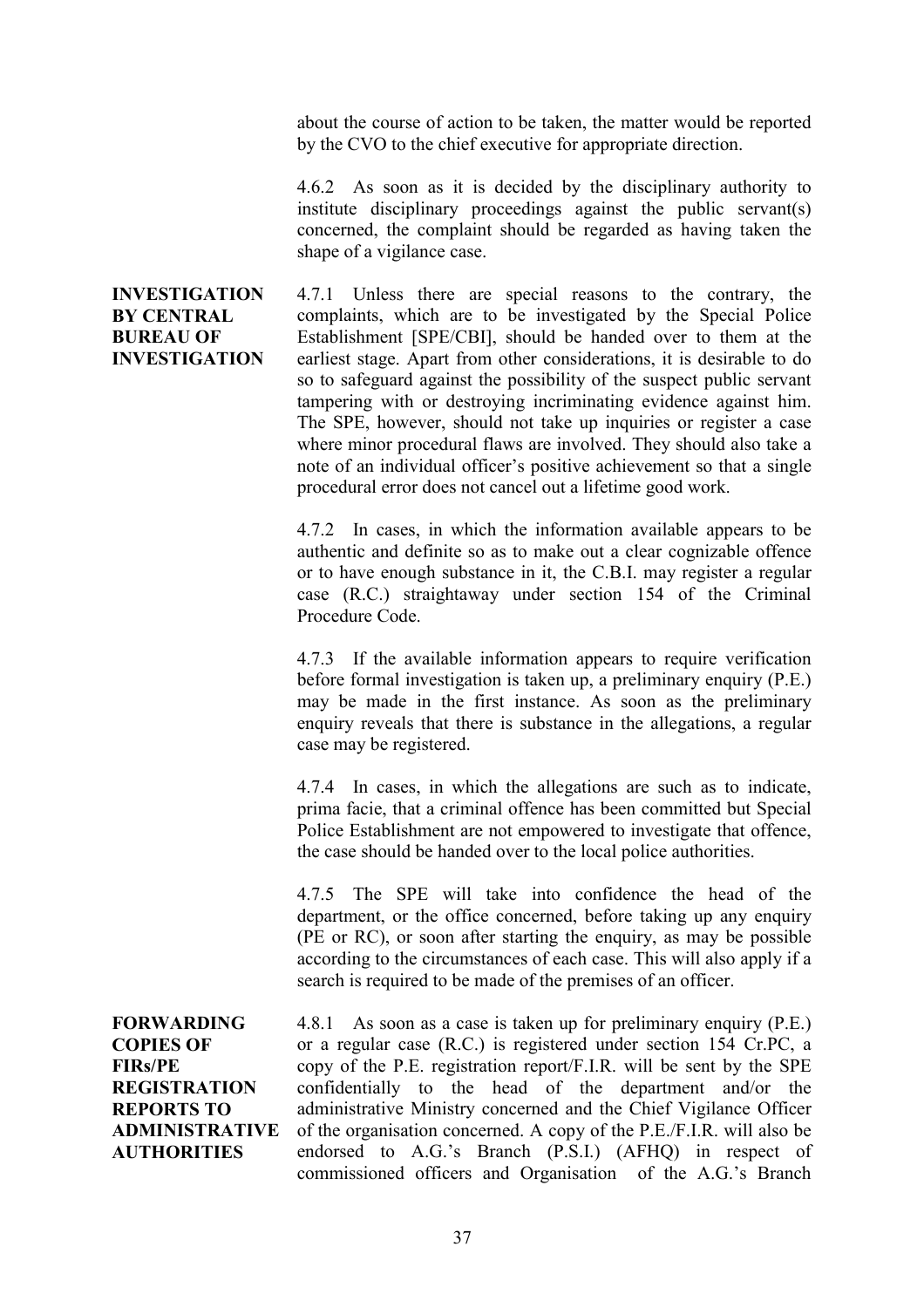(AFHQ) in respect of civilian gazetted officers. In the case of officers of public sector undertakings and nationalised banks, a copy of the P.E./F.I.R. will be sent to the head of the undertaking or the custodian of the bank.

4.8.2 In respect of the cases involving category 'A' officers, a copy of the P.E./F.I.R. will also be sent to the Secretary, Central Vigilance Commission.

**REGISTRATION OF CASES AGAINST OFFICERS OF DECISION MAKING LEVELS** 4.9.1 The SPE shall not conduct any inquiry or investigation into any offence alleged to have been committed under the PC Act, 1988, except with the previous approval of the Central Government, where such allegations relate to (a) the employees of the Central Government of the level of Joint Secretary and above; and (b) such officers as are appointed by the Central Government in corporations established by or under any Central Act, Government companies, societies and local authorities owned or controlled by that Government [hereinafter referred to as "officers of decision-making level". However, no such approval shall be necessary for cases involving arrest of a person on the spot on the charge of accepting or attempting to accept any gratification other than legal remuneration as referred to in clause 7(c) of the PC Act, 1988.

4.9.2 In case, it is necessary to examine the officer of decisionmaking level with regard to inquiry against another officer, the same may be carried out by the SPE. But if during the course of search of the premises of another officer, or from the deposition in the inquiry against the other officers, there is a reason to suspect mala-fide or corrupt practice against the officer of decision-making level, the inquiry against the latter may be initiated only after following the procedure prescribed in the para 4.9.1 supra.

4.9.3 In cases involving defence personnel, irrespective of their status and rank, the local administrative authority concerned will be taken into confidence as early as possible. In cases where the Delhi Special Police Establishment Division have already consulted the Army/Air/Naval Headquarters and the latter have agreed to enquiries or investigations being conducted, the local administrative authority concerned will be informed by the Army/Air/Naval Headquarters direct. The SPE will, however, take the local administrative authority into confidence before starting the enquiry.

**TECHNICAL ASSISTANCE FROM CTE ORGANISATION**

4.10 The CTEs' Organisation also assist the CBI in investigation of cases if its technical assistance is required by the latter. Requests for the assistance of the CTEs' Organisation, in such matters, should be addressed direct to them.

**TECHNINCAL ASSISTANCE IN INVESTIGATION** 4.11.1 Engineering cells also exist under the Ministry of Railways and the Ministry of Defence for performing functions similar in nature to the functions of CTEs' organisation in respect of civil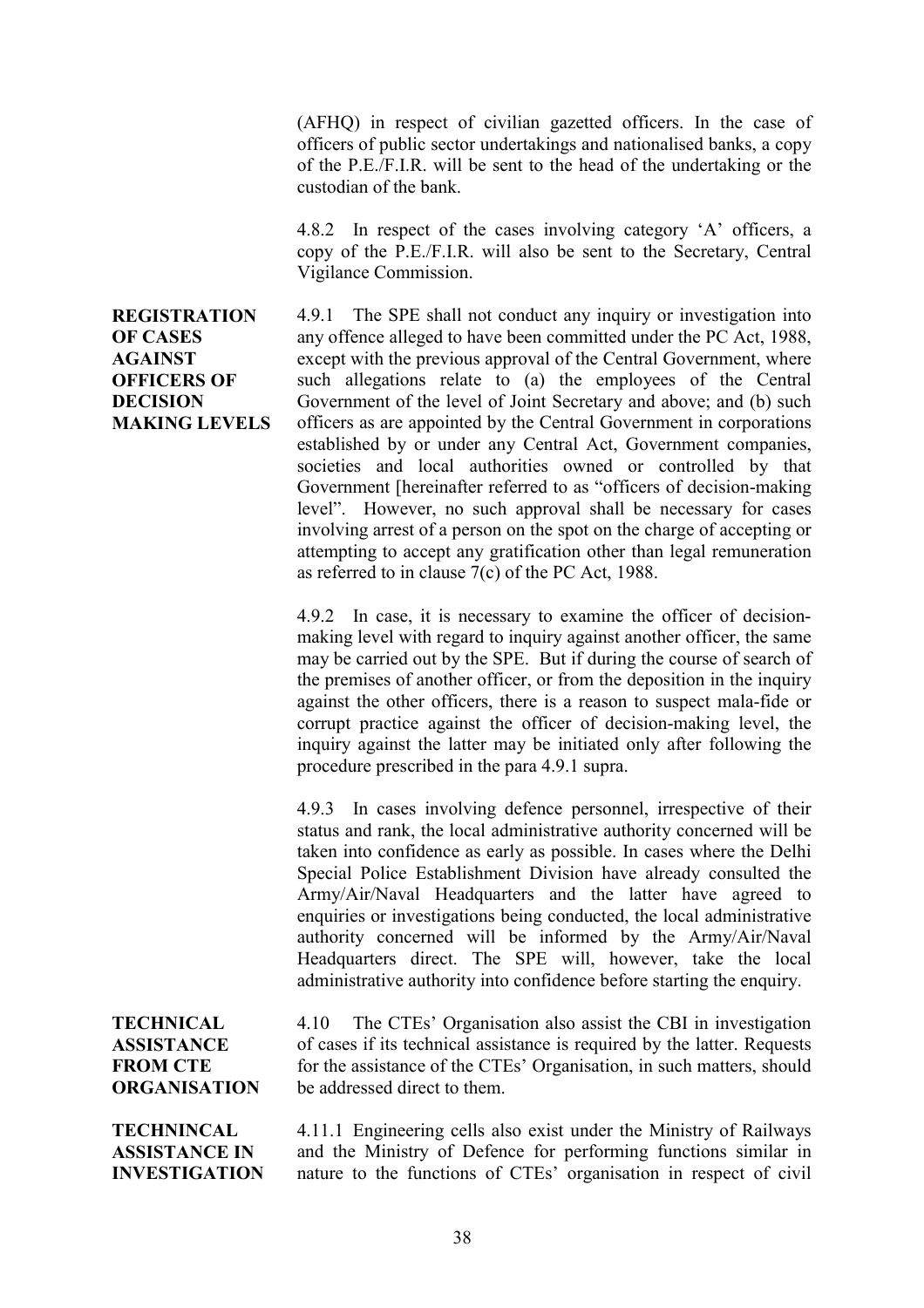**OF CASES PERTAINING TO RAILWAYS AND DEFENCE**

works, pertaining to their Ministries. The CBI may take technical opinion from these organisations during investigations. It is, however, open to the Commission to draw upon the advice of any of these Organisations at any time and also to have investigation made by the CTEs' Organisation in special cases pertaining to the civil works of the Ministry of Railways and the Ministry of Defence on its own or at the instance of the CBI.

4.11.2 Whenever the technical opinion of a wood expert is required, help and advice may be sought from the Forest Research Institute, Dehra Dun.

### **SUBMISSION OF REPORT BY THE CBI**

4.12.1 If on completion of investigation, the C.B.I. come to a conclusion that sufficient evidence is available for launching a criminal prosecution, they shall forward the final report of investigation, in such cases, to the Central Vigilance Commission if sanction for prosecution is required under any law to be issued in the name of the President and also to the authority competent to sanction prosecution, through the CVO concerned. In other cases, the report will be forwarded to the authority competent to sanction prosecution, through the CVO concerned. The report will be accompanied by the draft sanction order in the prescribed form, and will give the rank and designation of the authority competent to dismiss the delinquent officer from service and the law or rules under which that authority is competent to do so.

4.12.2 In cases in which sufficient evidence is not available for launching criminal prosecution, the C.B.I. may come to the conclusion that:

- (a) The allegations are serious enough to warrant regular departmental action being taken against the public servant concerned. The final report in such cases will be accompanied by (a) draft article(s) of charge(s) in the prescribed form, (b) a statement of imputations in support of each charge, and (c) lists of documents and witnesses relied upon to prove the charges and imputation; or
- (b) Sufficient proof is not available to justify prosecution or regular departmental action but there is a reasonable suspicion about the honesty or integrity of the public servant concerned. The final report in such cases will seek to bring to the notice of the disciplinary authority, the nature of irregularity or negligence for such administrative action as may be considered feasible or appropriate.

4.12.3 Reports of both types mentioned in paragraph 4.12.2(a) and 4.12.2(b), involving category 'A' officers, will be forwarded by the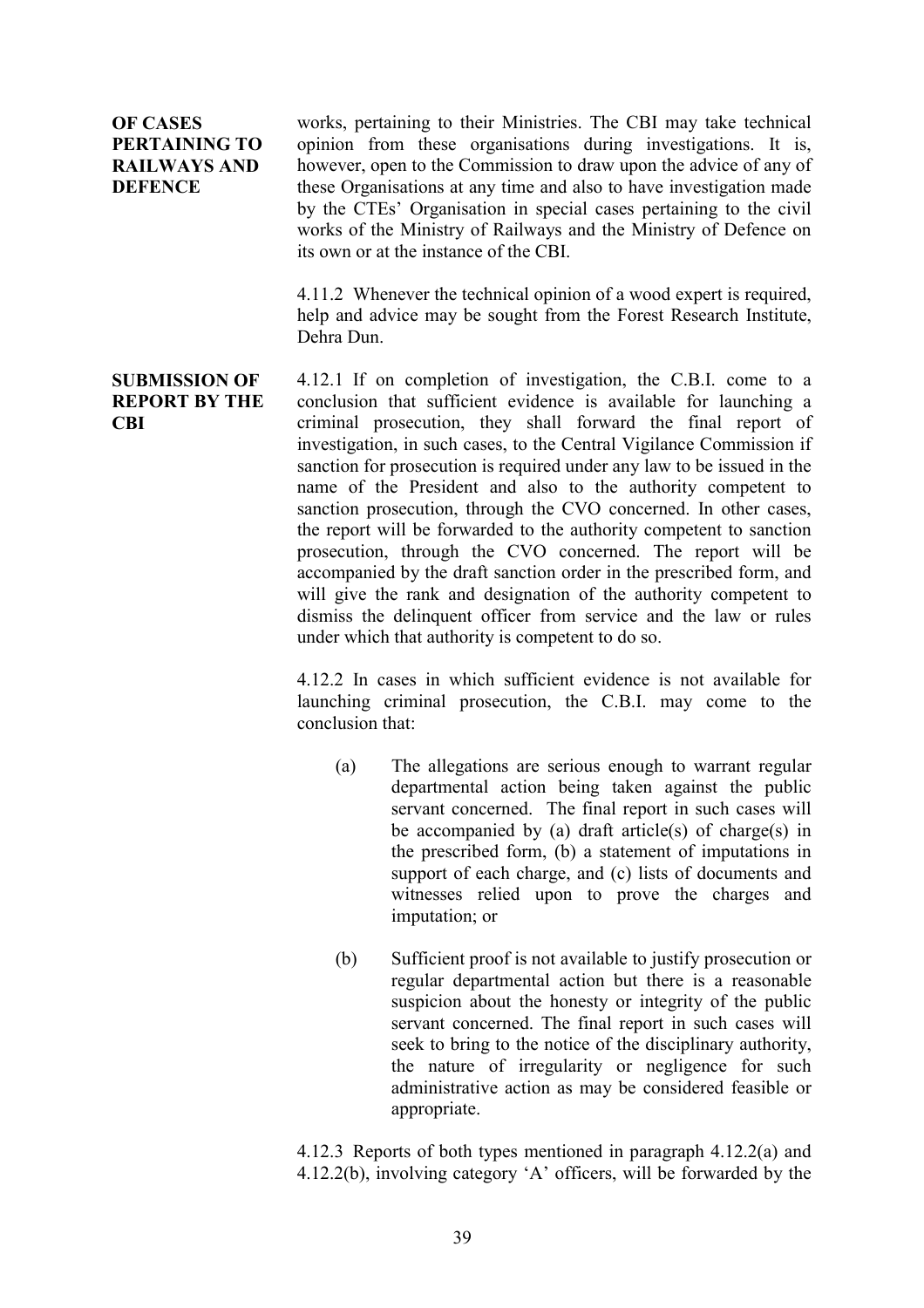C.B.I. to the Central Vigilance Commission who will advise the disciplinary authority concerned regarding the course of further action to be taken. The reports forwarded to the Central Vigilance Commission will be accompanied by the verbatim statement(s) of the suspected officer(s) recorded by the investigating officer and the opinion of the Legal Division of the C.B.I., wherever obtained. The C.B.I. report may also mention the date when the first information was lodged or preliminary enquiry was registered, as this will be helpful for a proper assessment of the documentary evidence produced during the enquiry. A copy of the report will also be sent by the CBI to the administrative authority, through the CVO concerned, for submission of comments to the Commission.

4.12.4 Investigation reports pertaining to category 'B' employees will be forwarded by the CBI to the disciplinary authority concerned, through its CVO. In such cases, no further fact-finding enquiry should normally be necessary. However, if there is any matter on which the disciplinary authority may desire to have additional information or clarification, the CBI may be requested to furnish the required information /clarification. If necessary, the CBI may conduct a further investigation.

4.12.5 In cases in which preliminary enquiry/investigation reveals that there is no substance in the allegations, the CBI may decide to close the case. Such cases pertaining to category "A" officers will be reported to the Central Vigilance Commission as also to the authorities to whom copies of the F.I.Rs./P.E. registration reports were sent. In other cases, the decision to close a case will be communicated by the CBI to the administrative authorities concerned.

# **EXPEDITIOUS COMPLETION OF INVESTIGATIONS BY THE CVOs AND THE CBI**

4.13.1 The Chief Vigilance Officer, or the DIG/CBI concerned, as the case may be, should keep a close watch on the progress of investigations to ensure that the processing of enquiries is done as expeditiously as possible. In cases referred by the CVC for investigation and report, the department should normally send its report to the Commission within three months from the date of receipt of the reference. The CBI may furnish reports on such complaints within a period of six months. If due to unavoidable reasons, it is not possible to complete investigation within the specified period, the Chief Vigilance Officer, or the DIG/CBI, as the case may be, should personally look into the matter and send an interim report to the Commission indicating the progress of investigation, the reasons for delay and the date by which the final report could be expected.

4.13.2 Investigation into the allegations against officers under suspension, or about to retire, should be given the highest priority so that the period of suspension is kept to the barest minimum, and there should be sufficient time for processing the investigation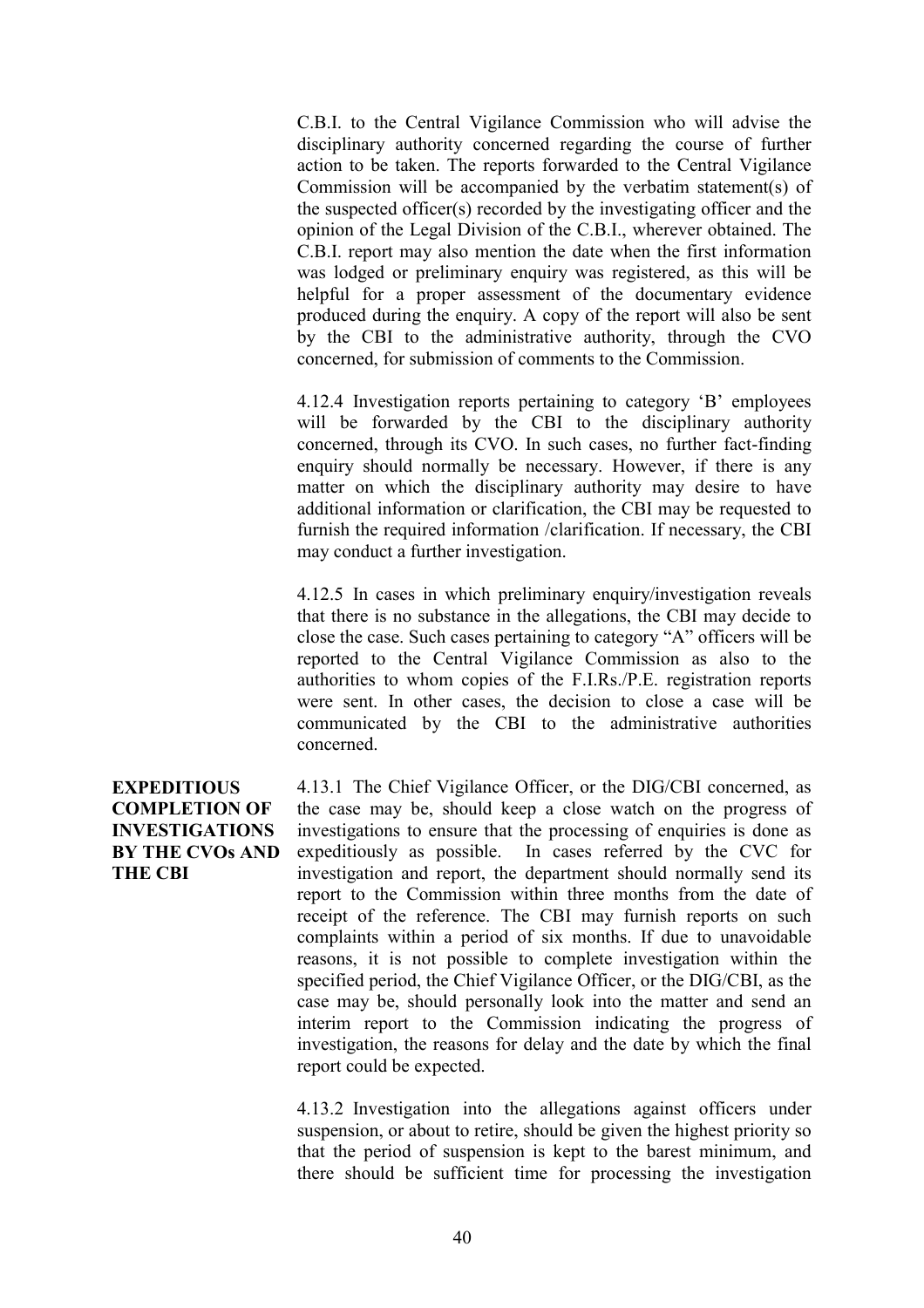reports involving retired employees so that the matter does not get time barred for action under the Pension Rules, if warranted.

4.13.3 In respect of references made by the Central Vigilance Commission to the CBI, Ministries, etc. for clarification and/or comments, the same should be sent to the Commission within six weeks. If, in any case, it is not possible to do so, the Chief Vigilance Officer or the DIG/CBI concerned should, after satisfying himself of the reasons for delay, write to the Commission for extension of time. If the required clarification/comments, or a request for extension, is not received within this period, the Commission will tender advice on the basis of material before it.

**INVESTIGATION AGAINST OFFICERS ON DEPUTATION** 4.14 When investigation is started against an officer, who is on deputation, it will be appropriate if parent department sends an intimation to that effect to the borrowing organisation. In such cases, the result of final investigation should also be sent to the borrowing organisation.

## **REVIEW OF CASES ENTRUSTED TO THE CBI**

**PENDING**

**INQUIRY**

4.15 No review should ordinarily be made by the administrative authority of a case registered by the C.B.I. If, however, there are special reasons for discussion/review, the C.B.I. should invariably be associated with it.

**REGISTRATION INVESTIGATION/** 4.16.1 If an officer against whom enquiry or investigation is pending, irrespective of whether he has been placed under suspension or not, submits his resignation, such resignation should not normally be accepted. Where, however, the acceptance of resignation is considered necessary in the public interest, because the alleged offence(s) do not involve moral turpitude; or the evidence against the officer is not strong enough to justify the assumption that if the proceedings are continued, the officer would be removed or dismissed from service; or the proceedings are likely to be so protracted that it would be cheaper to the public exchequer to accept the resignation, the resignation may be accepted with the prior approval of the head of the department in the case of holders of Groups 'C' and 'D' posts and that of the Minister-in-charge in respect of Group 'A' and 'B' posts. Prior concurrence of the Central Vigilance Commission should also be obtained, in respect of the officers holding Groups 'A' and 'B' posts, before submitting the case to the Minister-in-charge, if the CVC had advised initiation of departmental action against the officer concerned or such action had been initiated on the advice of the CVC.

> 4.16.2 In case of Group 'B' officers serving in the Indian Audit and Accounts Department, such a resignation may be accepted with the prior approval of the Comptroller and Auditor General. Approval of the CVC should also be obtained if the CVC has tendered advice in respect of that officer.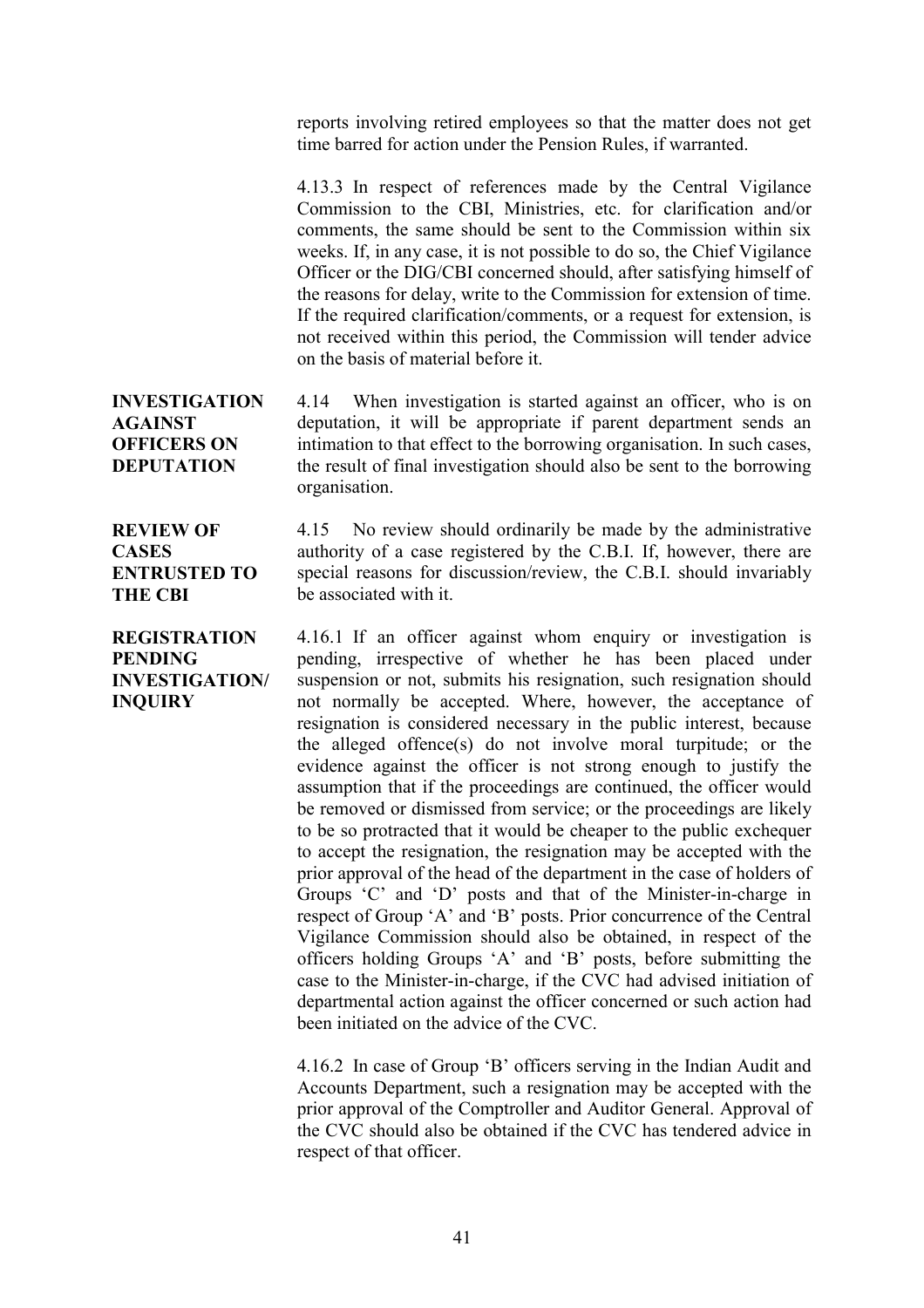## **ACTION AGAINST PERSONS MAKING FALSE COMPLAINTS**

4.17.1 If a complaint against a public servant is found to be malicious, vexatious or unfounded, it should be considered seriously whether action should be taken against the complainant for making a false complaint.

4.17.2 Under Section 182 of the Indian Penal Code, a person making a false complaint can be prosecuted. Section 182 reads as follows:

> "Whoever gives to any public servant any information which he knows or believes to be false, intending thereby to cause, or knowing it to be likely that he will thereby cause, such public servant:

- (a) to do or omit anything which such public servant ought not to do or omit if the true state of facts respecting which such information is given were known by him, or
- (b) to use the lawful power of such public servant to the injury or annoyance of any person, shall be punished with imprisonment of either description for a term which may extend to six months, or with fine which may extend to one thousand rupees, or with both.

## **Illustrations**:

- (a) A informs a Magistrate that Z, a police officer, subordinate to such Magistrate, has been guilty of neglect of duty or misconduct, knowing such information to be false, and knowing it to be likely that the information will cause the Magistrate to dismiss Z. A has committed the offence defined in this section.
- (b) A falsely informs a public servant that Z has contraband salt in a secret place, knowing such information to be false, and knowing that it is likely that the consequence of the information will be search of Z's premises, attended with annoyance to Z. A has committed the offence defined in this Section.
- (c) A falsely informs a policeman that he has been assaulted and robbed in the neighborhood of a particular village. He does not mention the name of any person as one of his assailants, but knows it to be likely that in consequence of this information the police will make enquiries and institute searches in the village to the annoyance of the villagers or some of them. A has committed an offence under this section."
- 4.17.3 If the person making a false complaint is a public servant, it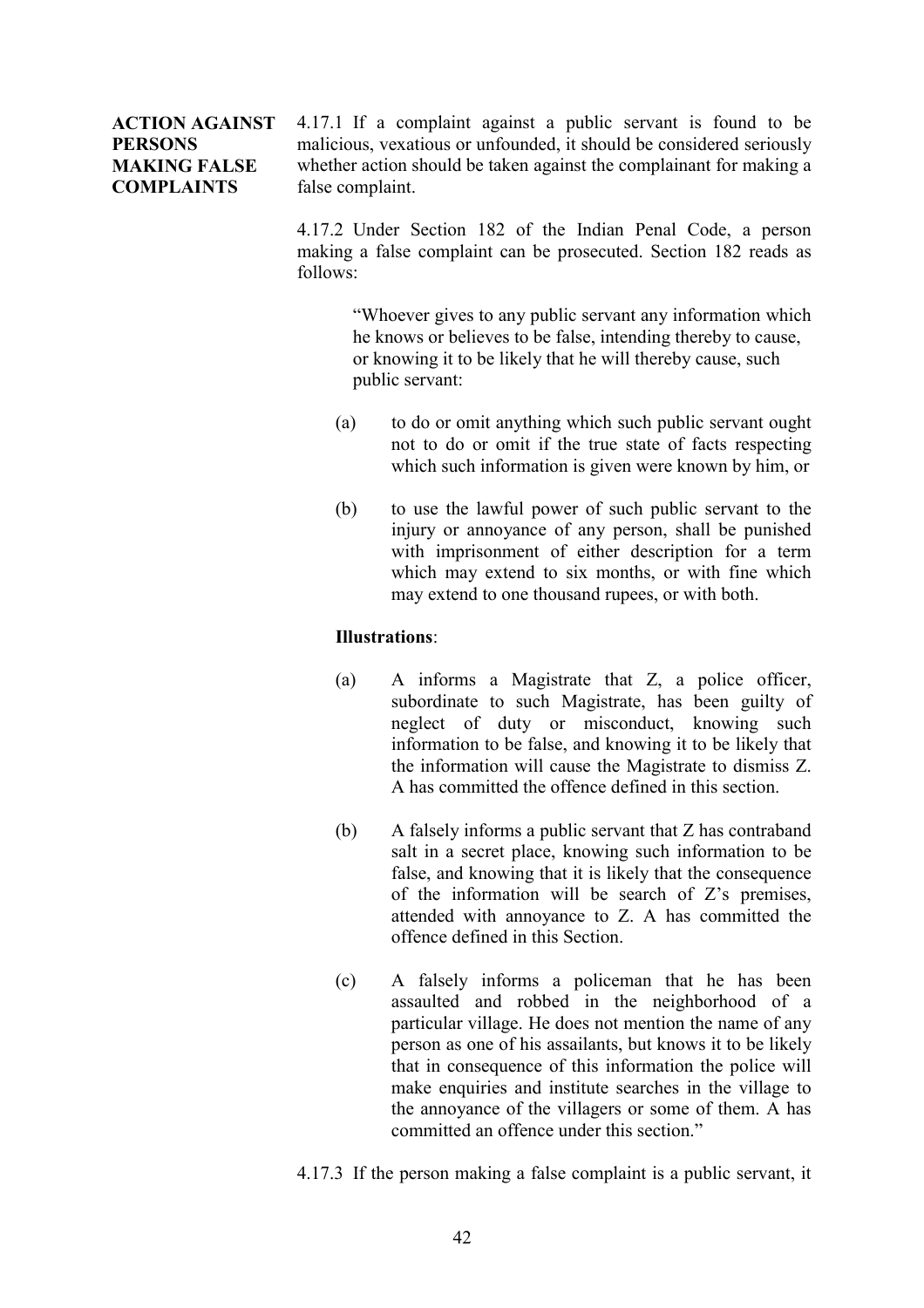may be considered whether departmental action should be taken against him as an alternative to prosecution.

4.17.4 Under section 195(1)(a) CrPC, a person making a false complaint can be prosecuted on a complaint lodged with a court of competent jurisdiction by the public servant to whom the false complaint was made or by some other public servant to whom he is subordinate.

4.17.5 When Central Vigilance Commission comes across any such complaint, while dealing with matters that come up before it, the Commission would advise the administrative authority concerned about appropriate action to be taken on its own initiative, whether the person making a false complaint should be prosecuted, or proceeded against departmentally. The administrative authorities may also, at their discretion, seek the advice of the Central Vigilance Commission in respect of cases involving public servants.

**GRANT OF IMMUNITY/PARD ON TO APPROVERS** 4.18.1 If during an investigation, the SPE or the CVO finds that a public servant, against whom the Commission's advice is necessary, has made a full and true disclosure implicating himself and other public servants or members of the public and that such statement is free from malice, the IG/SPE or the CVO, as the case may be, may send his recommendation to the Central Vigilance Commission regarding grant of immunity/leniency to such person from the departmental action or punishment. The Commission will consider the recommendation in consultation with the administrative Ministry concerned and advise that authority regarding the course of further action to be taken.

> 4.18.2 In cases investigated by the CBI, if it is decided to grant immunity to such a person from departmental action, the Commission will advise the SPE whether to produce him at the appropriate time before a Magistrate of competent jurisdiction for the grant of pardon u/s 337 of the Cr.PC; OR to withdraw prosecution at the appropriate stage u/s 494 of the Cr.PC.

> 4.18.3 In cases pertaining to the officials against whom Commission's advice is not necessary, the recommendation for grant of immunity/leniency from departmental action and for the grant of pardon u/s 337 of the Cr.PC or for the withdrawal of prosecution u/s 494 of the Cr.PC may be made to the Chief Vigilance Officer, who will consider and advise the disciplinary authority regarding the course of further action to be taken. If there is a difference of opinion between the SPE and the administrative authorities or between the CVO and the disciplinary authority, the SPE or the CVO, as the case may be, will refer the matter to the Central Vigilance Commission for advice.

> 4.18.4 The intention behind the procedure prescribed above is not to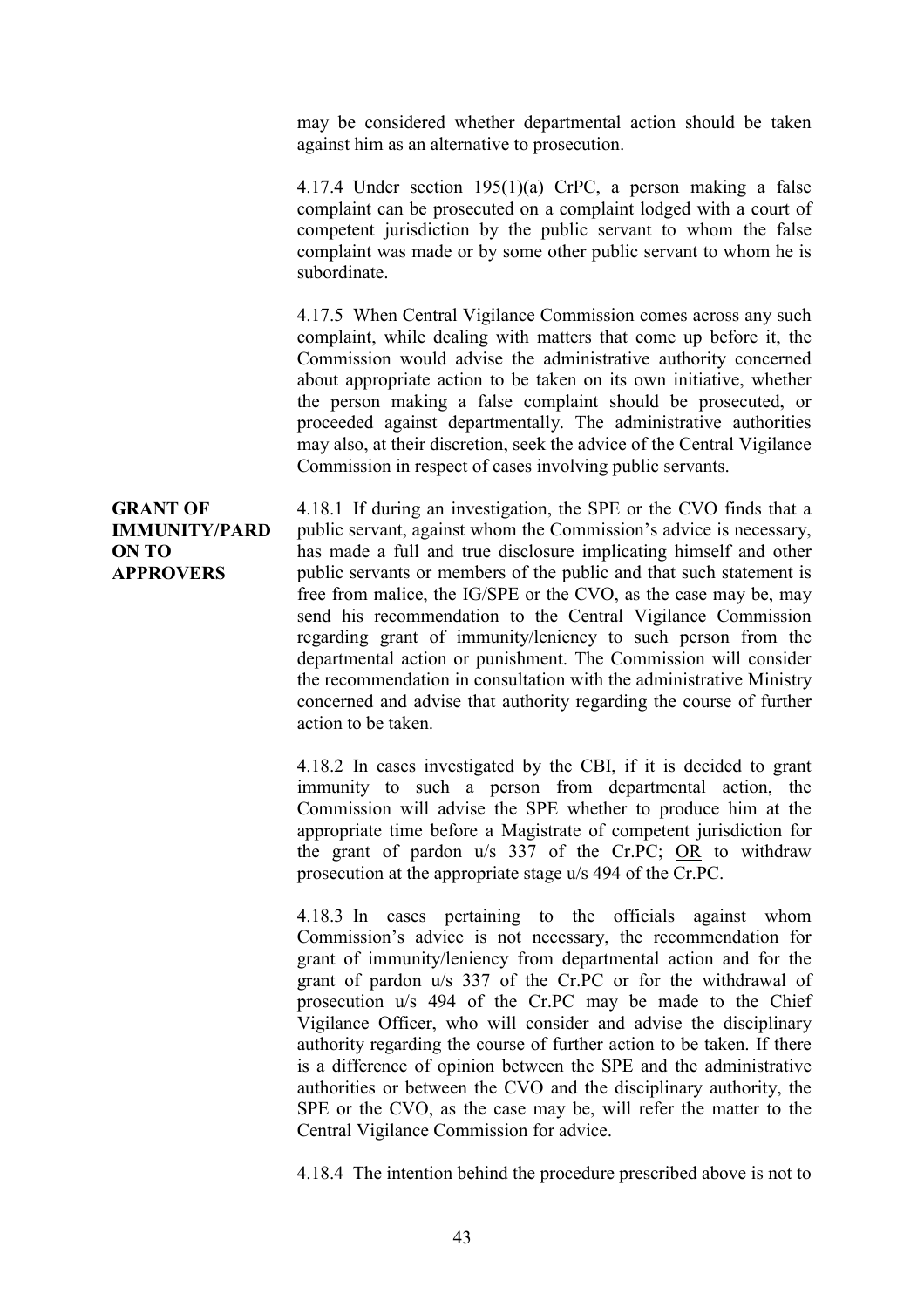grant immunity/leniency in all kinds of cases but only in cases of serious nature and that too on merits. It is not open to the public servant involved in a case to request for such immunity/leniency. It is for the disciplinary authority to decide in consultation with the CVC or the CVO, as the case may be, in which case such an immunity/leniency may be considered and granted in the interest of satisfactory prosecution of the disciplinary case.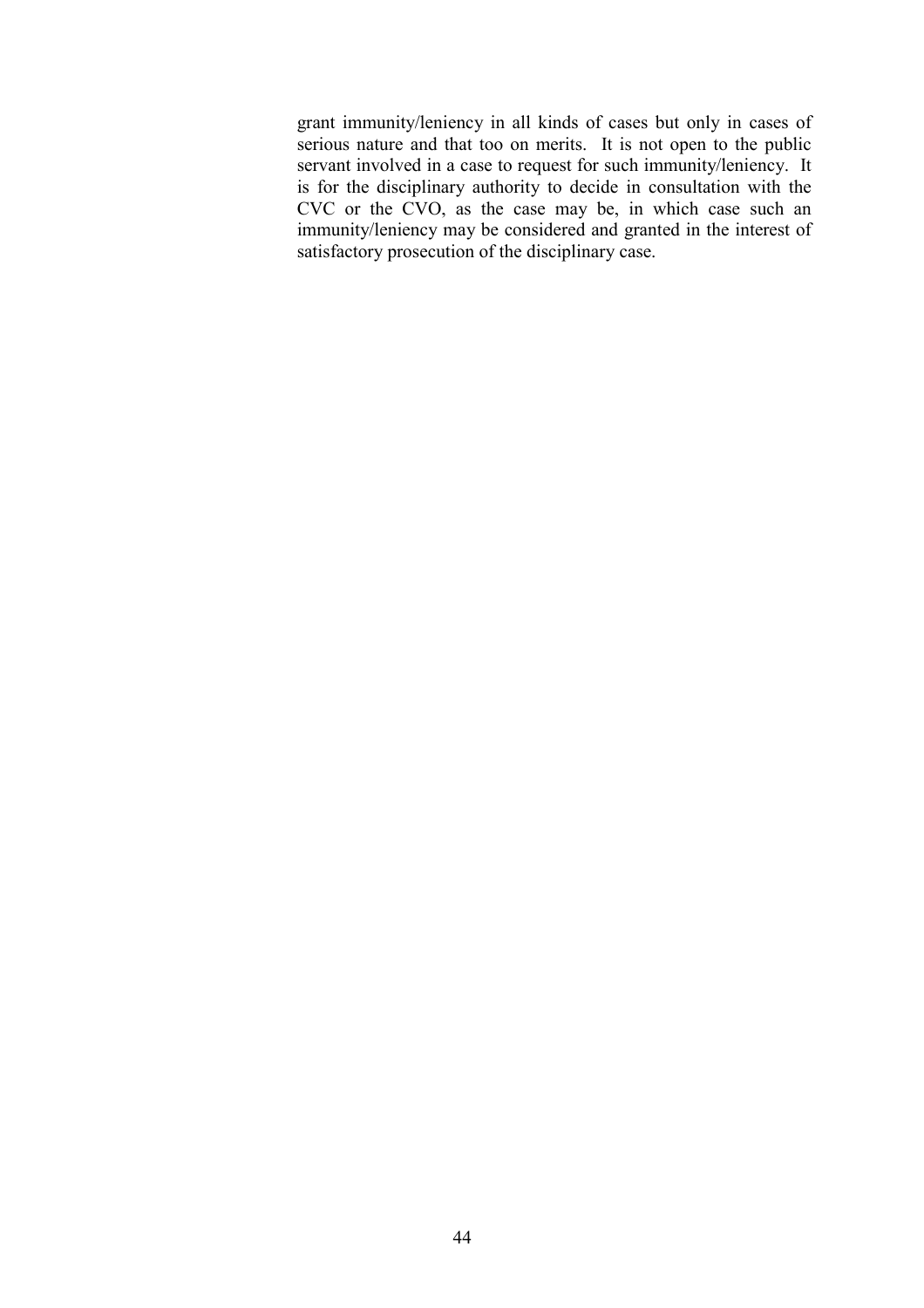#### **CHAPTER V**

### **FACILITIES & CO-OPERATION TO BE EXTENDED BY ADMINISTRATIVE AUTHORITIES TO THE CENTRAL BUREAU OF INVESTIGATION DURING INVESTIGATION OF CASES**

**FULL CO-OPERATION TO BE EXTENDED** 5.1 The Central Bureau of Investigation takes up the cases for investigation coming to their knowledge from many sources, such as information collected from their own sources; that received from members of public or individual public servants or public organisations; or cases referred to them by the administrative authorities or the Central Vigilance Commission. The administrative authorities and the individual public servants should extend full cooperation to the CBI during the course of investigation.

**INSPECTION OF RECORDS BY SPE** 5.2.1 The Inspector General, Special Police Establishment and his staff are authorised to inspect all kinds of official records at all stages of investigation. The Heads of Departments/Offices etc. will ensure that the Superintendent of Police of the Special Police Establishment, or his authorised representatives, are given full cooperation and facilities to scrutinize all relevant records during investigation, whether preliminary or regular. If the C.B.I. wishes to check the veracity of information in their possession from the official records, even before registration of a P.E. or R.C., they may be allowed to see the records on receipt of a request from the S.P., S.P.E.

> 5.2.2 Investigations are often held up or delayed on account of reluctance or delay on the part of departmental authorities to make the records available for various reasons. Sometimes, departmental authorities express their inability to release the records without the prior permission of the superior authority or the Special Police Establishment is requested to take photostat or attested copies of documents without realising that the Special Police Establishment necessarily require the original records for purpose of investigation, as the authenticity of attested or photostat copies could be contested by the delinquent officials, thereby hampering the progress of investigation. In asking for original documents, particularly those forming part of current files, the SPE will exercise due consideration so as to ensure that day to day work is not impeded. The departmental authorities may thus ensure that the documents asked for by the SPE are made available to them with the least possible delay. Where necessary, the departmental authorities may keep attested or photostat copies of the records for meeting urgent departmental needs or for disposing of any action that may be pending on the part of the Department, without prejudice to the investigation being carried out by the Special Police Establishment.

> 5.2.3 The records required by the Special Police Establishment should be made available to them ordinarily within a fortnight and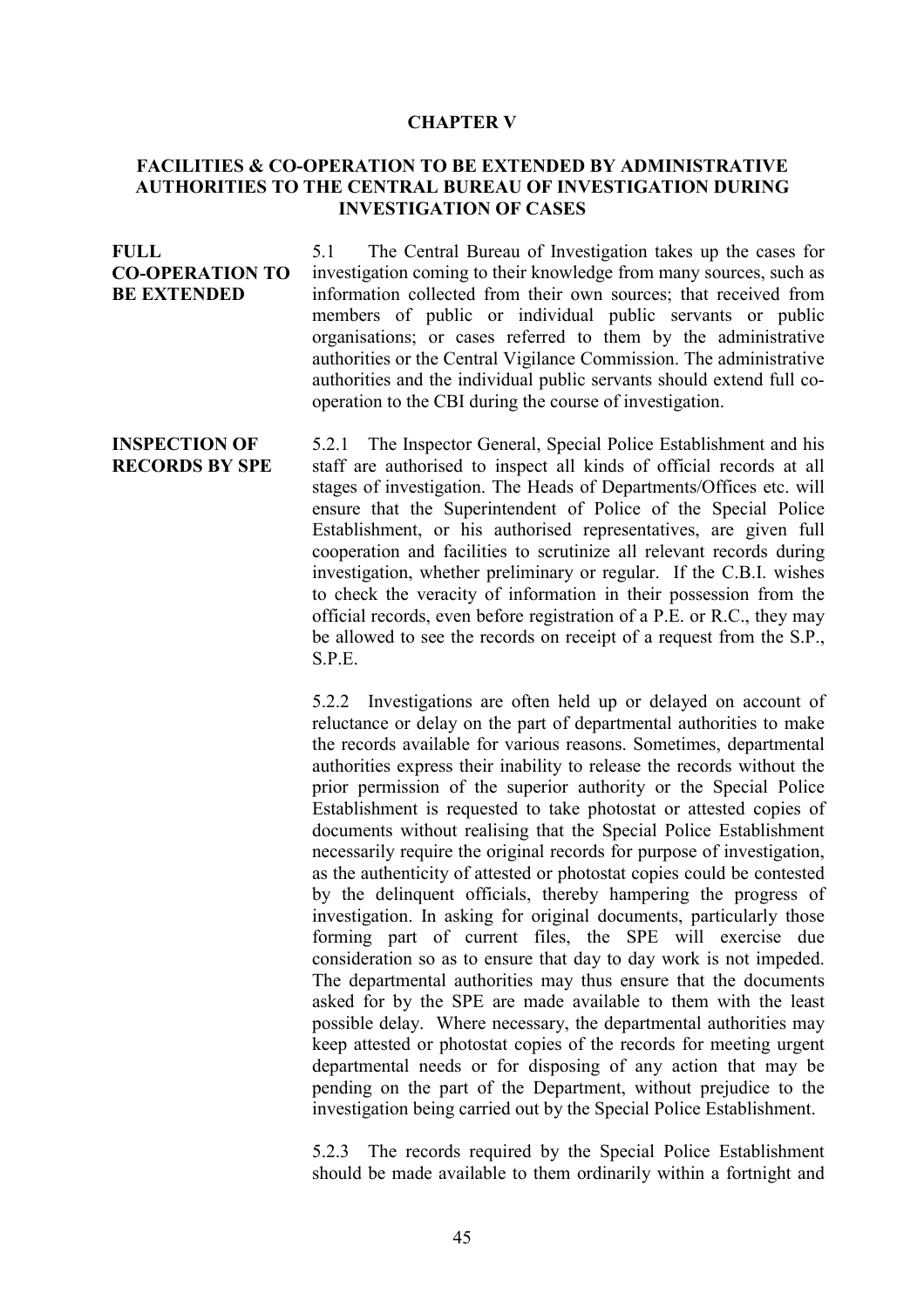positively within a month from the date of receipt of the request. If, for any special reasons, it is not possible to hand over the records within a month, the matter should be brought to the notice of the Superintendent of Police of the Branch concerned, by the authority in possession of the records, pointing out the reasons for not making available the records within the specified period; and also to the notice of the Chief Vigilance Officer of the administrative Ministry concerned for such further direction as the Chief Vigilance Officer might give.

5.2.4 The request of the C.B.I. for information relating to pay and allowances drawn by the public servants over a certain period, in cases where such public servants are alleged to have possessed disproportionate assets, should be furnished to them within a month of receipt of requisition from the C.B.I. In cases, where it is not possible to supply this information to the Central Bureau of Investigation within the specified period, the position may be suitably indicated to the Central Bureau of Investigation and simultaneously necessary steps taken to obtain and furnish the particulars to them as expeditiously as possible. In the case of officers having served in more than one department/organisation during the period under review, the Central Bureau of Investigation may address all the administrative authorities concerned simultaneously for furnishing the required information for the relevant period(s). Copies of such communications may also be endorsed to the Chief Vigilance Officer(s) of the Ministry(s) concerned for furnishing information about honoraria, etc., if any, received by the officer(s).

**INSPECTION OF CLASSIFIED/ GRADED DOCUMENTS**

5.3 When the Special Police Establishment desires to see any classified documents/records, sanction of the competent authority to release such documents/records should be obtained promptly by the administrative authority in-charge of records and the records should be made available to the Special Police Establishment in the following manner:-

- (i) "Top Secret" documents should be handed over only to a gazetted officer of the Special Police Establishment;
- (ii) "Secret" and "Confidential" documents should be given to gazetted officers of the Special Police Establishment, or to an Inspector of Special Police Establishment if he is specially authorised by the Superintendent of Police of the Special Police Establishment to obtain such documents;
- (iii) A temporary receipt should be obtained whenever any graded document is handed over to an officer of the S.P.E., who will be asked to comply with the provisions of para  $27(a)$ , (b), (c) and (e) of the pamphlet entitled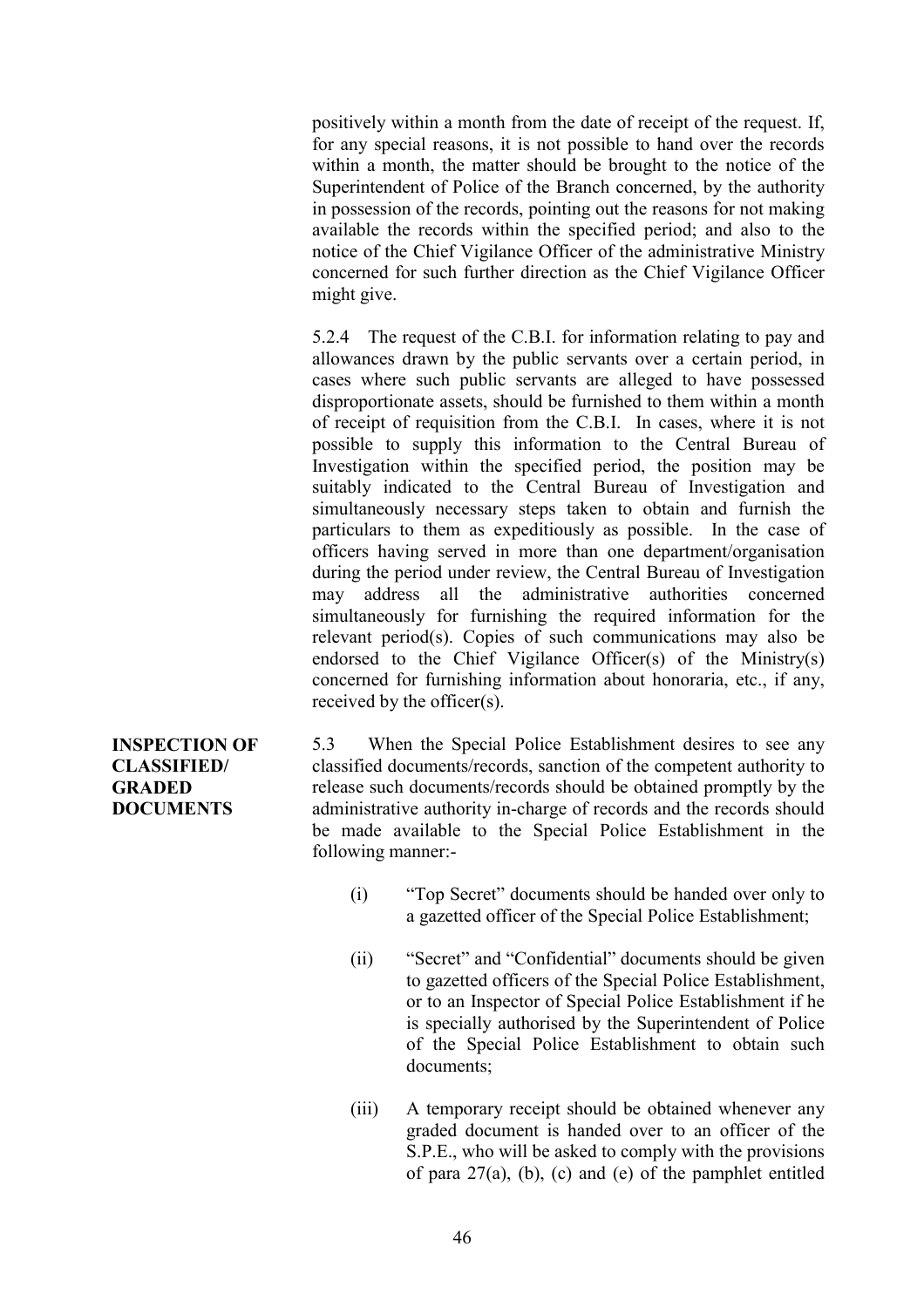"Classification and Handling of Classified Documents, 1958";

- (iv) Where original documents cannot be made available to the investigating officer for any reason, he should be supplied with photostat copies or attested copies and a certificate should be given by an officer of appropriate rank that the originals are in safe custody and out of reach of the suspect official and will be produced whenever required;
- (v) Current files having a bearing on the day-to-day administration will not be handed over to the Special Police Establishment at the preliminary stage of their investigation. However, copies or extracts will be supplied, if necessary.

**OBTAINING DOCUMENTS FROM AUDIT OFFICE** 5.4.1 Keeping in view that certain documents having a bearing on the case might be in the possession of an audit office, and to ensure that the police investigation in such cases is not hampered for want of inspection and examination of those documents, the Government of India, in consultation with the Comptroller and Auditor General of India, have laid down the procedure, described in the succeeding paragraphs for inspection etc., of such records.

> 5.4.2 The Comptroller and Auditor General has issued instructions to lower formations that original documents could be made available freely to the Special Police Establishment at the audit office for purposes of perusal, scrutiny and copying, including taking of photostat copies. Normally, in majority of the cases, the facility of inspection of documents within the audit office and taking of copies (including photostat copies) should be found to be adequate for purpose of investigation. However, there may be some exceptional cases in which mere inspection of the documents at the audit office, or examination by the G.E.Q.D., may not be adequate and it may be necessary to obtain temporary custody of the original documents to proceed with the investigation. The S.P.E. would not take recourse to Section 91 Cr.P.C. for the purpose. In each such case, the investigating officer should report the matter to the Head Office. The Head Office, after carefully examining the request and satisfying itself that there is sufficient justification for obtaining the original documents, will refer the matter to the Accountant General concerned, at the level of Joint Director, C.B.I. & Special Inspector General, S.P.E., with the request that the requisite documents may be made available to the SPE or sent to the investigating officer in original for investigation. It should be expressly mentioned in the requisition that copies including photostat copies would not serve the purpose of investigation. The Accountant General concerned will then arrange for the required documents being handed over or sent to the investigating officer as early as possible after retaining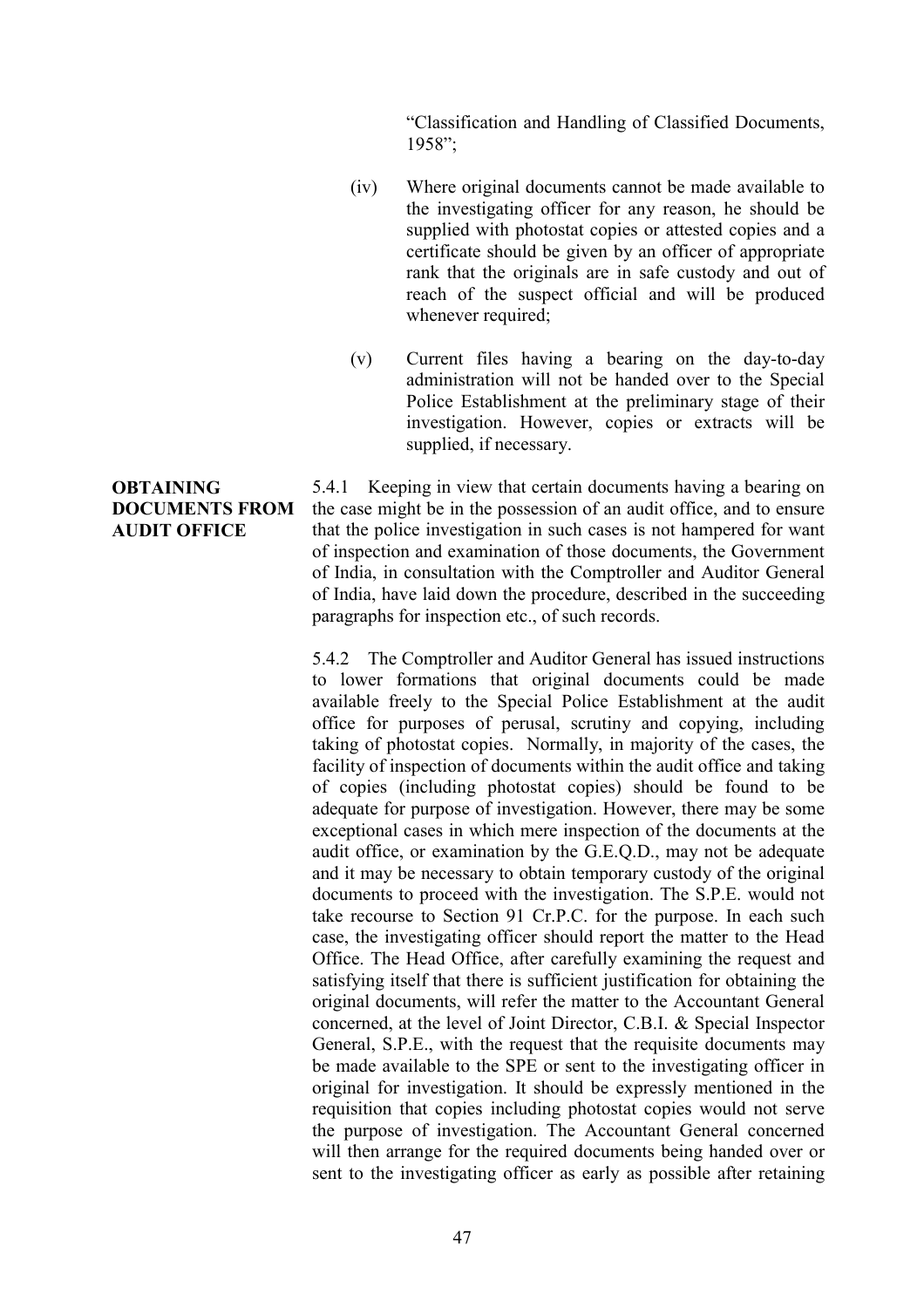Photostat copies.

5.4.3 Consequent upon the departmentalisation of accounts of the Ministries and Departments of the Central Govt., such original documents relating to accounts will now be in the possession of the Ministries/Departments/Offices themselves and not with the audit offices. Keeping in view the importance of the original documents in question relating to accounts, and the role they may have in the conduct of court cases, the S.P.E. will send a requisition to the appropriate authority, at the level of not less than a Superintendent of Police, if any such original documents, which form part of the records of the Departmentalised Accounts Organisations functioning under the Ministries/Departments, are needed to be produced in original. It would also be certified that copies of the required documents or photostat copies would not serve the purpose of the investigating officer. The Principal Accounts Officer etc. of the Ministry/Department concerned may obtain orders of appropriate higher authorities, wherever necessary, before handing over the documents in original to the S.P.E.

# **EXAMINATION OF DISPUTED DOCUMENTS BY GEQD**

5.5.1 The Special Police Establishment may find it necessary to take the assistance of the Government Examiner of Questioned Documents, during the course of inquiries/investigations, for the following types of examinations:

- (i) to determine the authorship or otherwise of the questioned writings by a comparison with known standards;
- (ii) to detect forgeries in questioned documents;
- (iii) to determine the identity or otherwise of questioned type scripts by comparison with known standards;
- (iv) to determine the identity or otherwise of seal impressions;
- (v) to decipher (mechanically or chemically) erased or altered writings;
- (vi) to determine whether there have been interpolations, additions or overwriting and whether there has been substitution of papers;
- (vii) to determine the order of sequence of writings as shown by cross/strokes and also to determine the sequence of strokes which crosses, creases, or folds the questioned documents where additions are suspected to have been made;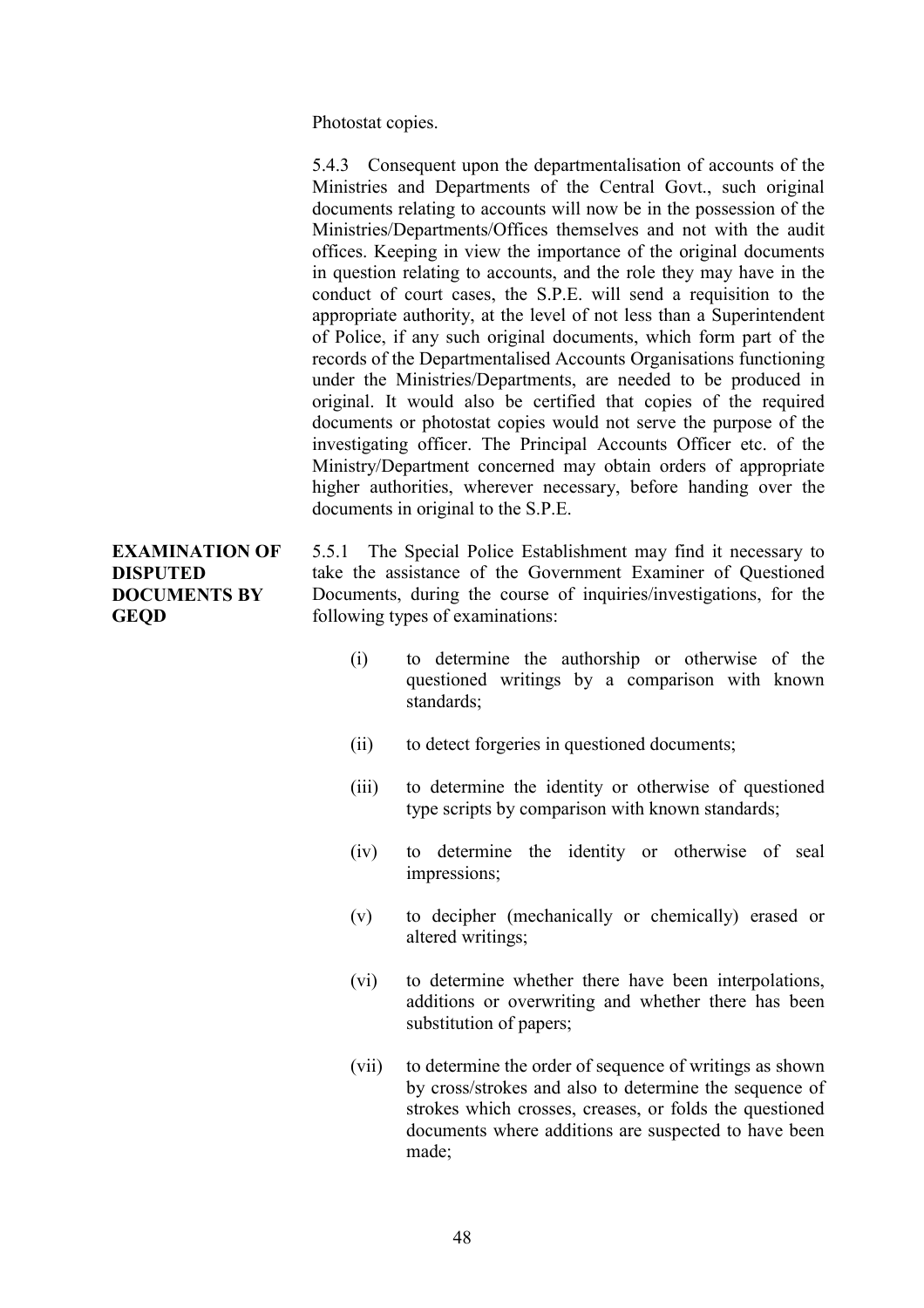- (viii) to detect any tampering in wax seal impressions;
- (ix) to decipher secret writings;
- (x) to determine the age of documents and other allied handwriting problems.

5.5.2 When original documents are required by the Special Police Establishment for getting the opinion of the Government Examiner of Questioned Documents, such documents should be made available to the S.P.E. by the administrative authorities concerned without delay.

5.5.3 In the case of original documents being in the custody of Accountant General, the investigating officer of the Special Police Establishment will furnish a list of documents, and the particular point or points on which the opinion of the Government Examiner of Questioned Documents is required, to the Accountant General Office concerned with the request that the documents in question may be forwarded to the GEQD direct. The investigating officer will also endorse a copy of the communication to the GEQD/Handwriting or fingerprint expert. The Accountant General will then forward the documents in question direct to the authority concerned giving a cross reference to the investigating officer's communication so as to enable the G.E.Q.D., Handwriting, or Fingerprint expert to link up the documents with the particular police case. The latter will communicate his opinion to the investigating officer and will return the original documents to the Accountant General together with a copy of his opinion where so desired by the Accountant General. It is necessary that the transmission of documents to and by the GEQD should be executed with extreme care. Detailed instructions, issued in this regard, are given in the Directive on the C.B.I. circulated by the Department of Personnel and Training vide O.M. No.371/13/87-AVD.III dated 19.9.88.

**TECHNICAL ASSISTANCE DURING INVESTIGATION** 5.6.1 During the course of inquiry/investigation, it may become necessary for the investigating officer to seek technical guidance/ assistance or advice from an expert. The Technical Division of the Central Bureau of Investigation provides such help in certain spheres. In other matters, for which the Technical Division of the Special Police Establishment is not equipped, arrangements exist with other agencies, organisations and laboratories for securing the assistance, guidance and advice of technical officers when necessary.

5.6.2 The Special Police Establishment may take the assistance of the Chief Technical Examiners' Organisation, attached to the Central Vigilance Commission, in cases of irregularities in civil works executed by the Central Public Works Department and other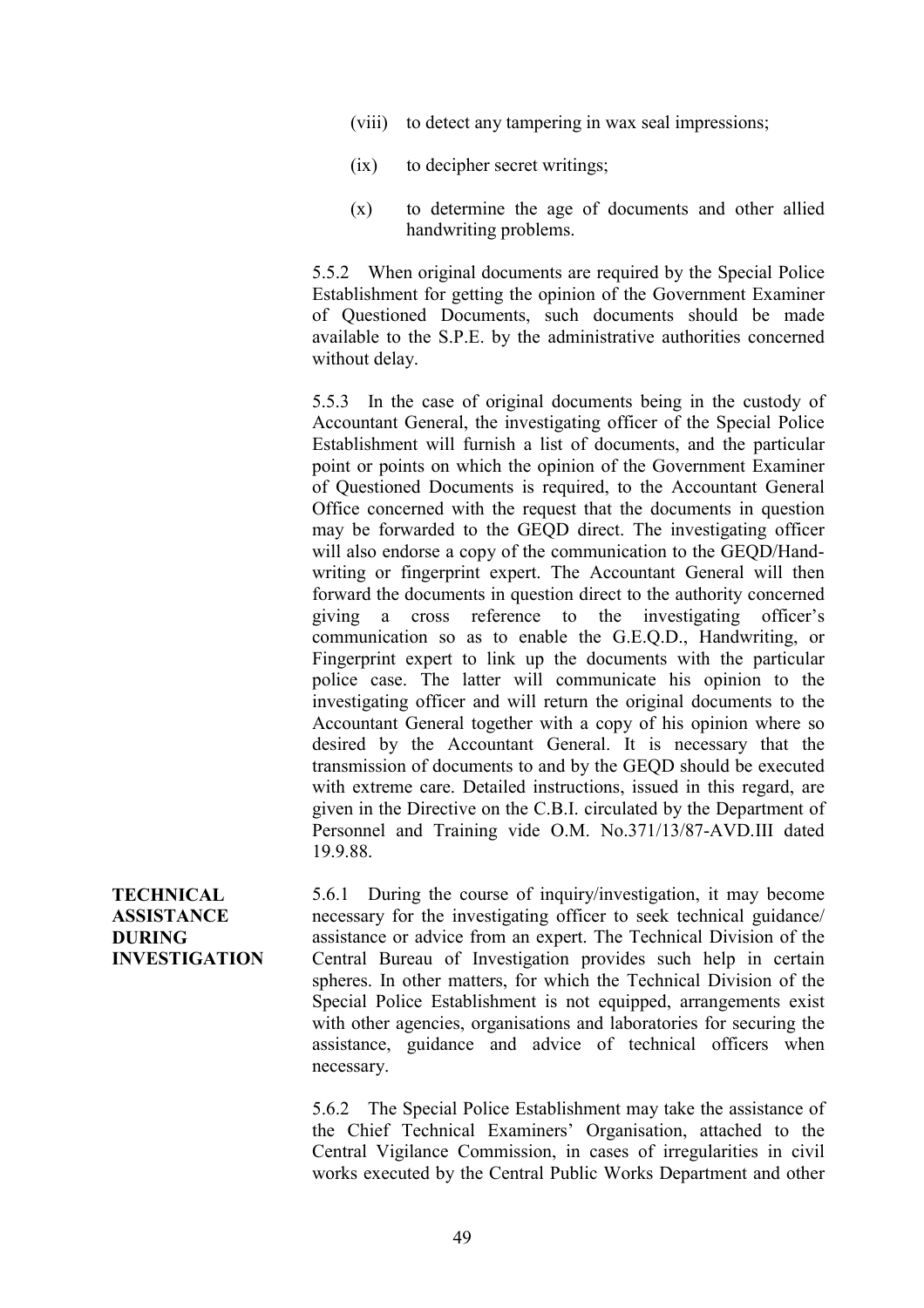departments of Government of India and the Central Corporate Undertakings, except the works executed by the Ministries of Defence and Railways as they have their own engineering cells for carrying out such examinations. However, in any special case pertaining to civil works of the Ministries of Railways and Defence, the Central Bureau of Investigation may, with the approval of the Central Vigilance Commission, seek the assistance of the Chief Technical Examiners' Organisation.

5.6.3 The Special Police Establishment may take the assistance of the C.P.W.D. in the evaluation of properties in connection with the investigation of cases relating to possession of disproportionate assets. Help may also be taken of the Chief Technical Examiner's Organisation, in important cases, in the evaluation of such properties located in Delhi.

5.6.4 The other technical organisations, whose assistance and advice are available to the Special Police Establishment are:

- 1. Central Forensic Science Laboratory
- 2. Government Test House, Alipore, Kolkata
- 3. Central Food Laboratory
- 4. Milk Dairy Farms
- 5. India Security Press, Nasik Road
- 6. Forest Research Institute, Dehra Dun
- 7. Cost Accounts Branch of Ministry of Finance
- 8. Central Glass & Ceramic Research Institute, P.O. Jadavpur, Kolkata
- 9. Central Drug Research Institute, Lucknow
- 10. Geological Survey of India, Kolkata
- 11. The India Government Mint, Mumbai
- 12. Central Leather Research Institute, Chennai
- 13. Central Building Research Institute, Roorkee
- 14. National Metallurgical Laboratory, Jamshedpur
- 15. National Sugar Institute, Kanpur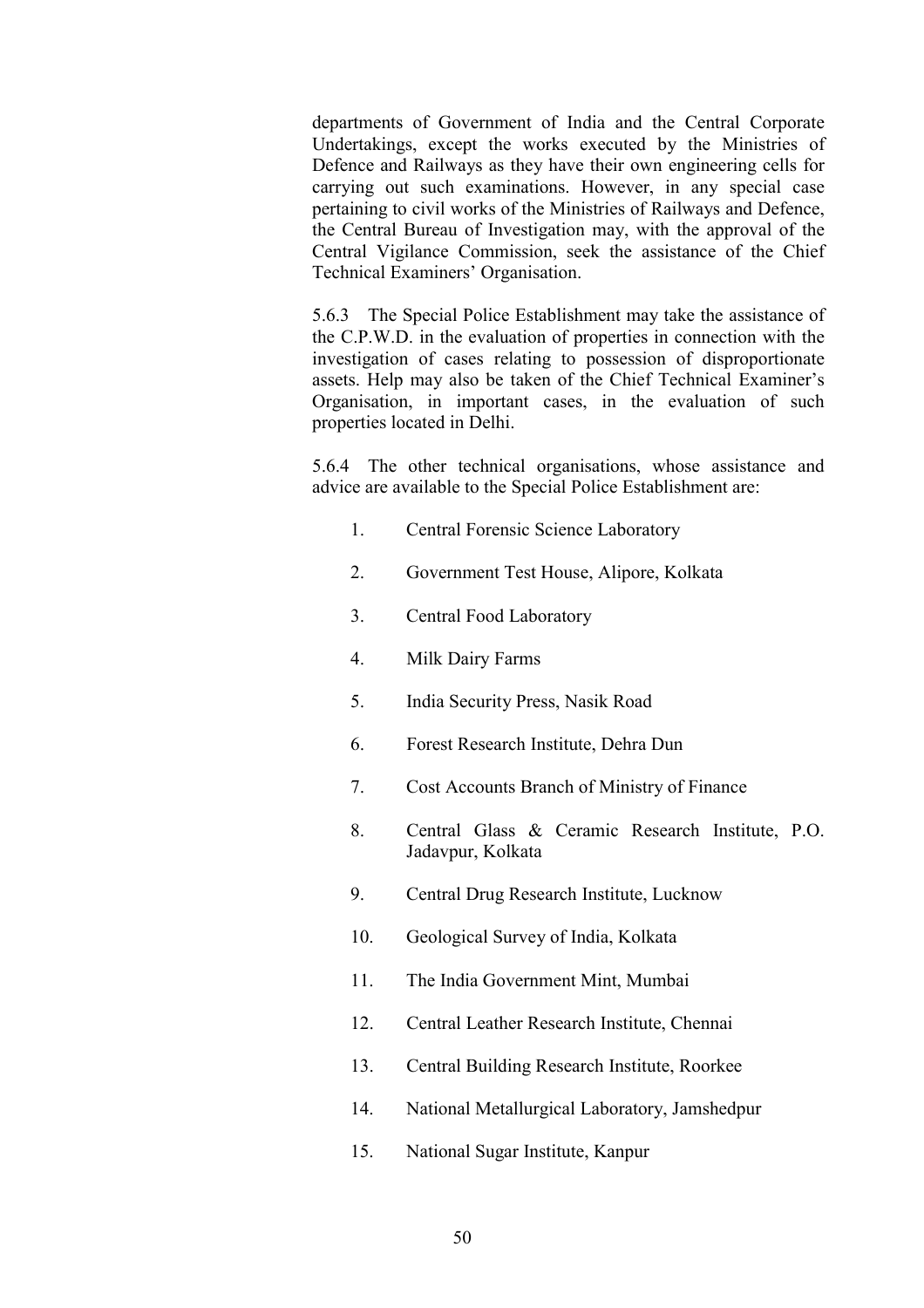- 16. Directorate General of Supplies & Disposals, New Delhi
- 17. E.M.E. Workshops of Army
- 18. Director General of Food (Directorate of Storage and Inspections), New Delhi
- 19. Regional Directors of Food, Ministry of Agriculture
- 20. Marketing Officers in the Directorate of Agricultural Marketing, Nagpur
- 21. Chief Controller of Printing and Stationery

5.7.1 In cases where the Special Police Establishment are investigating serious allegations against a public servant, and requests for the transfer of the public servant, such requests should normally be complied with. The Special Police Establishment will recommend transfer only when it is absolutely necessary for the purpose of investigation and will give reasons while making such requests. Such requests will be signed by an officer not lower in rank than a Superintendent of Police.

> 5.7.2 Where the Department concerned has some administrative difficulty in complying with the request, the matter should be settled by discussion at the local level. If the difference persists, it should be discussed at a higher level. In exceptional cases, the matter may be discussed by the administrative Ministry with the Joint Secretary in the Administrative Vigilance Division of the Department of Personnel & Training.

> 5.7.3 While it is recognised that the discretion of the administrative Ministries should not be taken away in matters of transfers; it is equally necessary that there should be no impediments to proper investigation of allegations of corruption and lack of integrity. Both these considerations may be borne in mind by all concerned while dealing with such matters.

**ASSISTANCE IN LAYING TRAPS** 5.8.1 Whenever the Special Police Establishment desire to lay a trap in the office for any public servant, who is suspected to be about to accept a bribe, the SPE will give prior information to the Head of Department/Office concerned. If the circumstances of the case cannot permit this being done, the S.P.E. will furnish details of the case to the Head of the Department/Office immediately after the trap.

> 5.8.2 In trap cases, it is necessary that some responsible and impartial person, or persons, should have witnessed the transaction and/or overheard the conversation of the suspect public servant. All

**TRANSFER OF EMPLOYEES ON CBI's RECOMMENDATIONS**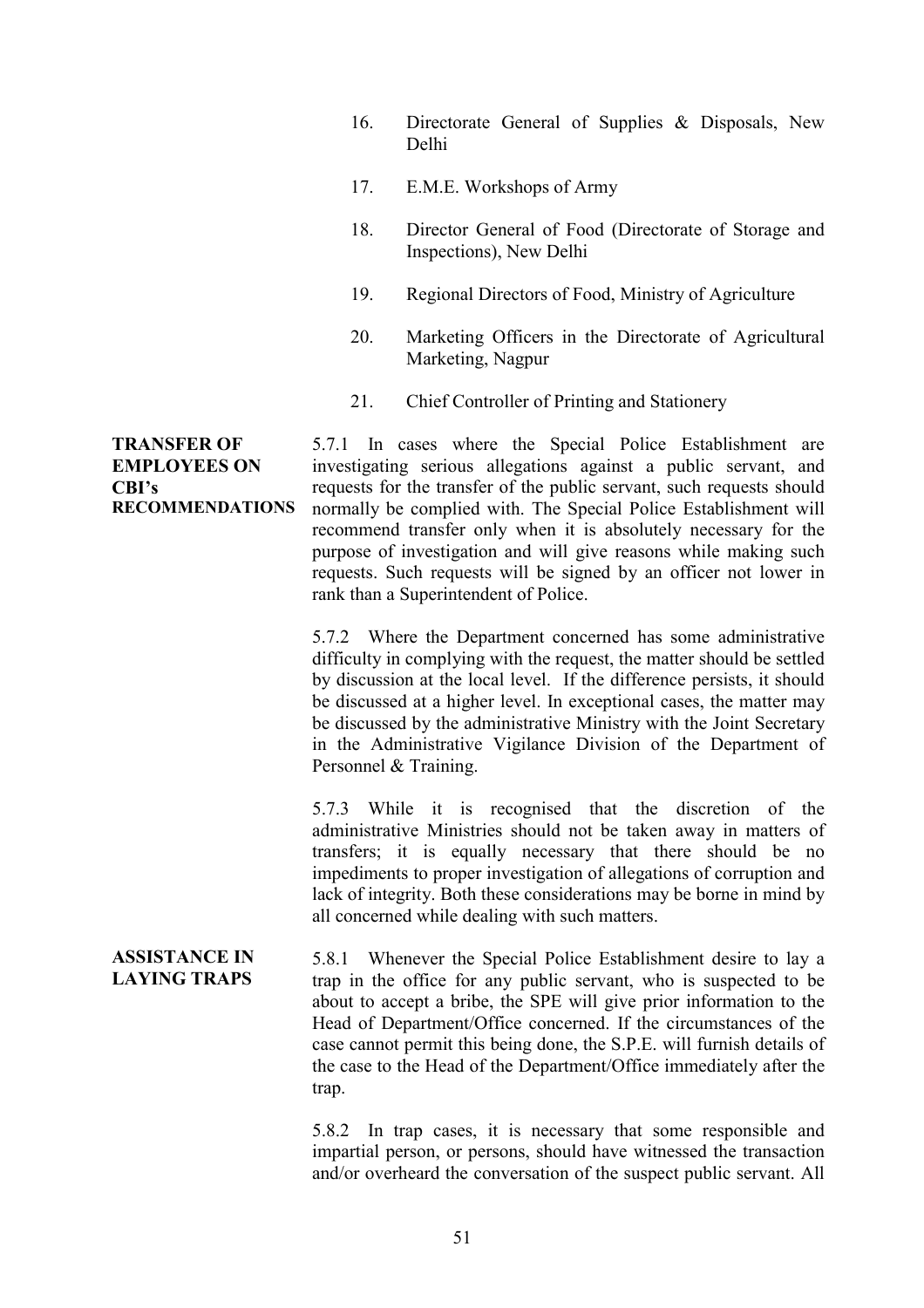public servants, particularly gazetted officers, should assist and witness a trap, whenever they are approached by the S.P.E. to do so. The Head of Department/ Office will, when requested by the Special Police Establishment, should detail suitable person, or persons, to be present at the scene of trap. Refusal to assist or witness a trap may be regarded as a breach of duty and disciplinary action may be taken against the officer concerned unless, of course, the officer concerned represents that he is personally known to the person to be trapped or that he has already appeared as a trap witness in earlier trap cases.

5.9.1 Dishonest and unscrupulous traders, contractors, etc. frequently attempt to bribe a public servant to get official favour or to avoid official disfavour. Public servants must always be on their guard and should avail themselves of the assistance of the SPE or the local police in apprehending such persons. It is not enough for the public servant to refuse the bribe and later report the matter to the higher authorities. As soon as he suspects of an attempt to bribe him, he should take action as under:

- (i) The proposed interview should, where possible, be tactfully postponed to some future time. Meanwhile, the matter should be reported to the Superintendent of Police of the Special Police Establishment Branch, if there is a branch office of the S.P.E. in that station, or to the Superintendent of Police or to the senior-most officer of the local police available in the station. The S.P.E. or the local police, as the case may be, will arrange to lay a trap. If for some reasons, it is not possible to contact the S.P.E. or the local police authorities, the matter should be brought to the notice of the senior-most district officer in the station who may arrange to lay a trap. The Head of the Department/ Office/Establishment should also be informed as early as possible.
- (ii) Should it not be possible to follow the above course of action, the bribe-giver may be detained for a short time and any person or persons who may be readily available may be requested to witness the transaction and to overhear the conversation between the bribe giver and the public servant.

5.9.2 The Head of the Department/Office/Establishment will take care to maintain an impartial position and will in no case act as an agent of the Special Police Establishment or the local police either by arranging for money or other instrument of offence subsequently to be passed on to the suspect or by being a witness to the transaction.

# **ACTION TO BE TAKEN WHEN A BRIBE IS OFFERED TO A PUBLIC SERVANT**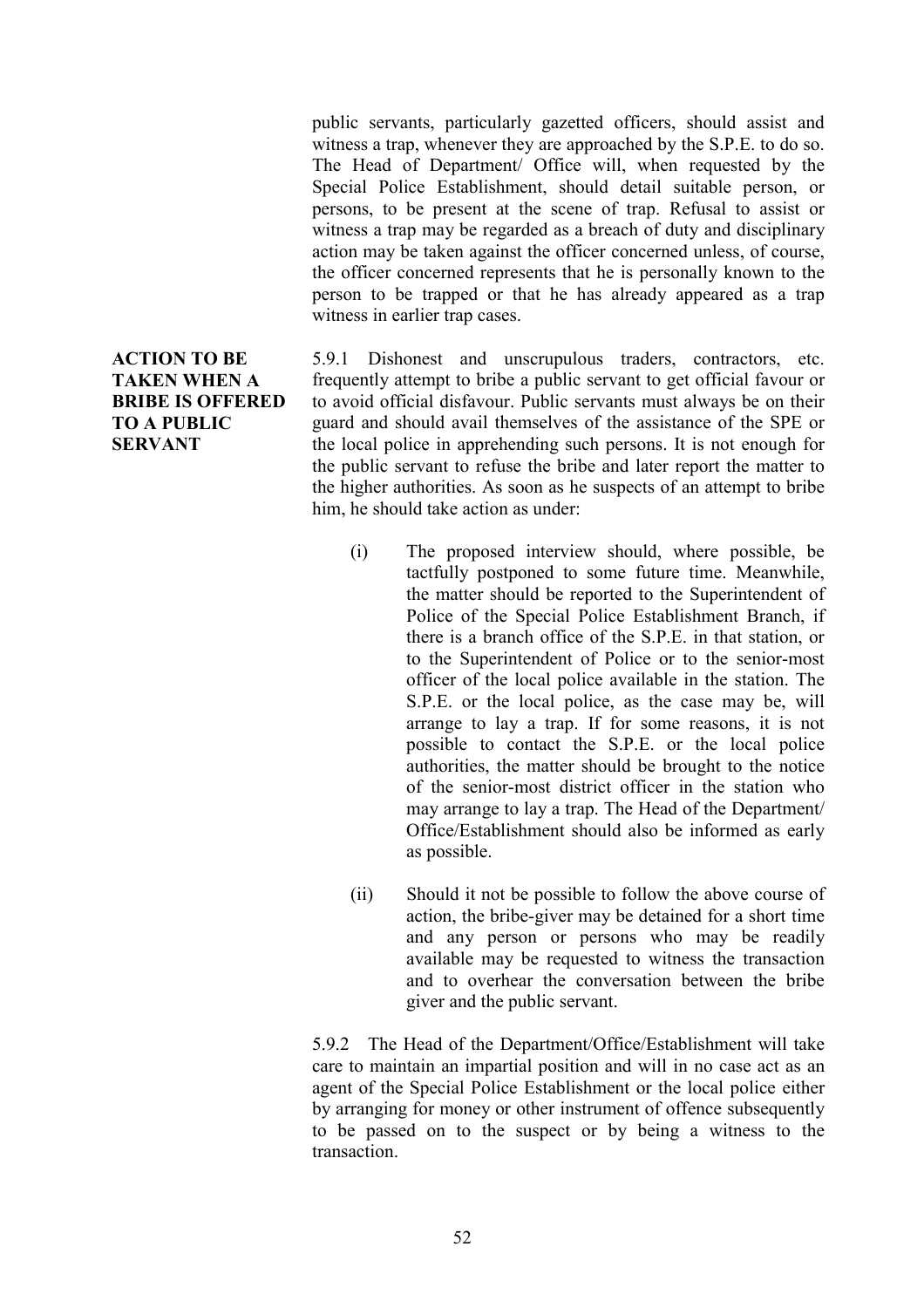#### **EXAMINATION OF WITNESSES**

5.10.1 Whenever the S.P.E. desires the presence of an official for examining him in connection with any investigation; the administrative authority will direct the official concerned to appear before the Special Police Establishment on the appointed date and time. If, for any reason, it is not possible for him to appear on the specified date and time and he makes a request for postponement, such request may be given due consideration by the administrative authority concerned and he may be directed to appear at the earliest possible opportunity.

5.10.2 The S.P.E., when the interest of Government work so requires, may examine a public servant occupying or holding a responsible position at a place where he is located unless he has to be shown any documents during the recording of his statement and the movement of such documents is considered to be hazardous.

**ACCOMMODATION /COMMUNICATION/ TRANSPORT FACILITIES** 5.11 The investigating officers of the S.P.E may be provided with such suitable accommodation, if they so desire, in rest houses, service messes, etc., as may be available, on payment at such rates as may be applicable in the cases of officers on duty. Where civil communication facilities are not available, they should be allowed to use military signals and miltrunk. They may also be provided with Government transport on payment at the rates laid down from time to time.

**ARREST/HANDING OVER OF DEFENCE PERSONNEL ETC. TO CIVIL POLICE** 5.12 Defence Services Personnel will not be kept under arrest on such charges as are under investigation by the S.P.E., unless advised by the investigating officer. Similarly, a civilian employee in the Defence Services or a contractor or his employee will not be handed over to the local police, in respect of offences taken up by the Special Police Establishment for investigation, unless so advised by the S.P.E.

**SUSPENSION OF A PUBLIC SERVANT** 5.13 The Special Police Establishment, either during the course of investigation or while recommending prosecution/departmental action, may suggest to the disciplinary authority that the suspect officer should be suspended giving reasons for recommending such a course of action. On receipt of such suggestion, the matter should be carefully examined. The disciplinary authority may exercise its discretion to place a public servant under suspension even when the case is under investigation and before a prima-facie case has been established. Certain guidelines for considering the need and desirability of placing a Government servant under suspension have been given in paragraph 6.3.4 and 6.3.5 of Chapter VI on "Suspension". However, if the CBI has recommended suspension of a public servant and the competent authority does not propose to accept the CBI's recommendation, it may be treated as a case of difference of opinion between the CBI and the administrative authority and the matter may be referred to the Central Vigilance Commission for its advice. Further, if a public servant is placed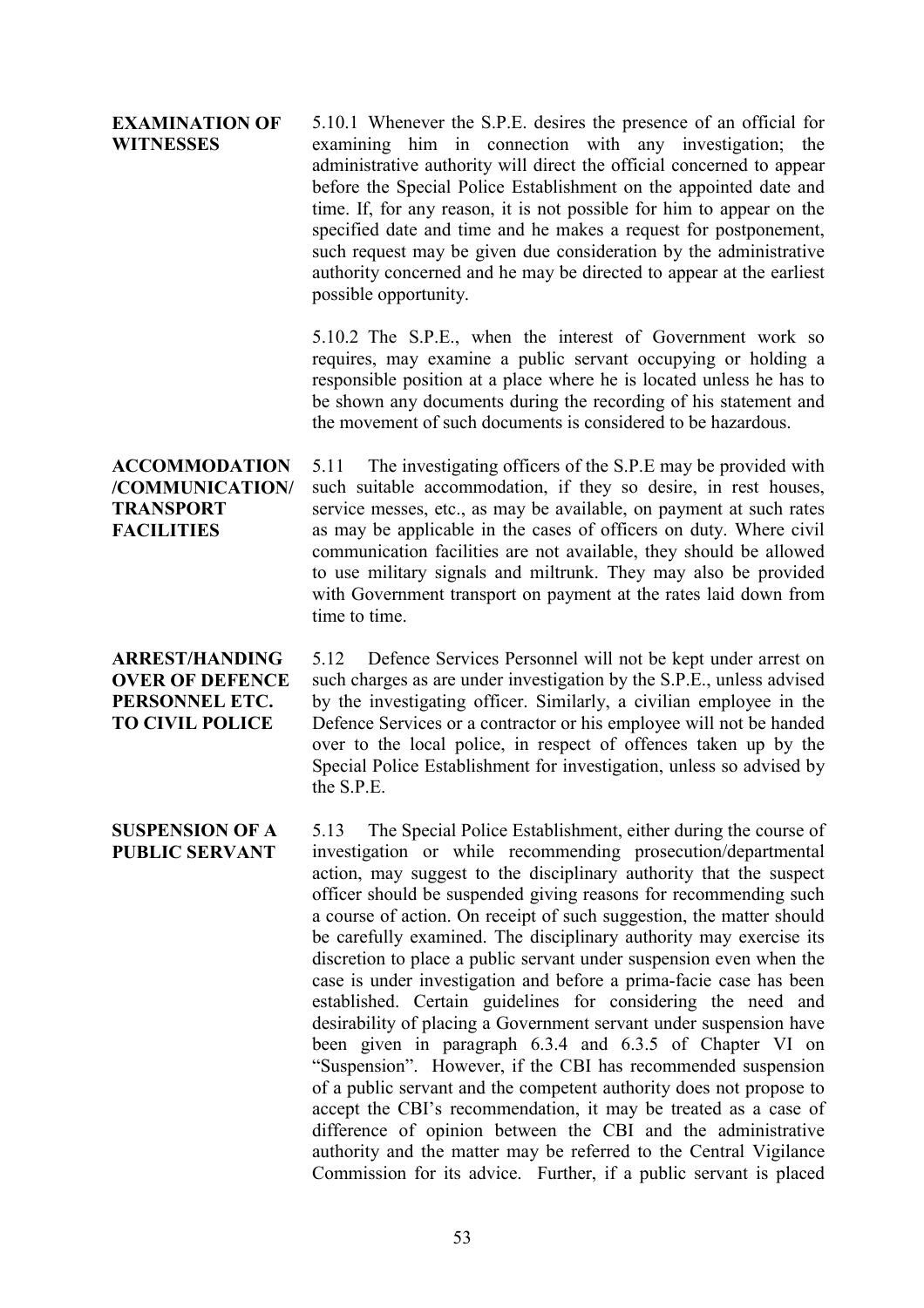under suspension on the recommendation of the CBI, the CBI may be consulted if the administrative authority proposes to revoke the suspension order.

## **CLOSE LIASION BETWEEN THE SPE AND THE ADMINISTRATIVE AUTHORITIES**

5.14.1 The need for close liaison and co-operation between the Chief Vigilance Officer/Vigilance Officer of the Ministry/ Department/Office and the S.P.E., during the course of an inquiry and investigation and the processing of individual cases, hardly needs to be emphasised. Both, the S.P.E. and the Chief Vigilance Officers, receive information about the activities of the officer from diverse sources. As far as possible, the information could be crosschecked at appropriate intervals to keep officers of both the wings fully appraised with the latest developments.

5.14.2 At New Delhi, the Chief Vigilance Officers or Vigilance Officers of the Ministries/Departments/Offices should keep themselves in touch with Joint Directors/Regional DIG//Deputy Inspectors General of the S.P.E. In other places, the Superintendent of Police of S.P.E. Branch will frequently call on the Head of the Department/Office etc., and discuss personally matters of mutual interest, particularly those arising from enquiries and investigations. Periodical meetings between the Chief Vigilance Officers and the Officers of the Central Bureau of Investigation will help to a great extent in avoiding unnecessary paper work and in eliminating unnecessary delay at various stages of processing cases. Such meetings could be held once a quarter or more frequently.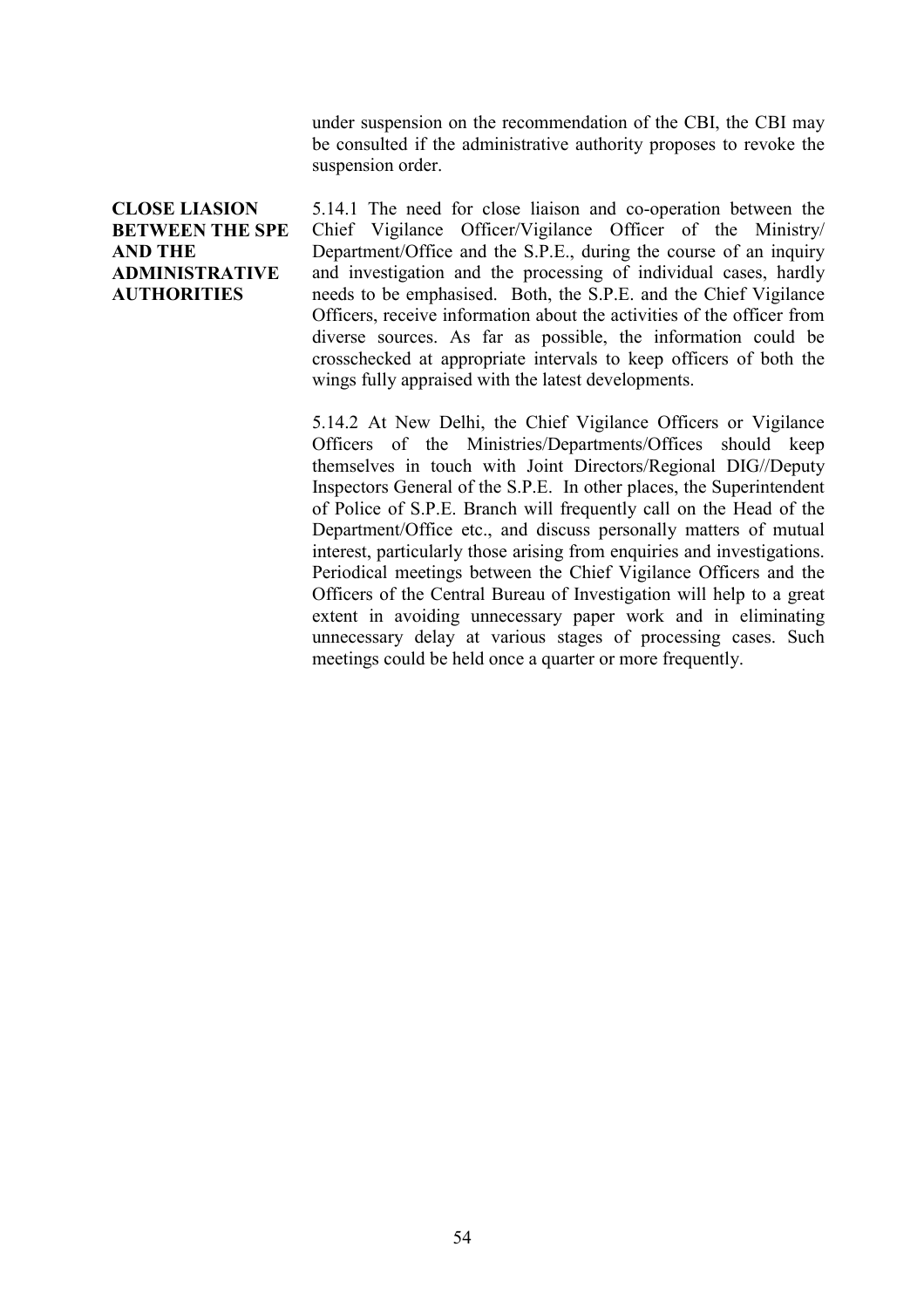#### **CHAPTER VI**

#### **SUSPENSION**

### **INTRODUCTION** 6.1 The order of "suspension" is an executive order which debars a Government/public servant from exercising his powers and performing his legitimate duties during the period the order remains in force. However, during the period of suspension, a Government servant continues to be a member of the service to which he belongs and the relationship of master and servant also continues. He continues to be governed by the same set of Conduct, Discipline and Appeal Rules, which were applicable to him before he was placed under suspension. Though, suspension is not a formal penalty, it constitutes a great hardship to the person concerned as it leads to reduction in his emoluments, adversely affects his prospects of promotion, and also carries a stigma. Therefore, an order of suspension should not be made in a perfunctory or in a routine and casual manner but with due care and caution.

## **AUTHORITIES COMPETENT TO PLACE A PUBLIC SERVANT UNDER SUSPENSION**

6.2.1 For the purpose of determining the authorities competent to place a public servant under suspension, one needs to refer to the Discipline and Appeal Rules applicable to the employee concerned. Generally, the provision in the Rules applicable to Central Government servants and the employees of Central public sector undertakings/autonomous organisations are identical. The following authorities are competent to place a Government servant under suspension in terms of Rule 10(1) of the CCS (CCA) Rules, 1965:-

- a) Appointing authority as defined in Rule 2(a) of the Central Civil Services (CC&A) Rules, 1965; or
- b) An authority to which the appointing authority is subordinate; or
- c) The disciplinary authority, i.e. the authority competent to impose any of the penalties specified in Rule 11 of the Central Civil Services (CC&A) Rules, 1965; or
- d) Any other authority empowered in that behalf by the President by a general or special order.

6.2.2 If an order of suspension is made by an authority lower than the appointing authority, such authority shall report to the appointing authority the circumstances in which the order was made. However, such report need not be made in the case of an order of suspension made by the Comptroller and Auditor General in respect of a member of the Indian Audit and Accounts Service and also in respect of a holder of a post of Assistant Accountant General or equivalent, other than a regular member of the Indian Audit and Accounts Service.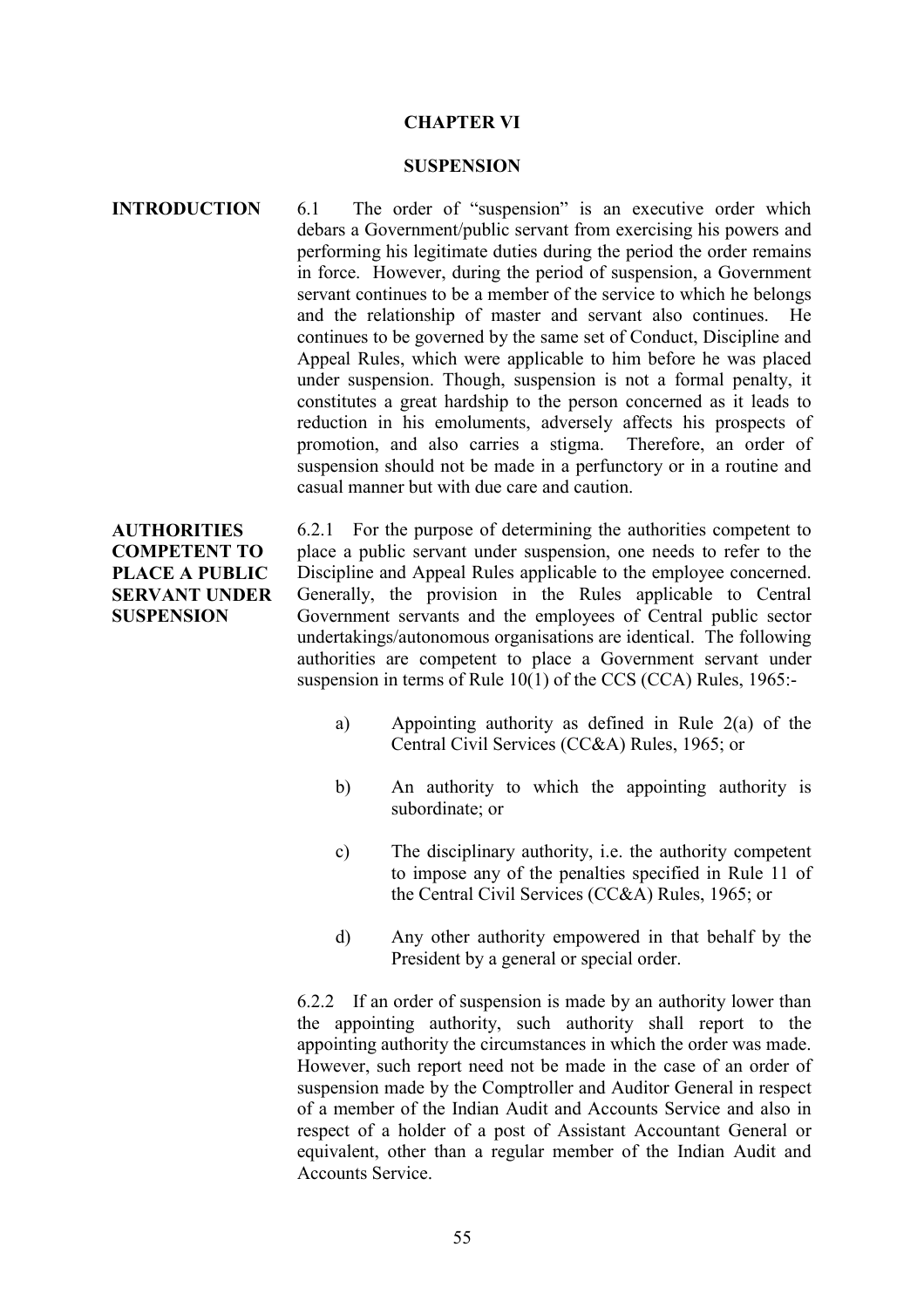6.2.3 Before passing an order of suspension, the authority proposing to make the order should verify whether it is competent to do so. An order of suspension made by an authority, which does not have the power to pass such an order, is illegal and will give cause of action for:

- a) setting aside of the order of suspension; and
- b) claiming full pay and allowances for the period the Government servant remained away from duty due to the order of suspension.

6.2.4 When an order of suspension is made by an authority subordinate to the appointing authority, the appointing authority should, as soon as information about the order of suspension is received, examine whether the authority by whom the order was made was competent to do so.

6.2.5 Where the services of a Government servant are lent by one department to another department, or borrowed from or lent to a State Government or an authority subordinate thereto, or borrowed from or lent to a local authority or other authority, the borrowing authority can suspend such Government servant under Rule 20(1) of the Central Civil Services (Classification, Control & Appeal) Rules, 1965. The lending authority should, however, be informed forthwith of the circumstances leading to the order of suspension.

6.2.6 In the circumstances stated in Rule 3 of the All India Services (Discipline & Appeal) Rules, 1969, the Central Government can suspend a member of an All India Service if he is serving under the Central Government or is on deputation to a corporate public enterprise or to a local authority under the Central Government.

**WHEN A GOVERNMENT SERVANT MAY BE SUSPENDED** 6.3.1 A Government servant may be placed under suspension when a disciplinary proceeding against him is contemplated or is pending; or where, in the opinion of the competent authority, he has engaged himself in activities prejudicial to the interest of the security of the State; or when a case against him in respect of any criminal offence is under investigation, enquiry or trial.

> 6.3.2 The suspended Government servant retains a lien on the permanent post held by him substantively at the time of suspension and does not suffer a reduction in rank. However, suspension may cause a lasting damage to Government servant's reputation even if he is exonerated or is ultimately found guilty of only a minor misconduct. The discretion vested in the competent authority in this regard should, therefore, be exercised with care and caution after taking all factors into account.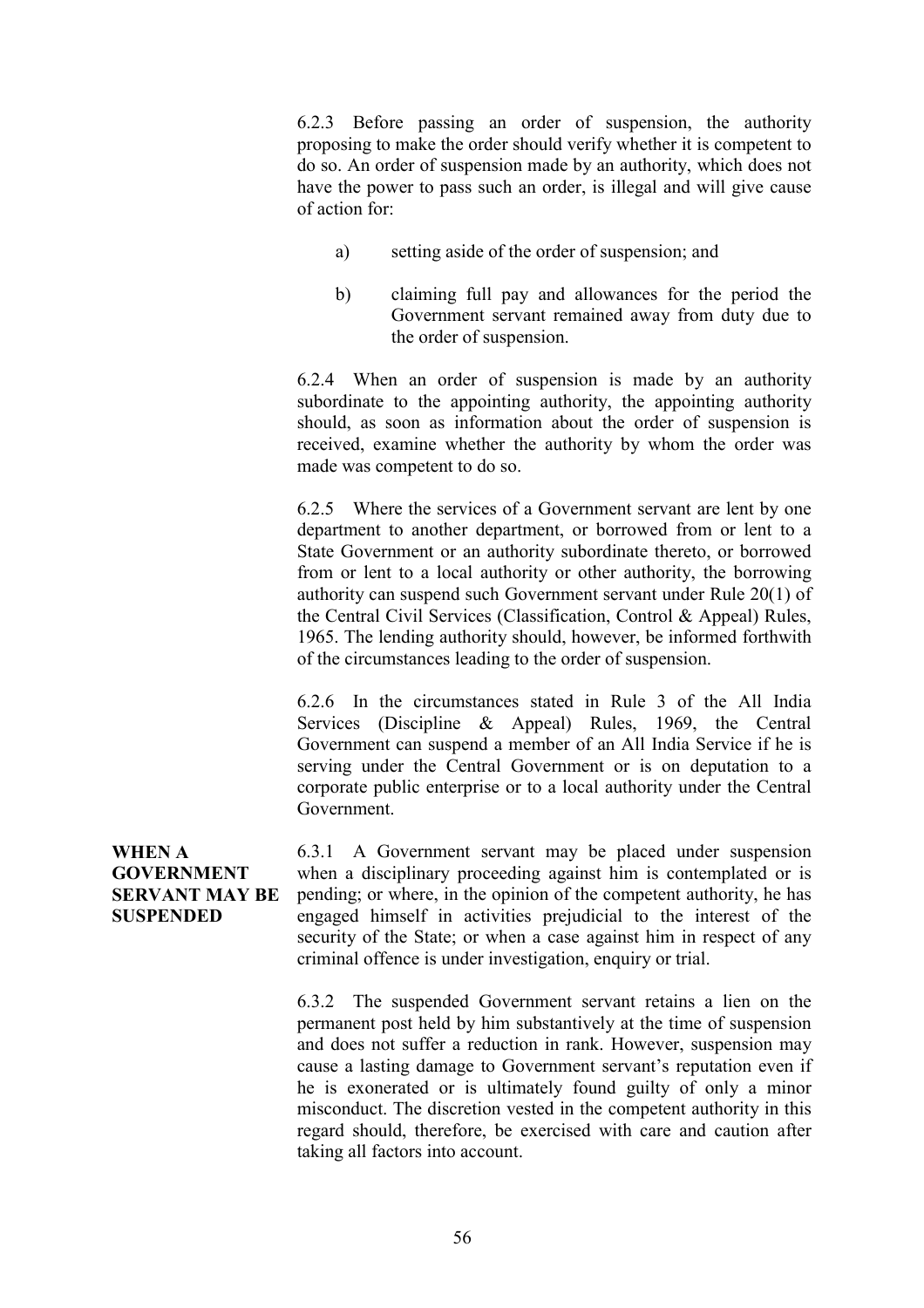6.3.3 It may be considered whether the purpose would not be served if the officer is transferred from his post. If he would like to have leave, that might be due to him, and if the competent authority thinks that such step would not be inappropriate, there should be no objection to leave being granted instead of suspending him.

6.3.4 Public interest should be the guiding factor in deciding whether or not a Government servant, including a Government servant on leave, should be placed under suspension; or whether such action should be taken even while the matter is under investigation and before a prima-facie case has been established. Certain circumstances under which it may be considered appropriate to do so are indicated below for the guidance of competent authorities:

- (i) Where the continuance in office of the Government servant will prejudice investigation, trial or any inquiry (e.g., apprehended tampering with witnesses or documents);
- (ii) Where the continuance in office of the Government servant is likely to seriously subvert discipline in the office in which he is working;
- (iii) Where the continuance in office of the Government servant will be against the wider public interest, e.g., if there is a public scandal and it is considered necessary to place the Government servant under suspension to demonstrate the policy of the Government to deal strictly with officers involved in such scandals, particularly corruption;
- (iv) Where a preliminary enquiry into allegations has revealed a prima-facie case justifying criminal or departmental proceedings which are likely to lead to his conviction and/or dismissal, removal or compulsory retirement from service;
- (v) Where the public servant is suspected to have engaged himself in activities prejudicial to the interest of the security of the State.

6.3.5 In the circumstances mentioned below, it may be considered desirable to suspend a Government servant for misdemeanors of the following types:

- (i) an offence or conduct involving moral turpitude;
- (ii) corruption, embezzlement or misappropriation of Government money, possession of disproportionate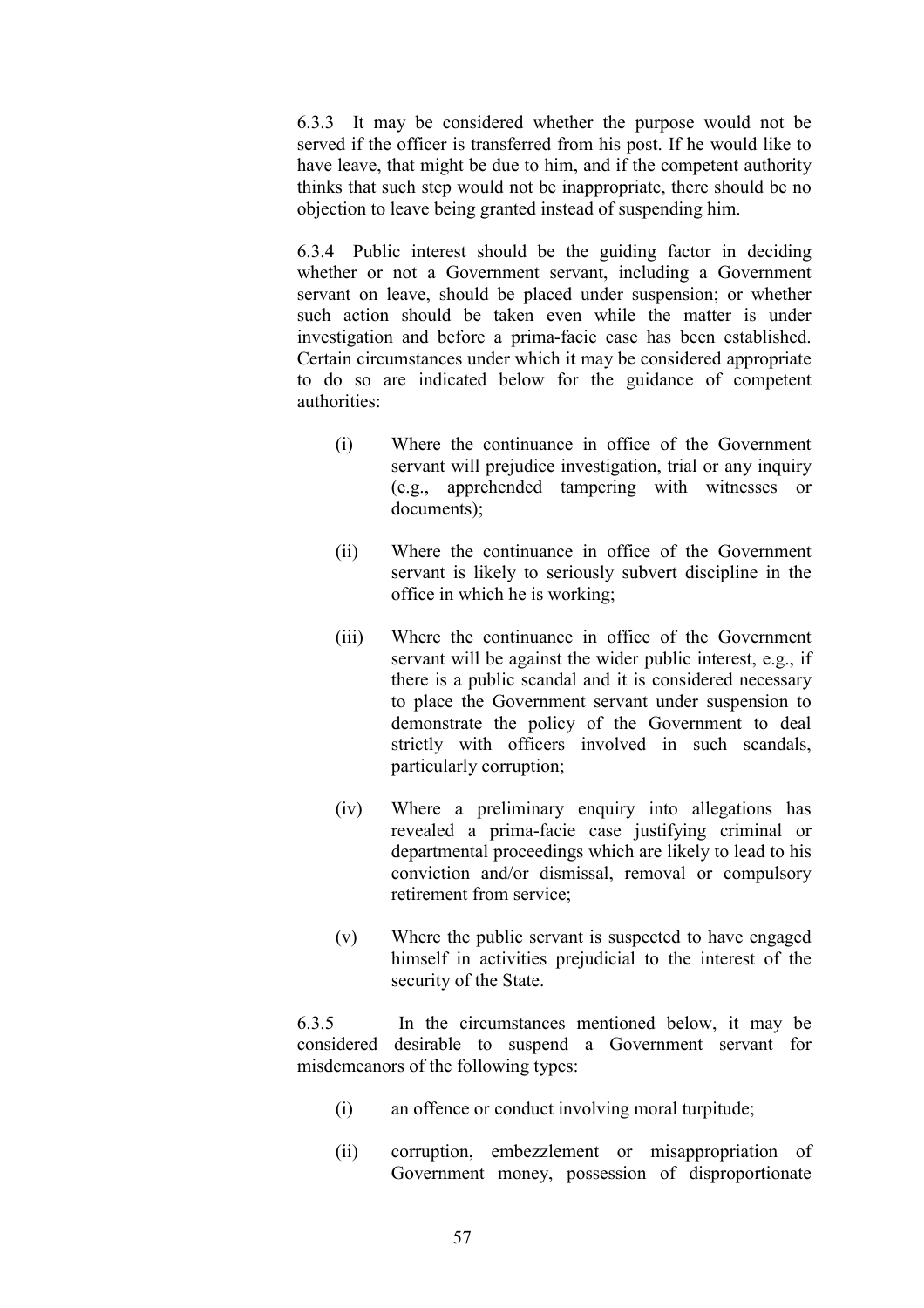assets, misuse of official powers for personal gains;

- (iii) serious negligence and dereliction of duty resulting in considerable loss to Government;
- (iv) desertion of duty;
- (v) refusal or deliberate failure to carry out written orders of superior officers.

In respect of the type of misdemeanor specified in subclauses (iii), (iv) and (v), discretion should be exercised with care.

6.3.6 Without prejudice to the above guidelines, there are certain kinds of cases where the SPE will, invariably, advise that the officer should be placed under suspension. If the CBI recommends suspension of a public servant and the competent authority does not propose to accept the CBI's recommendation, it may be treated as a case of difference of opinion between the CBI and the administrative authority and the matter may be referred to the Commission for its advice. Further, if a public servant had been suspended on the recommendation of the CBI, the CBI may be consulted if the administrative authority proposes to revoke the suspension order. In this regard, para 5.13 of Chapter-V also refers.

6.3.7 A Government servant may also be suspended by the competent authority in cases in which the appellate, revising or reviewing authority, while setting aside an order imposing the penalty of dismissal, removal or compulsory retirement directs that de novo inquiry should be held; or that steps from a particular stage in the proceedings should be taken again; and considers that the Government servant should be placed under suspension even if he was not suspended previously. The competent authority may, in such cases, suspend a Government servant even if the appellate or reviewing authority has not given any direction about the suspension of Government servant.

6.3.8 A Government servant against whom proceedings have been initiated on a criminal charge but who is not actually detained in custody (e.g. a person released on bail) may be placed under suspension by an order of the competent authority under clause (b) of Rule 10 (1) of the Central Civil Services (Classification, Control and Appeal) Rules 1965. The Supreme Court in the case of Niranjan Singh and other vs. Prabhakar Rajaram Kharote and others (SLP No. 393 of 1980) have also made some observations about the need/desirability of placing a Government servant under suspension, against whom serious charges have been framed by a criminal court, unless exceptional circumstances suggesting a contrary course exist. Therefore, as and when criminal charges are framed by a competent court against a Government servant, the disciplinary authority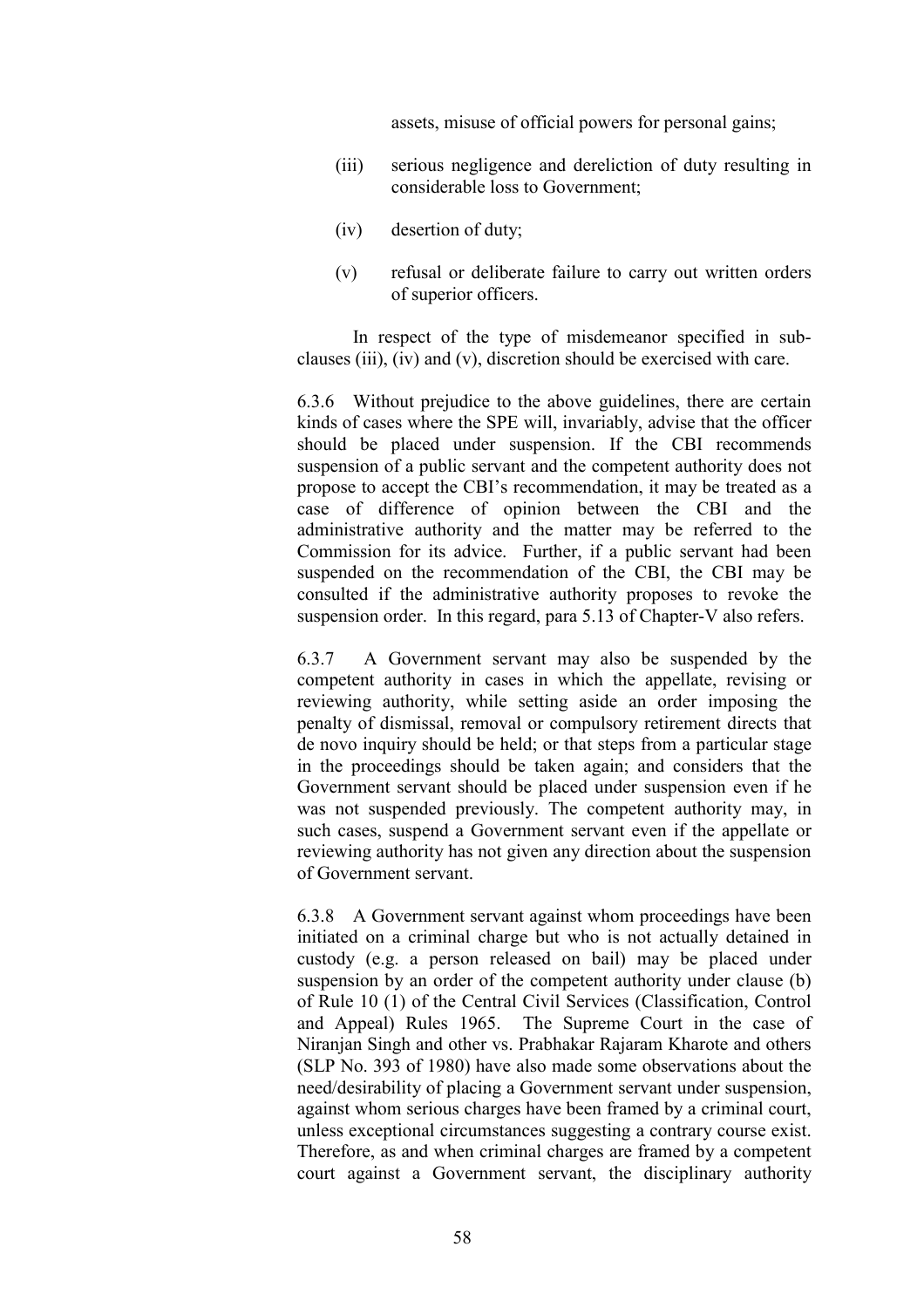should consider and decide the desirability or otherwise of placing such a Government servant under suspension in accordance with the rules, if he is not already under suspension. If the Government servant is already under suspension or is placed under suspension, the competent authority should also review the case from time to time, in accordance with the instructions on the subject, and take a decision about the desirability of keeping him under suspension till the disposal of the case by the Court.

6.3.9 A Government servant **shall** be placed under suspension by the competent authority, by invoking the provisions of sub-rule (1) of Rule 10 of the CCS (CCA) Rules, 1965, if he is arrested in connection with the registration of the police case under Section 304-B of the IPC for his involvement in a case of dowry death, immediately, irrespective of the period of his detention. If he is not arrested, he **shall** be placed under suspension immediately on submission of a police report under section 173 (2) of the Code of Criminal Procedure, 1973 to the Magistrate, if the report, primafacie, indicates that the offence has been committed by the Government servant.

6.4.1 Under Rule 10(2), (3) and (4) of the Central Civil Services (CC&A) Rules, 1965, a Government servant is deemed to have been placed under suspension in the following circumstances:-

- (i) If he is detained in custody, whether on a criminal charge or otherwise, for a period exceeding 48 hours, he will be deemed to have been placed under suspension with effect from the date of detention. A Government servant who is detained in custody under any law providing for preventive detention or as a result of proceedings for his arrest for debt will fall in this category.
- (ii) If a Government servant is convicted of an offence and sentenced to a term of imprisonment exceeding 48 hours; and is not forthwith dismissed, removed or compulsorily retired consequent upon such conviction; he shall be deemed to have been placed under suspension with effect from the date of his conviction. For this purpose, the period of 48 hours will be computed from the commencement of imprisonment after the conviction and intermittent periods of imprisonment, if any, shall be taken into account.
- (iii) Where a penalty of dismissal, removal or compulsory retirement from service imposed upon a Government servant under suspension is set aside in appeal or on review and the case is remitted by the appellate or reviewing authority for further enquiry or action or with

## **DEEMED SUSPENSION**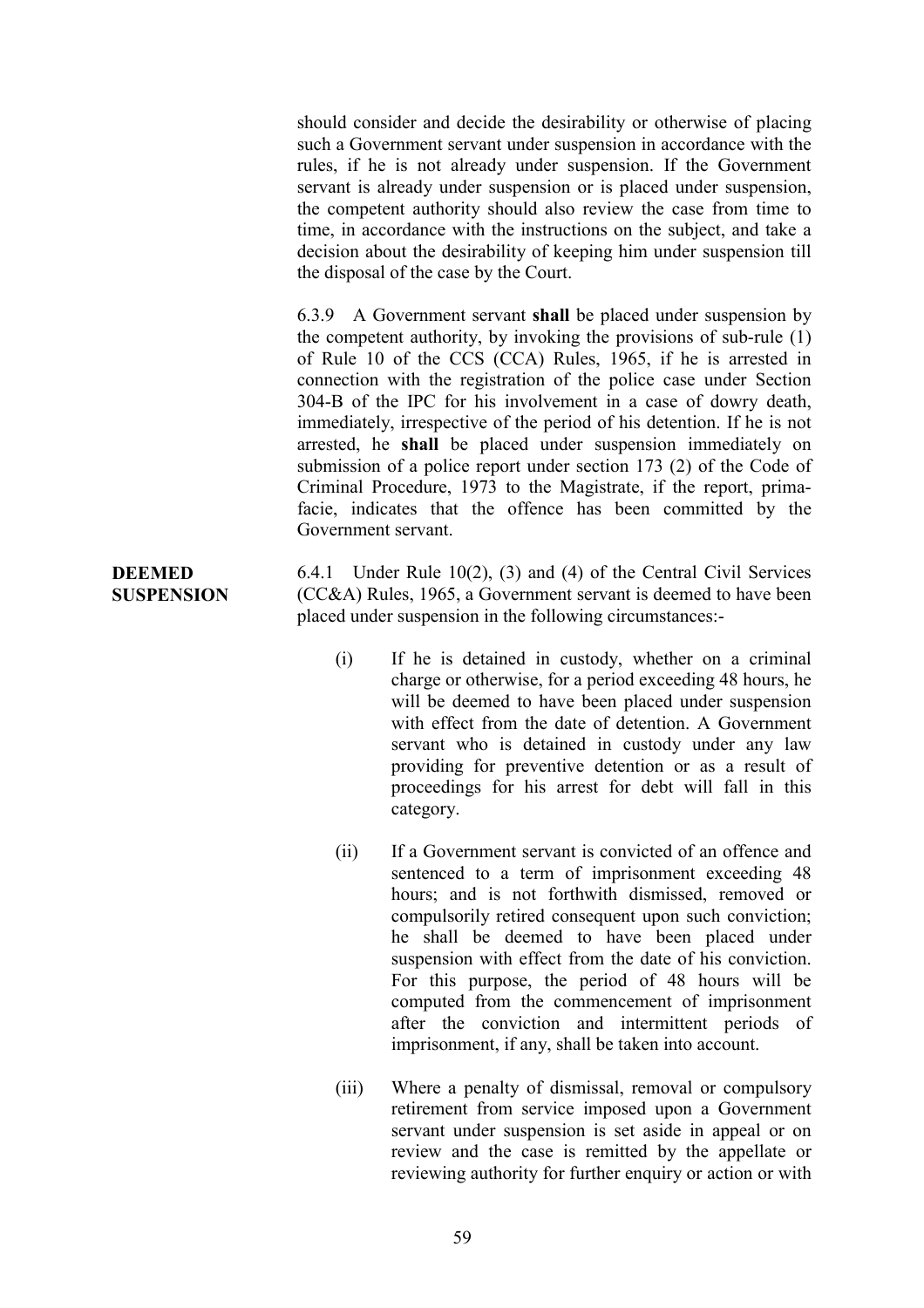any other directions, the order of suspension shall be deemed to have continued in force, on and from the date of original order of dismissal, removal or compulsory retirement and shall remain in force until further orders.

(iv) Where a penalty of dismissal, removal or compulsory retirement from service imposed upon a Government servant is set aside or declared or rendered void in consequence of or by a decision of a Court of Law and the disciplinary authority, on a consideration of the circumstances of the case, decides to hold a further inquiry against him on the allegations on which the penalty of dismissal, removal or compulsory retirement was originally imposed, the Government servant shall be deemed to have been placed under suspension by the appointing authority from the date of the original order of dismissal, removal or compulsory retirement and shall continue to remain under suspension until further orders. The further inquiry referred to above should not be ordered except in a case where the penalty of dismissal, removal or compulsory retirement, has been set aside by a Court of Law on technical grounds without going into the merits of the case or when fresh material has come to light which was not before the Court. A further enquiry into the charges, which have not been examined by the court can, however, be ordered depending on the facts and circumstances of each case.

6.4.2 An order of suspension made or deemed to have been made under clauses (1) to (4) of Rule 10 of the CCS (CCA) Rules, 1965, continues to remain in force until it is modified or revoked by the competent authority under Rule 10(5) ibid.

6.4.3 The police authorities will send prompt intimation of arrest and/or release on bail etc., of a Central Government servant to the latter's official superior as soon as possible after the arrest and/or release indicating the circumstances of the arrest etc.

6.4.4 A duty has also been cast on the Government servant, who may be arrested or convicted for any reasons, to intimate promptly the fact of his arrest/conviction and circumstances connected therewith to his official superior even though he might have been released on bail subsequently. Failure on the part of Government servant to do so will be regarded as suppression of material information and will render him liable to disciplinary action on this ground alone, apart from the action that may be called for on the outcome of the police case against him; or imposition of a penalty that may be warranted on the basis of the offence on which his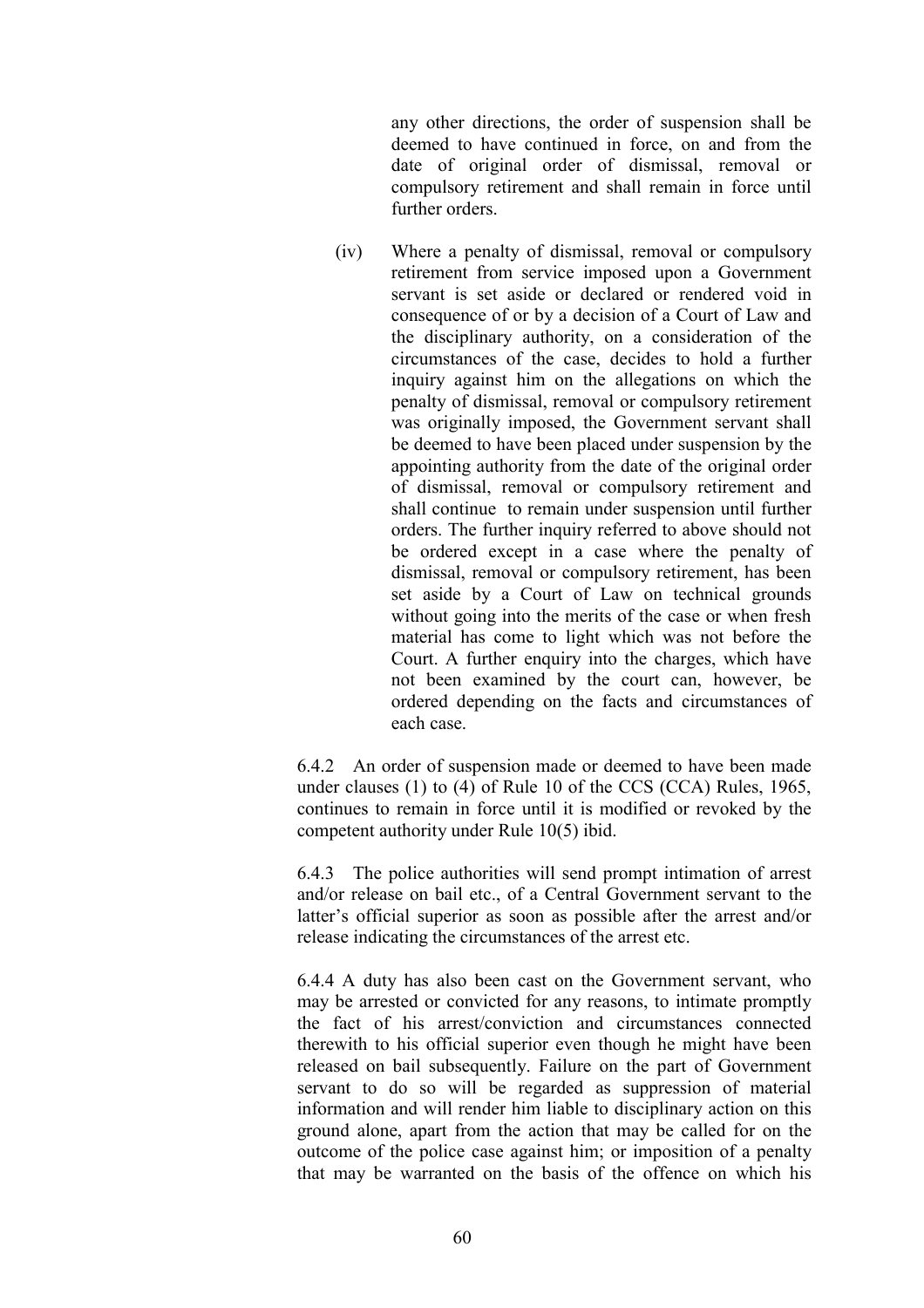conviction was based.

**ORDER OF SUSPENSION/ DEEMED SUSPENSION**

6.5.1 A Government servant can be placed under suspension only by a specific order made in writing by the competent authority. A standard form in which the order should be made is given in Section E. A Government servant should not be placed under suspension by an oral order.

6.5.2 In the case of deemed suspension under Rule 10(2), (3) or (4) of the CCS (CC&A) Rules, 1965, suspension will take effect automatically even without a formal order of suspension. However, it is desirable for purposes of administrative record to make a formal order, a standard form of which is given in Section E.

6.5.3 There could be more than one case, which might have been taken into consideration by the competent authority while placing a Government servant under suspension. If the two standard forms do not meet the requirements of any case, the competent authority may suitably simplify/modify the appropriate form to meet the requirements of the case and should indicate all the cases (criminal/ departmental under investigation/trial/contemplation) on the basis of which it is considered necessary to place the Government servant under suspension so that in the event of the reinstatement of the Government servant, the outcome of all such cases can be taken into account while regulating the period of suspension.

6.5.4 Where a Government servant is suspended or is deemed to have been suspended (whether in connection with any disciplinary proceedings or otherwise), and any other disciplinary proceeding is commenced against him during the continuance of that suspension, the authority competent to place him under suspension may, for reasons to be recorded by him in writing, direct that the Government servant shall continue to be under suspension until the termination of all or any of such proceedings.

6.5.5 A copy of the order of suspension should be endorsed to the Central Vigilance Commission also in cases involving a vigilance angle in respect of category 'A' employees, i.e. employees in whose case Commission's advice is necessary.

**HEADQUARTERS DURING SUSPENSION** 6.6 An officer under suspension is regarded as subject to all other conditions of service applicable generally to Government servants and cannot leave the station without prior permission. As such, the headquarters of a Government servant should normally be assumed to be his last place of duty, unless otherwise specified in the order. However, if a Government servant under suspension requests for a change of headquarters, the competent authority may accede to the request if it is satisfied that such a course will not put Government to any extra expenditure like grant of traveling allowance etc., or create difficulties in investigation or in processing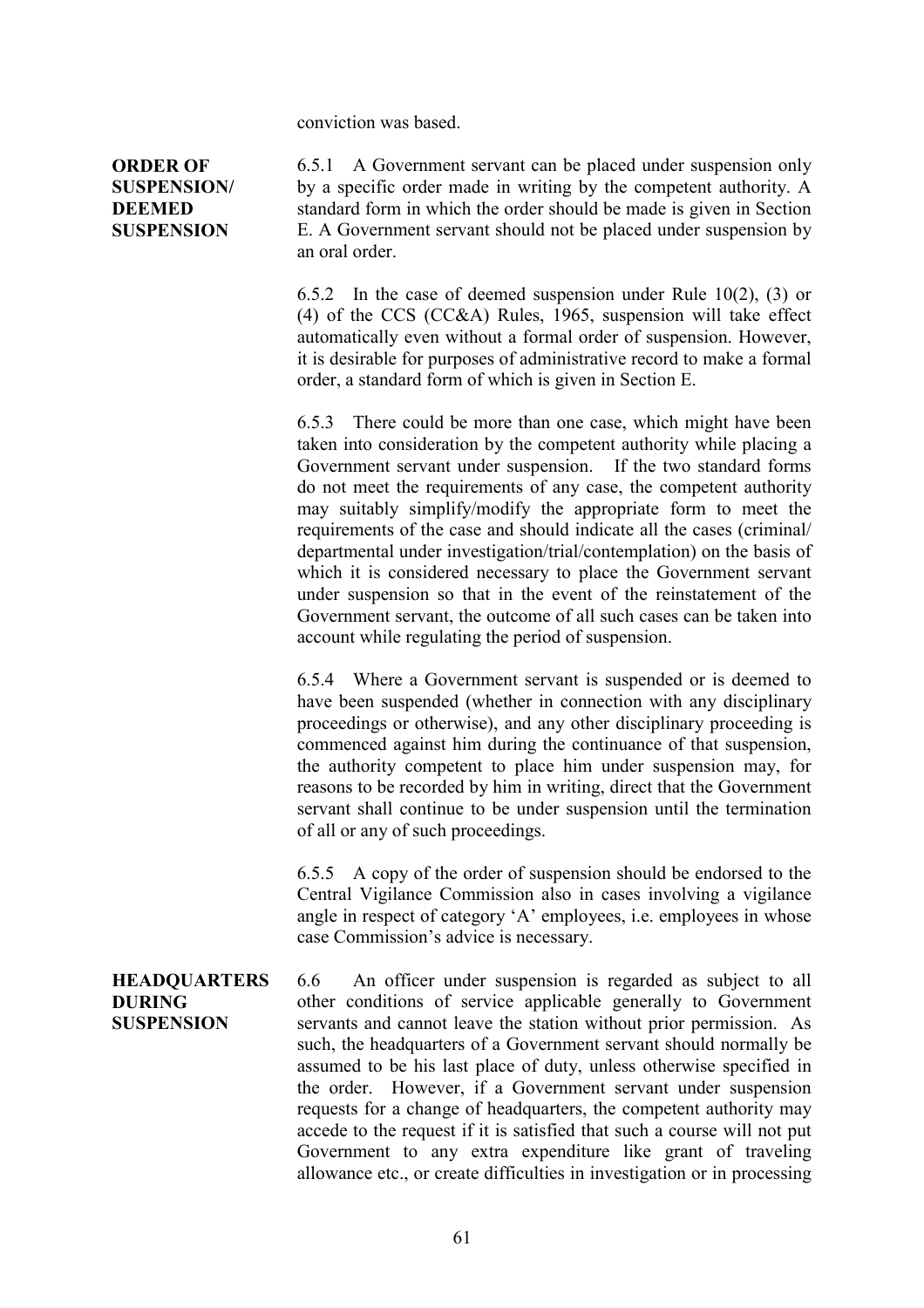the departmental proceeding etc.

**MODIFICATION/ REVOCATION OF ORDER OF SUSPENSION**

6.7 An order of suspension made or deemed to have been made may be modified or revoked at any time for good and sufficient reasons by the authority that made the order or is deemed to have made the order or by an authority to which that authority is subordinate.

**APPEAL AGAINST THE ORDER OF SUSPENSION** 6.8.1 Subject to the provisions of Rule 22 of the Central Civil Services (Classification, Control & Appeal) Rules, 1965, a Government servant has a right to prefer an appeal against an order of suspension made or deemed to have been made under Rule 10 *ibid*. This would imply that a Government servant who is placed under suspension should generally know the reasons leading to his suspension so that he may be able to prefer an appeal against it. Thus, where a Government servant is placed under suspension on the ground that a disciplinary proceeding against him is pending or a case against him in respect of any criminal offence is under investigation, inquiry or trial, the order placing him under suspension may contain a mention in this regard.

> 6.8.2 Where a Government servant is placed under suspension on the ground of "contemplated" disciplinary proceeding, every effort is required to be made to finalise the charges against him within three months of the date of suspension. If these instructions are strictly followed, a Government servant, who is placed under suspension on the ground of "contemplated" disciplinary proceedings, will become aware of the reasons for his suspension without much loss of time. However, there may be some cases in which it may not be possible for some reasons or the other, to issue a charge sheet within three months from the date of suspension. In such cases, the reasons for suspension should be communicated to the Government servant concerned immediately on the expiry of the aforesaid time-limit prescribed for the issue of the charge sheet so that he may be in a position effectively to exercise the right of appeal available to him, if he so desires. Where the reasons for suspension are communicated to him on the expiry of time-limit prescribed for issue of charge-sheet, the time-limit for submission of appeal (45 days) should be counted from the date on which the reasons for suspension are communicated. This will not apply to cases where Government servants are placed under suspension on the ground that he has engaged himself in activities prejudicial to the interest of the security of the State.

**CONSIDERATION OF APPEAL BY THE APPELLATE AUTHORITY**

6.9 On receipt of appeal, the appellate authority shall consider whether in the light of the provisions of Rule 10 and having regard to the circumstances of the case, the order of suspension is justified or not; and confirm or revoke the order accordingly.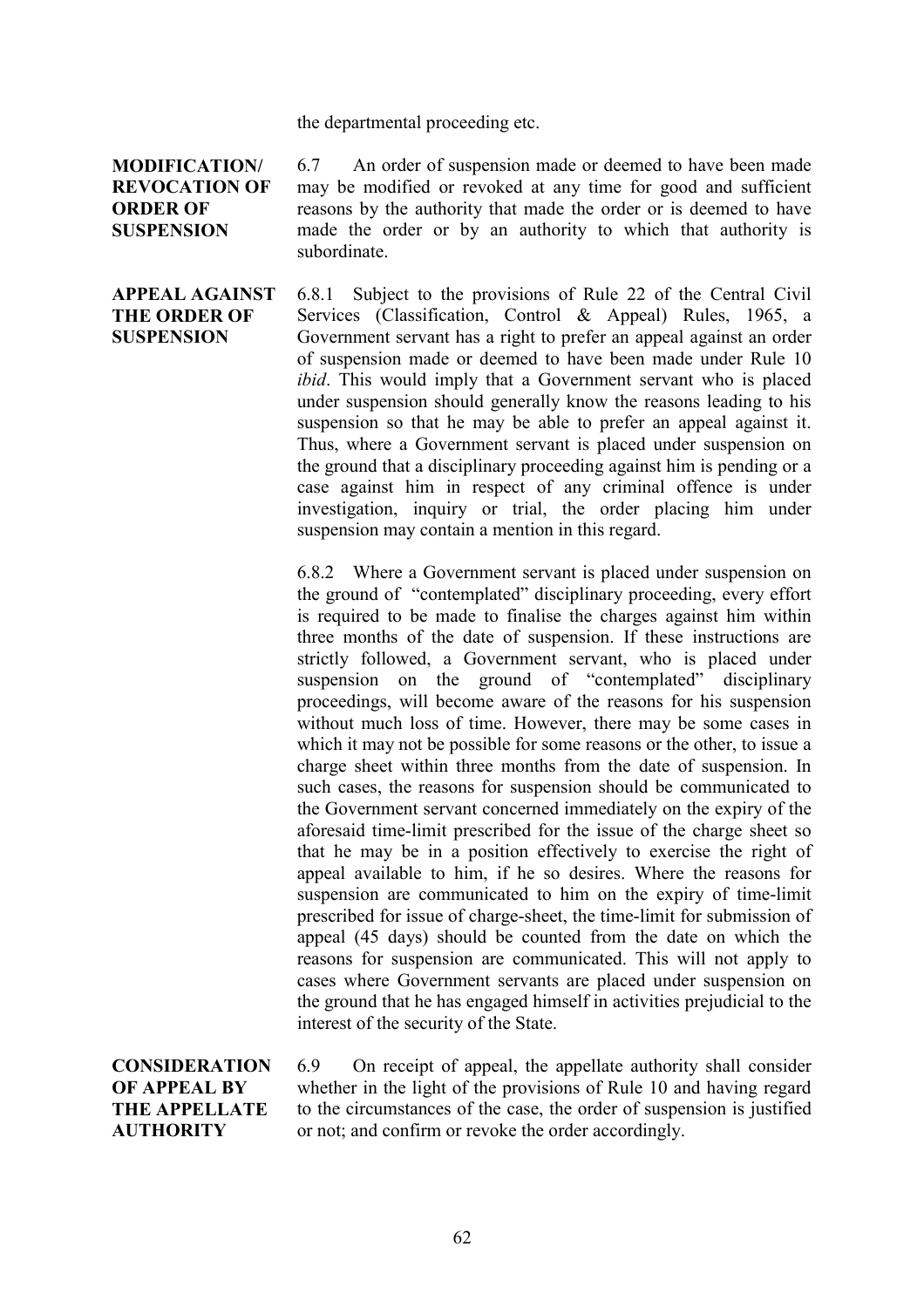# **DURATION OF ORDER OF SUSPENSION**

6.10 An order of suspension made or deemed to have been made will continue to remain in force until it is modified or revoked by the authority competent to do so. In cases, however, in which the proceedings result in dismissal, removal or compulsory retirement, the order of suspension will cease to exist automatically from the date from which the order of dismissal, removal or compulsory retirement takes effect.

6.11.1 Except in cases in which a Government servant is deemed to have been placed under suspension in the circumstances described in paragraph 6.4.1 above, an order of suspension can take effect only from the date on which it is made. Ordinarily, it is expected that the order will be communicated to the Government servant concerned simultaneously.

6.11.2 Difficulties may, however, arise in giving effect to the order of suspension from the date on which it is made if the Government servant proposed to be placed under suspension:-

- (a) is stationed at a place other than where the competent authority makes the order of suspension;
- (b) is on tour and it may not be possible to communicate the order of suspension;
- (c) is an officer holding charge of stores and/or cash, warehouses, seized goods, bonds, etc.

6.11.3 In cases of types (a) and (b) above, it will not be feasible to give effect to an order of suspension from the date on which it is made, owing to the fact that during the intervening period, a Government servant may have performed certain functions lawfully exercisable by him or may have entered into contracts. The competent authority making the order of suspension should take the circumstances of each case into consideration and may direct that the order of suspension will take effect from the date of its communication to the Government servant concerned.

6.11.4 When a Government servant holding charge of stores and/ or cash is to be placed under suspension, he may not be able to hand over charge immediately without checking and verification of stores/cash etc. In such cases, the competent authority should, taking the circumstances of each case into consideration, lay down that the checking and verification of stores and/or cash should commence on receipt of suspension order and should be completed by a specified date from which suspension should take effect after formal relinquishment of charge.

6.11.5 An officer who is on leave, or who is absent from duty without permission, may be placed under suspension with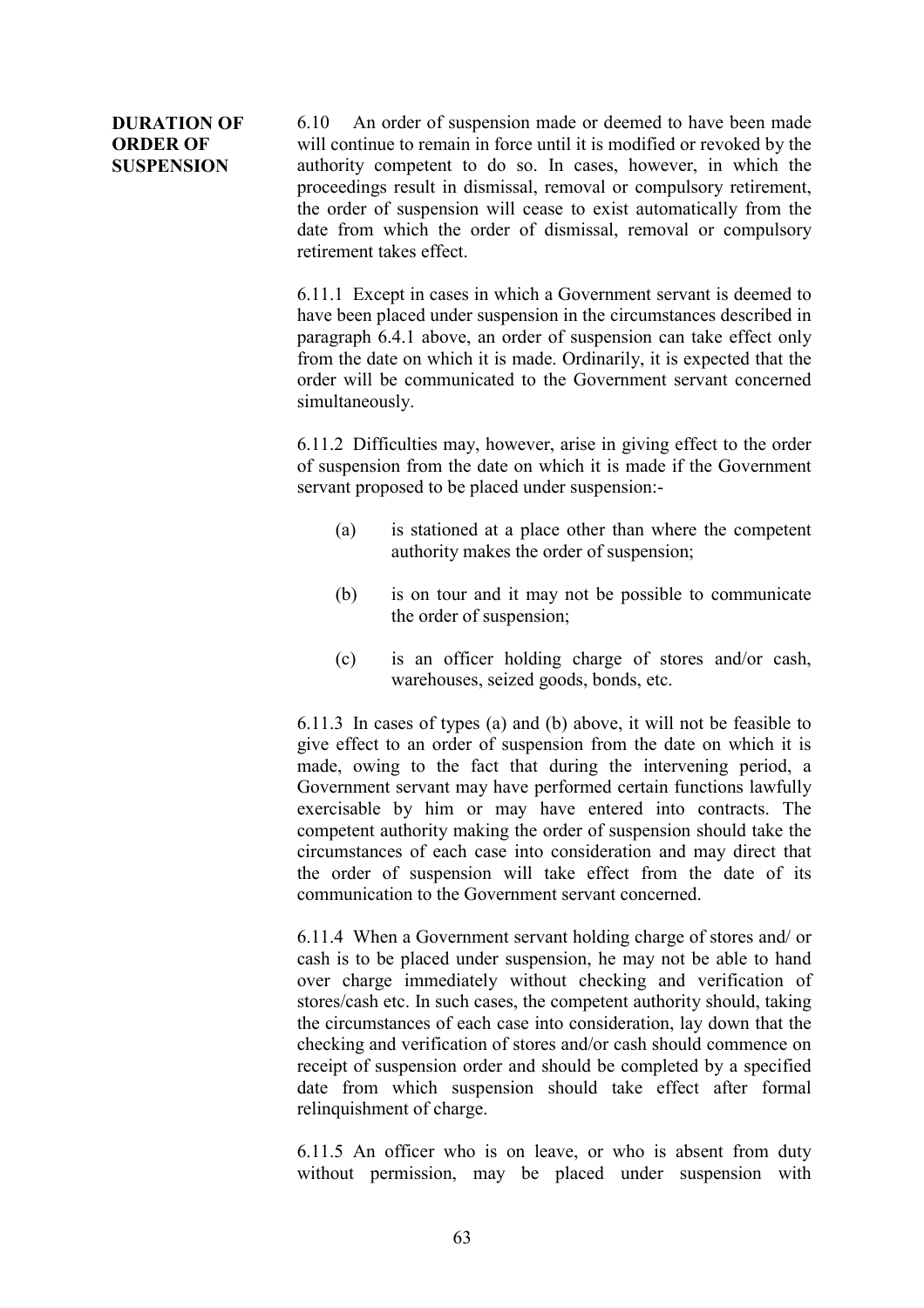immediate effect. When a Government servant is placed under suspension while he is on leave, the unutilized portion of the leave should be cancelled by an order to that effect.

6.11.6 No order of suspension should be made with retrospective effect except in the case of deemed suspension. A retrospective order will be meaningless and improper.

## **REVOCATION OF SUSPENSION ORDER**

6.12.1 An order of suspension should be revoked without delay where the Government servant was placed under suspension pending completion of:

## **(i)** *departmental investigation or inquiry-*

- a) if it is decided that no formal proceedings need be drawn up with a view to imposing a penalty of dismissal, removal, compulsory retirement or reduction in rank
- b) if the Government servant is exonerated of the charges against him,
- c) if the penalty awarded is not dismissal, removal or compulsory retirement;

# **(ii)** *investigation or trial in respect of any criminal offence-*

- a) if investigation does not disclose any prima facie case of an offence having been committed,
- b) if he is acquitted by a competent court; and it is further decided that no departmental proceedings need be initiated on the basis of facts disclosed during investigation or on the basis of facts which led to the launching of prosecution in a court of law.

6.12.2 If a Government servant who was deemed to have been placed under suspension due to detention in police custody erroneously or without basis and thereafter released without any prosecution having been launched, the deemed suspension may be treated as revoked from the date the cause of suspension itself ceases to exist, i.e. the government servant is released from police custody without any prosecution having been launched. A formal order for revocation of such suspension may however be issued for administrative record.

6.12.3 In the case of a Government servant under suspension who is acquitted in a criminal proceeding and against whose acquittal an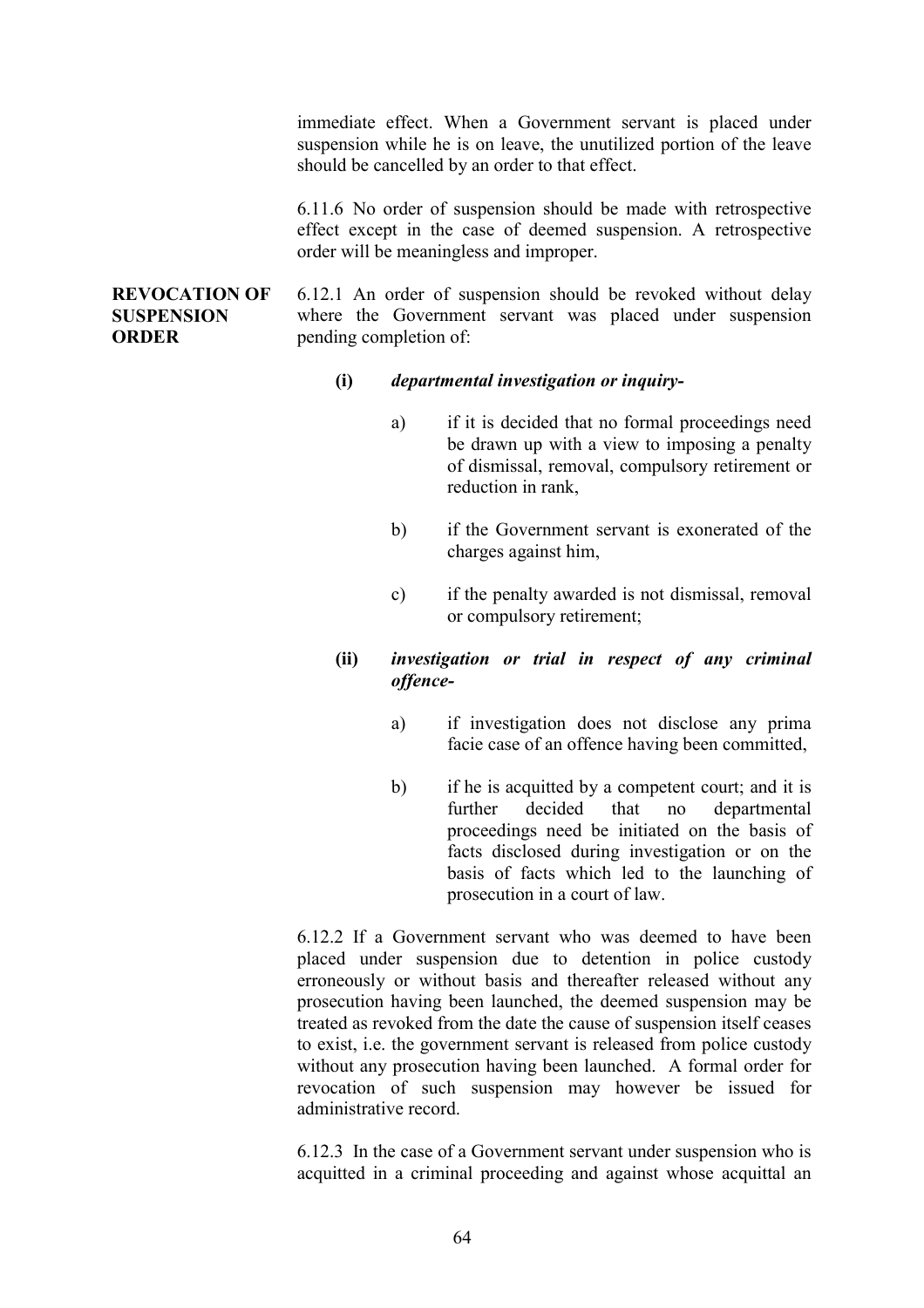appeal or a revision application is filed, it may be considered whether it is necessary to continue him under suspension. If not, the order of suspension should be revoked immediately.

6.12.4 The order of revocation of suspension will take effect from the date of issue. However, where it is not practicable to reinstate a suspended government servant with immediate effect, the order of revocation of suspension should be expressed as taking effect from a date to be specified.

6.12.5 An order of revocation of suspension should be made in the prescribed form. On revocation of an order of suspension, a Government servant is reinstated in service.

6.13.1 Though suspension is not a punishment, it does constitute a great hardship for a Government servant. Thus, in fairness to him, the period of suspension should be reduced to the barest minimum. Undue long suspension also involves payment of subsistence allowance without the employee performing any useful service to the Government. Investigation into cases of officers under suspension should, therefore, be given high priority and every effort should be made to file the charge sheet in the court of competent jurisdiction in cases of prosecution; or serve the charge sheet on the officers in cases of departmental proceedings; within three months of the date of suspension. In cases other than those pending in courts, the total period of suspension, viz. both in respect of investigation and disciplinary proceedings, should not ordinarily exceed six months. In exceptional cases, where it is not possible to adhere to this time limit, the disciplinary authority should report the matter to the next higher authority, explaining the reasons for the delay. The authorities superior to the disciplinary authorities should also exercise a strict check on cases in which delay has occurred and give appropriate directions to the disciplinary authorities.

6.13.2 In cases, which are taken up by, or are entrusted to, the Central Bureau of Investigation for investigation, the time limit of three months will be reckoned from the date on which the case is taken up for investigation by the Central Bureau of Investigation.

6.13.3 If investigation is likely to take more time, it should be considered whether it is still necessary, taking the circumstances of the case into account, to keep the Government servant under suspension or whether the suspension order could be revoked, and if so, whether the Government servant could be permitted to resume duty on the same post or transferred to another post or office.

6.13.4 When an officer is suspended either at the request of the Central Bureau of Investigation or on the Department's own initiative in regard to a matter which is under investigation or inquiry by the CBI, or which is proposed to be referred to the CBI, a

**SPEEDY INVESTIGATION INTO CASES IN WHICH AN OFFICER IS UNDER SUSPENSION**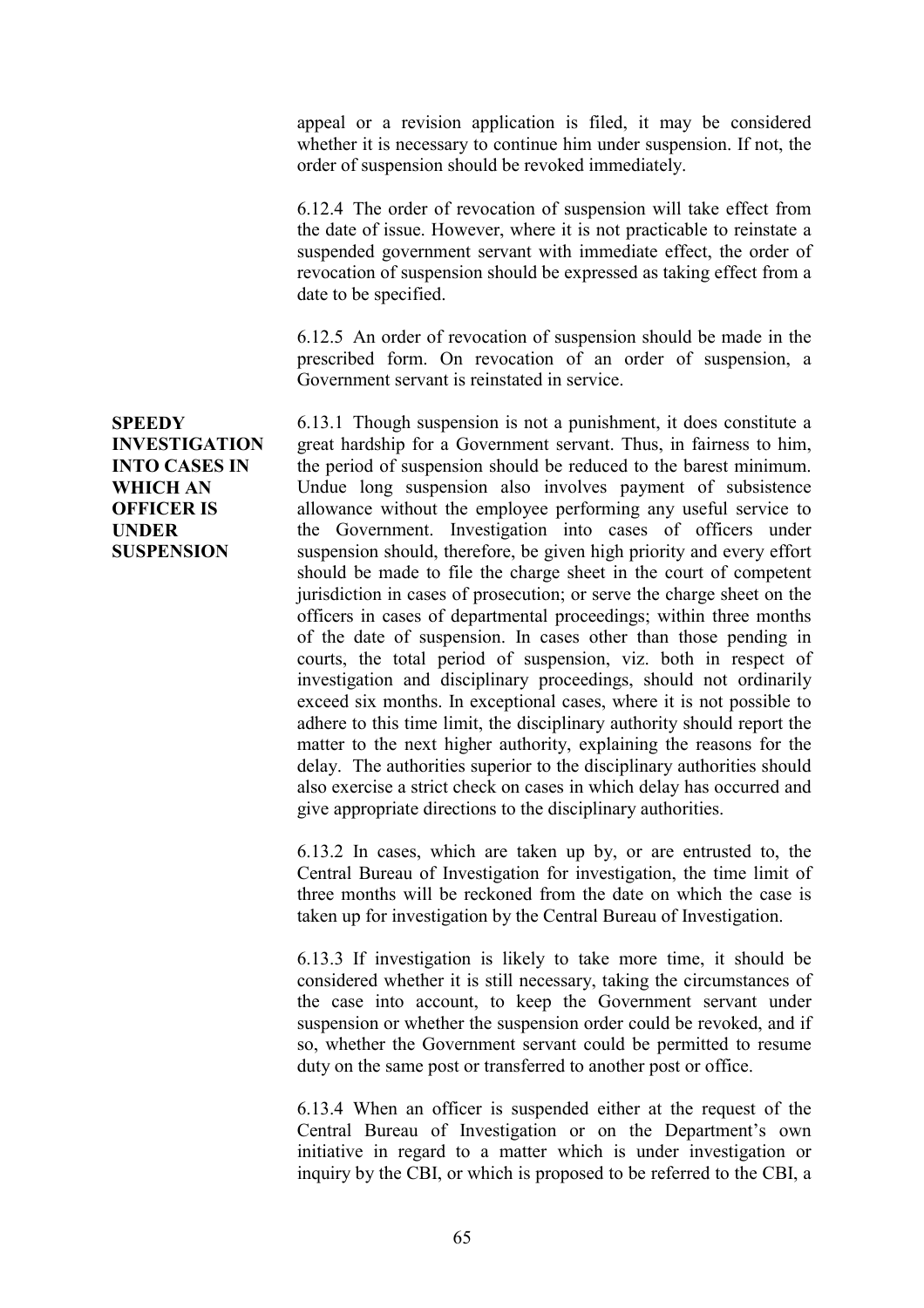copy of the suspension order should be sent to the Director, Central Bureau of Investigation, with an endorsement thereof to the Special Police Establishment Branch concerned. In order to reduce the timelag between the placing of an officer under suspension and the reference of the case to the CBI for investigation, such cases should be referred to the CBI promptly after the suspension orders are passed, if it was not possible to refer them before the passing of suspension orders.

6.13.5 The instructions contained in paragraphs 6.13.1 to 6.13.3 aim at reducing the time taken in investigation into cases of officers under suspension and speeding up the progress of cases at the investigation stage. They do not in any way abridge the inherent powers of the disciplinary authority in regard to the review of cases of Government servants under suspension at any time either during investigation or thereafter. The disciplinary authority may review periodically cases of Government servants under suspension in which charge sheets have been served/filed to see:

- (i) whether the period of suspension is prolonged for reasons directly attributable to the government servant;
- (ii) what steps could be taken to expedite the progress of the court trial/departmental proceedings;
- (iii) whether the continued suspension of the officer is necessary having regard to the circumstances of the case at any particular stage; and
- (iv) whether having regard to the guidelines regarding the circumstances in which a disciplinary authority may consider it appropriate to place a Government servant under suspension, the suspension may be revoked and the Government servant concerned permitted to resume duty at the same station or at a different station.

6.13.6 In cases in which the order of suspension is revoked and the Government servant is allowed to resume duty before the conclusion of criminal or departmental proceedings, an order under the relevant rule(s) of the Fundamental Rules, regarding the pay and allowances to be paid to him for the period of suspension from duty and whether or not the said order shall be treated as a period spent on duty can be made only after the conclusion of the proceedings against him.

**ACCEPTANCE OF RESIGNATION/ NOTICE FOR VOLUNTARY RETIREMENT DURING**

6.14.1 If an officer against whom an inquiry or investigation is pending (whether he has been placed under suspension or not) submits his resignation, such resignation should not normally be accepted. Where, however, the acceptance of resignation in such a case is considered necessary in public interest because one or more of the following conditions are fulfilled, the resignation may be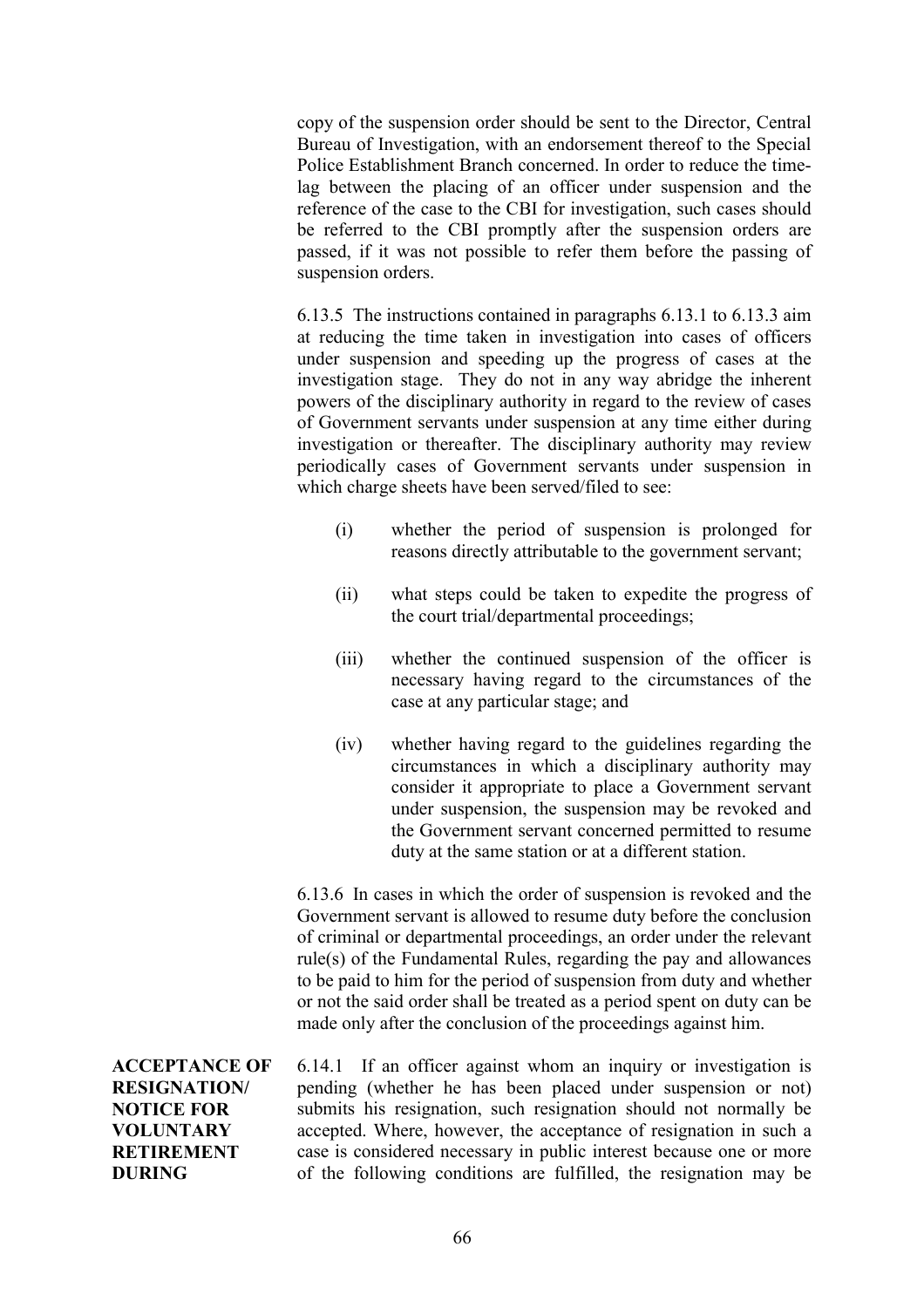**SUSPENSION** accepted with the prior approval of the Head of Department in the case of holders of group 'C' and group 'D' posts and that of the Minister-in-charge in respect of holders of group 'A' and group 'B' posts:-

- (i) Where the alleged offences do not involve moral turpitude; or
- (ii) Where the quantum of evidence against the accused officer is not strong enough to justify the assumption that if the departmental proceedings were continued, the officer would be removed or dismissed from service; or
- (iii) Where the departmental proceedings are likely to be so protracted that it would be cheaper to the public exchequer to accept the resignation.

6.14.2 Insofar as group 'B' officers serving in the Indian Audit and Accounts Department are concerned, the resignation of such officers shall not be accepted except with the prior approval of the C&AG of India.

6.14.3 If a Government servant under suspension gives a notice under the provisions of FR  $56(k)(1)$  for retirement, it is open to the appropriate authority to withhold permission. The power to withhold permission can be exercised by the appropriate authority even if a Government servant is placed under suspension after giving the notice for retirement, but before the expiry of the period of notice.

6.14.4 Concurrence of the Central Vigilance Commission should also be obtained before submission of the case to the Minister-incharge/C&AG, if the Central Vigilance Commission had advised initiation of departmental action against the Government servant concerned or such action has been initiated on the advice of the Central Vigilance Commission.

**PROMOTION OF AN OFFICER UNDER SUSPENSION**

## *Sealed cover procedure:*

6.15.1 At the time of considerations of the cases of Government servants for promotion, details of Government servants in the consideration zone for promotion falling under the following categories should be specifically brought to the notice of the Departmental Promotion Committee:-

- (i) Government servants under suspension;
- (ii) Government servants in respect of whom a charge sheet has been issued and the disciplinary proceedings are pending; and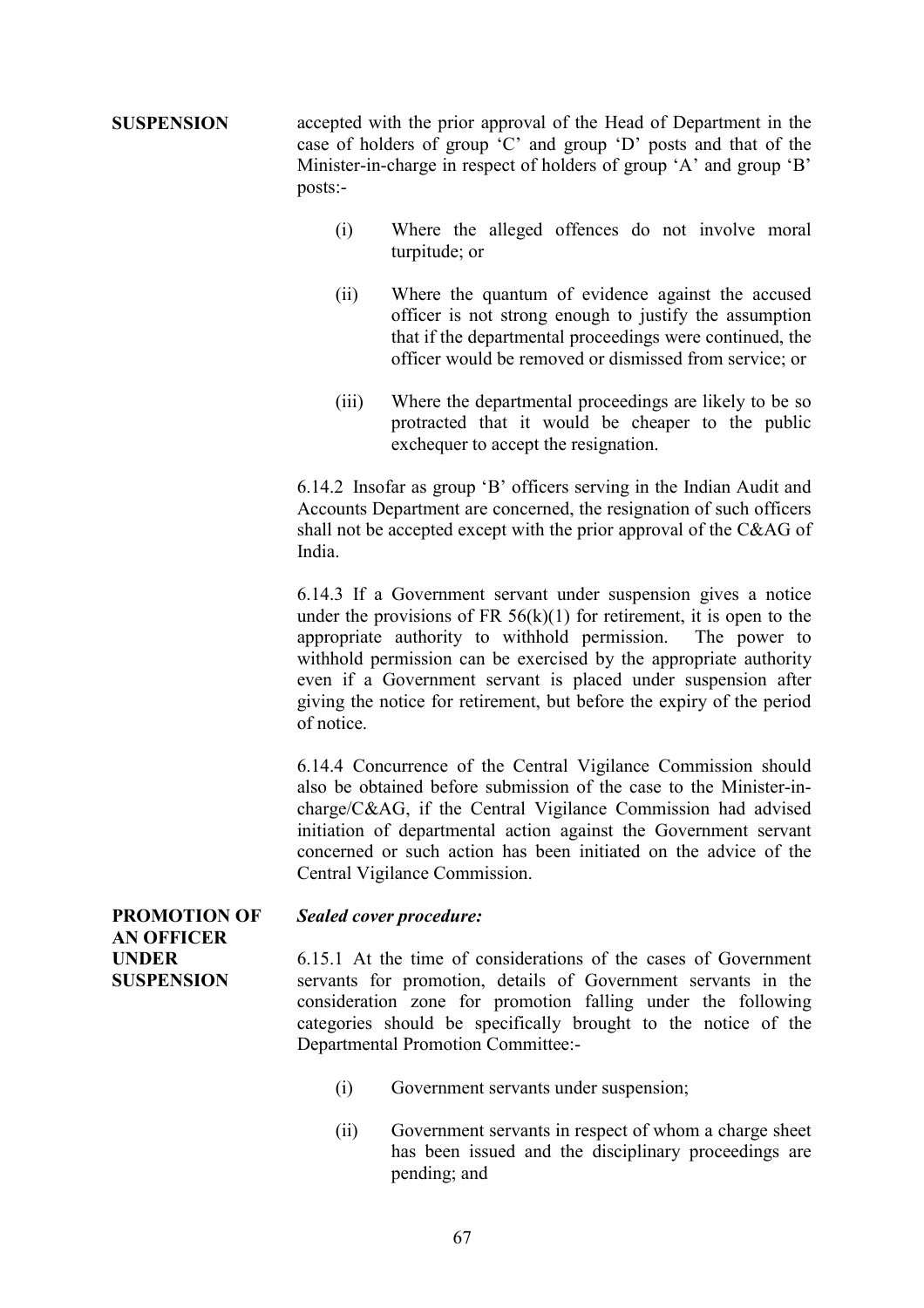(iii) Government servants in respect of whom prosecution for a criminal charge is pending.

6.15.2 The Departmental Promotion Committee shall assess the suitability of the Government servants coming within the purview of the circumstances mentioned in para 6.15.1 along with other eligible candidates without taking into consideration the disciplinary case/ criminal prosecution pending. The assessment of the DPC, including "Unfit for Promotion", and the grading awarded by it will be kept in a sealed cover. The cover will be superscribed "Findings regarding suitability for promotion to the grade/post of \_\_\_\_\_\_\_\_ in respect of Shri (name of the Government servant). Not to be opened till the termination of the disciplinary case/criminal prosecution against Shri <sup>2</sup>. The proceedings of the DPC need only contain the note. "The findings are contained in the attached sealed cover".

6.15.3 The same procedure outlined in para 6.15.2 above will be followed by the subsequent Departmental Promotion Committees convened till the disciplinary case/criminal prosecution against the Government servant concerned is concluded.

#### *Action after completion of disciplinary cases/criminal prosecution***:**

6.15.4 On the conclusion of the disciplinary case/criminal prosecution, which results in dropping of allegation against the Government servant, the sealed cover or covers, shall be opened. In case the Government servant is completely exonerated, the due date of his promotion will be determined with reference to the position assigned to him in the findings kept in the sealed cover/covers and with reference to the date of promotion of his next junior on the basis of such position. The Government servant may be promoted, if necessary by reverting the junior-most officiating person. He may be promoted notionally with reference to the date of promotion of his junior. However, whether the officer concerned will be entitled to any arrears of pay for the period of notional promotion preceding the date of actual promotion, and if so to what extent, will be decided by the appointing authority by taking into consideration all the facts and circumstances of the disciplinary proceedings/criminal prosecution. Where the authority denies arrears of salary or part of it, it will record its reasons for doing so.

6.15.5 If any penalty is imposed on the Government servant as a result of the disciplinary proceedings or if he is found guilty in the criminal prosecution against him, the findings of the sealed cover/covers shall not be acted upon. His case for promotion may be considered by the next DPC in the normal course and having regard to the penalty imposed on him.

6.15.6 In a case where disciplinary proceedings have been held under the relevant disciplinary rules, "warning" should not be issued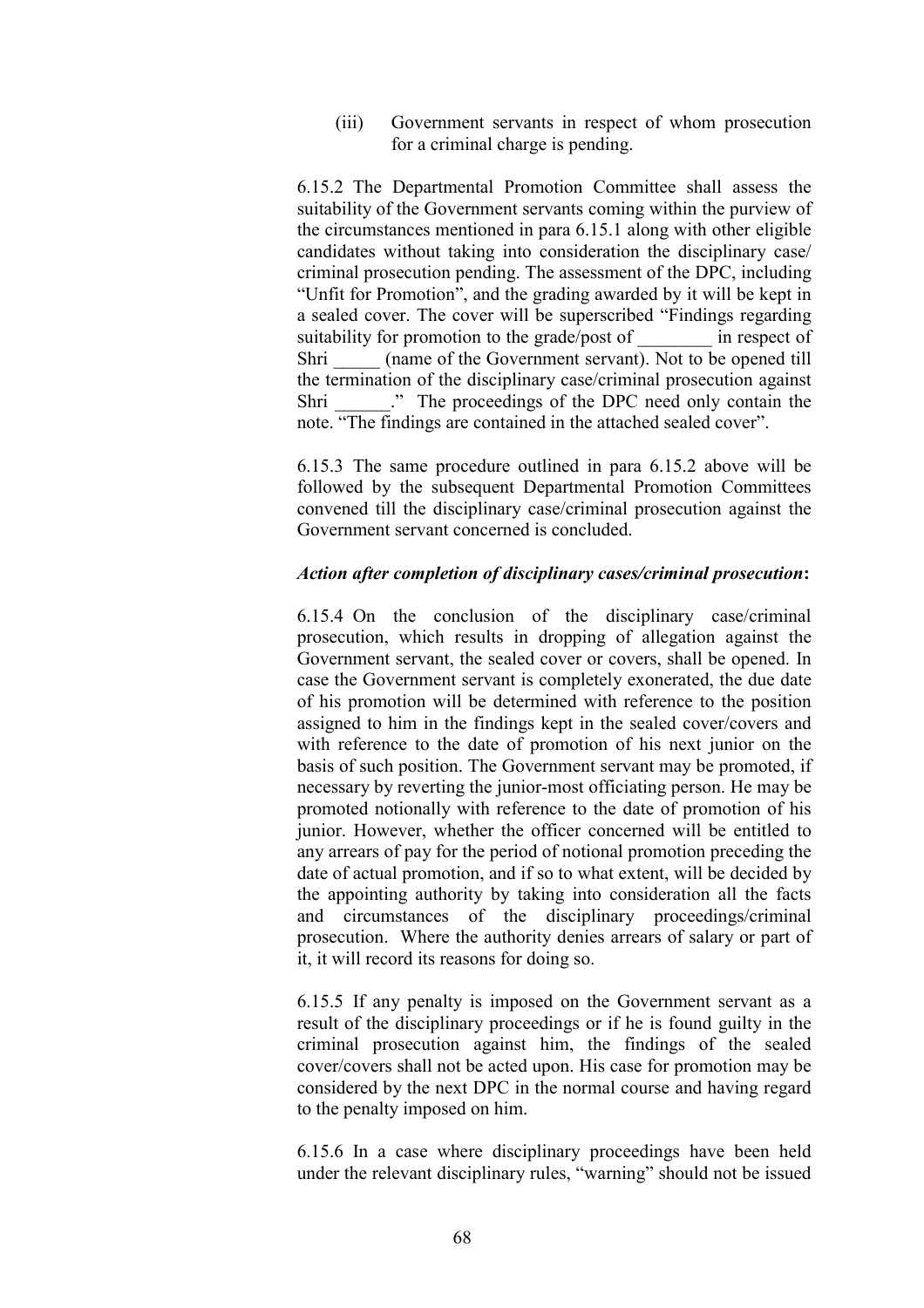as a result of such proceedings. If it is found as a result of the proceedings, that some blame attaches to the Government servant, at least the penalty of "censure" should be imposed.

## *Six-monthly review of 'sealed cover' cases***:**

6.15.7 It is necessary to ensure that the disciplinary case/criminal prosecution instituted against any Government servant is not unduly prolonged and all efforts to finalise expeditiously the proceedings should be taken so that the need for keeping the case of a Government servant in a sealed cover is limited to the barest minimum. The appointing authorities concerned, therefore, should review comprehensively the cases of Government servants, whose suitability for promotion to a higher grade has been kept in a sealed cover on the expiry of six months from the date of convening the first Departmental Promotion Committee, which had adjudged his suitability and kept its findings in the sealed cover. Such a review should be done subsequently also every six months. The review should, inter alia, cover the progress made in the disciplinary proceedings/criminal prosecution and further measures to be taken to expedite their completion.

# *Procedure for ad-hoc promotion***:**

6.15.8 In spite of the six monthly review referred to in para 6.15.7 above, there may be some cases, where the disciplinary case/criminal prosecution against the Government servant is not concluded even after the expiry of two years from the date of the meeting of the first DPC, which kept its findings in respect of the Government servant in a sealed cover. In such a situation, the appointing authority may review the case of the Government servant, provided he is not under suspension, to consider the desirability of giving him ad-hoc promotion keeping in view the following aspects:-

- a) Whether the promotion of the officer will be against public interest;
- b) Whether the charges are grave enough to warrant continued denial of promotion;
- c) Whether there is no likelihood of the case coming to a conclusion in the near future;
- d) Whether the delay in the finalisation of proceedings, departmental or in a court of law, is not directly or indirectly attributable to the Government servant concerned; and
- e) Whether there is any likelihood of misuse of official position which the Government servant may occupy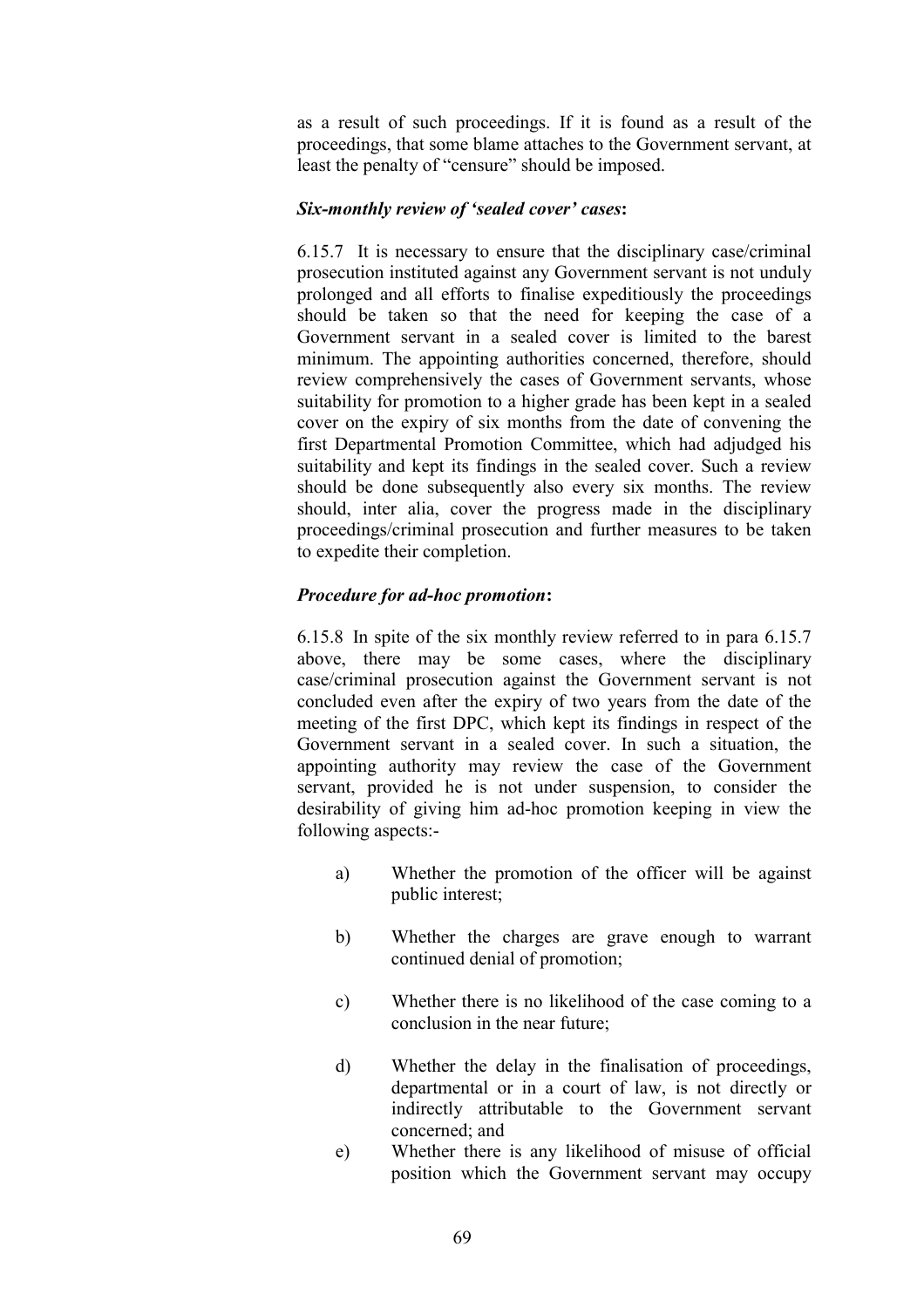after ad-hoc promotion, which may adversely affect the conduct of the departmental case/criminal prosecution.

The appointing authority should also consult the Central Bureau of Investigation and take their views into account where the departmental proceedings or criminal prosecution arose out of investigations conducted by the Bureau.

6.15.9 In case the appointing authority comes to a conclusion that it would not be against the public interest to allow ad-hoc promotion to the Government servant, his case should be placed before the next DPC held in the normal course after the expiry of the two years period to decide whether the officer is suitable for promotion on adhoc basis. Where the Government servant is considered for ad-hoc promotion, the Departmental Promotion Committee should make its assessment on the basis of the totality of the individual's record of service without taking into account the pending disciplinary case/criminal prosecution against him.

6.15.10 After a decision is taken to promote a Government servant on an ad-hoc basis, an order of promotion may be issued making it clear in the order itself that:

- (i) the promotion is being made on purely ad-hoc basis and the ad-hoc promotion will not confer any right for regular promotion; and
- (ii) the promotion shall be "until further orders". It should also be indicated in the order that the Government reserve the right to cancel the ad-hoc promotion and revert at any time the Government servant to the post from which he was promoted.

6.15.11 If the Government servant concerned is acquitted in the criminal prosecution on the merits of the case or is fully exonerated in the departmental proceedings, the ad-hoc promotion already made may be confirmed and the promotion treated as a regular one from the date of the ad-hoc promotion with all attendant benefits. In case, the Government servant could have normally got his regular promotion from a date prior to the date of his ad-hoc promotion with reference to his placement in the DPC proceeding kept in the sealed cover(s) and the actual date of promotion of the person ranked immediately junior to him by the same DPC, he would also be allowed his due seniority and benefit of notional promotion as envisaged in para 6.15.4 above.

6.15.12 If the Government servant is not acquitted on merits in the criminal prosecution but purely on technical grounds and Government either proposes to take up the matter to a higher court or to proceed against him departmentally or if the Government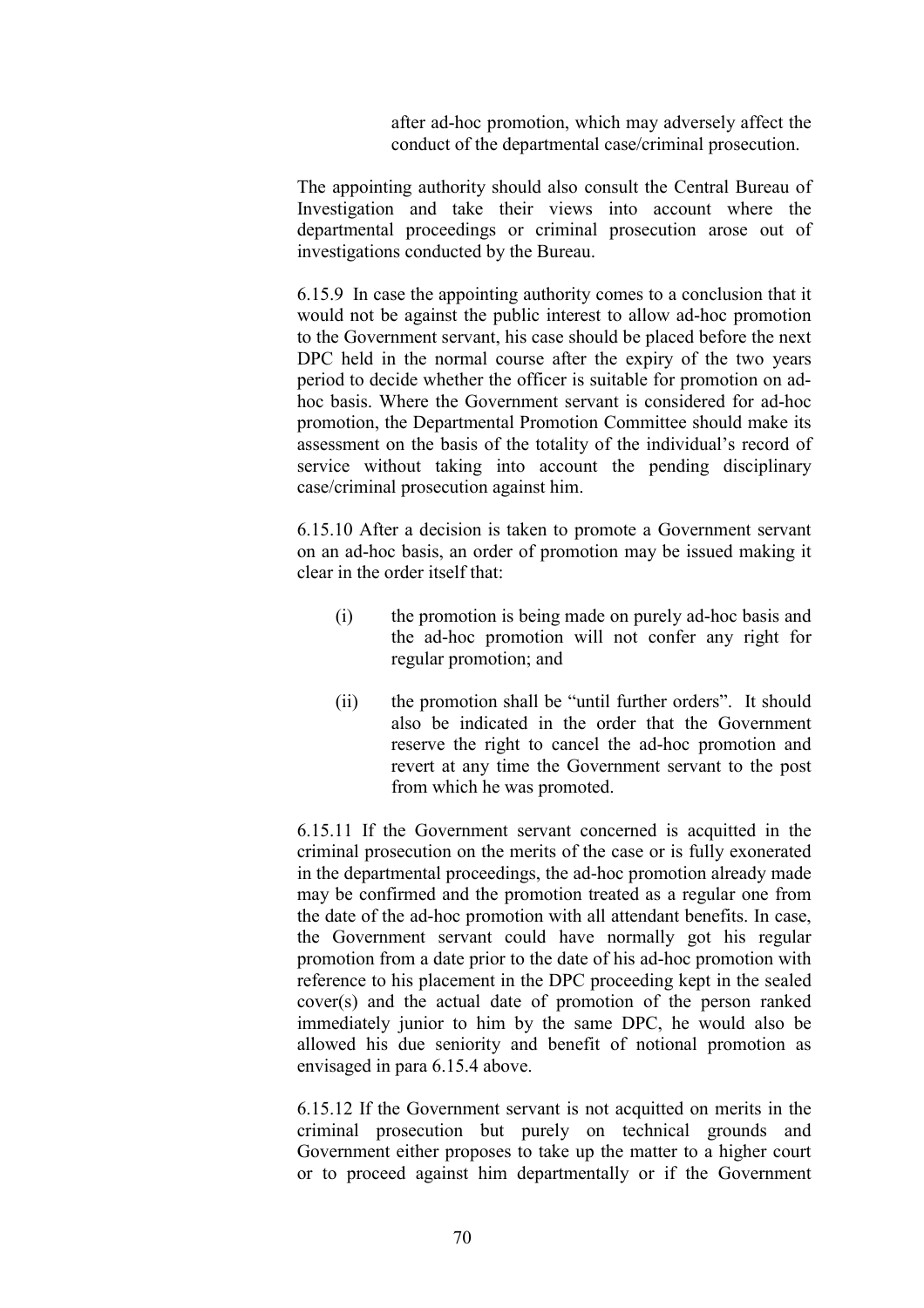servant is not exonerated in the departmental proceedings, the adhoc promotion granted to him should be brought to an end.

#### *Applicability of 'sealed cover' procedure to officers coming under cloud after holding of DPC but before promotion***:**

6.15.13 Government servant, who is recommended for promotion by the Departmental Promotion Committee but in whose case any of the circumstances mentioned in Para 6.15.1 arise after the recommendations of the DPC are received but before he is actually promoted, will be considered as if his case had been placed in a sealed cover by the DPC. He shall not be promoted until he is completely exonerated of the charges against him and the provisions stated above will be applicable in his case also.

6.15.14 The Hon'ble Supreme Court in *Delhi Jal Board Vs. Mohinder Singh [JT 2000(10) SC 158]* has held, inter-alia, that "the sealed cover procedure permits the question of promotion to be kept in abeyance till the result of any pending disciplinary inquiry. But the findings of the disciplinary inquiry exonerating the officers would have to be given effect to as they obviously relate back to the date on which the charges are framed. The mere fact that by the time the disciplinary proceedings in the first inquiry ended in his favour and by the time the seal was opened to give effect to it, another departmental inquiry was started by the department, would not come in the way of giving him the benefit of the assessment by the first Departmental Promotion Committee in his favour in the anterior selection." Thus, in view of the Supreme Court's judgment, the provisions of para 6.15.13 would not be applicable if by the time the seal was opened to give effect to the exoneration in the first enquiry, another departmental inquiry was started by the department against the government servant concerned. This means that where the second or subsequent departmental proceedings were instituted after promotion of the junior to the Government servant concerned on the basis of the recommendation made by the DPC which kept the recommendation in respect of the Government servant in sealed cover, the benefit of the assessment by the first DPC will be admissible to the Government servant on exoneration in the first inquiry, with effect from the date his immediate junior was promoted. In case, the subsequent proceedings (commenced after the promotion of the junior) results in the imposition of any penalty before the exoneration in the first proceedings based on which the recommendations of the DPC were kept in sealed cover and the Government servant concerned is promoted retrospectively on the basis of exoneration in the first proceedings, the penalty imposed may be modified and effected with reference to the promoted post. An indication to that effect may be made in the promotion order itself so that there is no ambiguity in the matter.